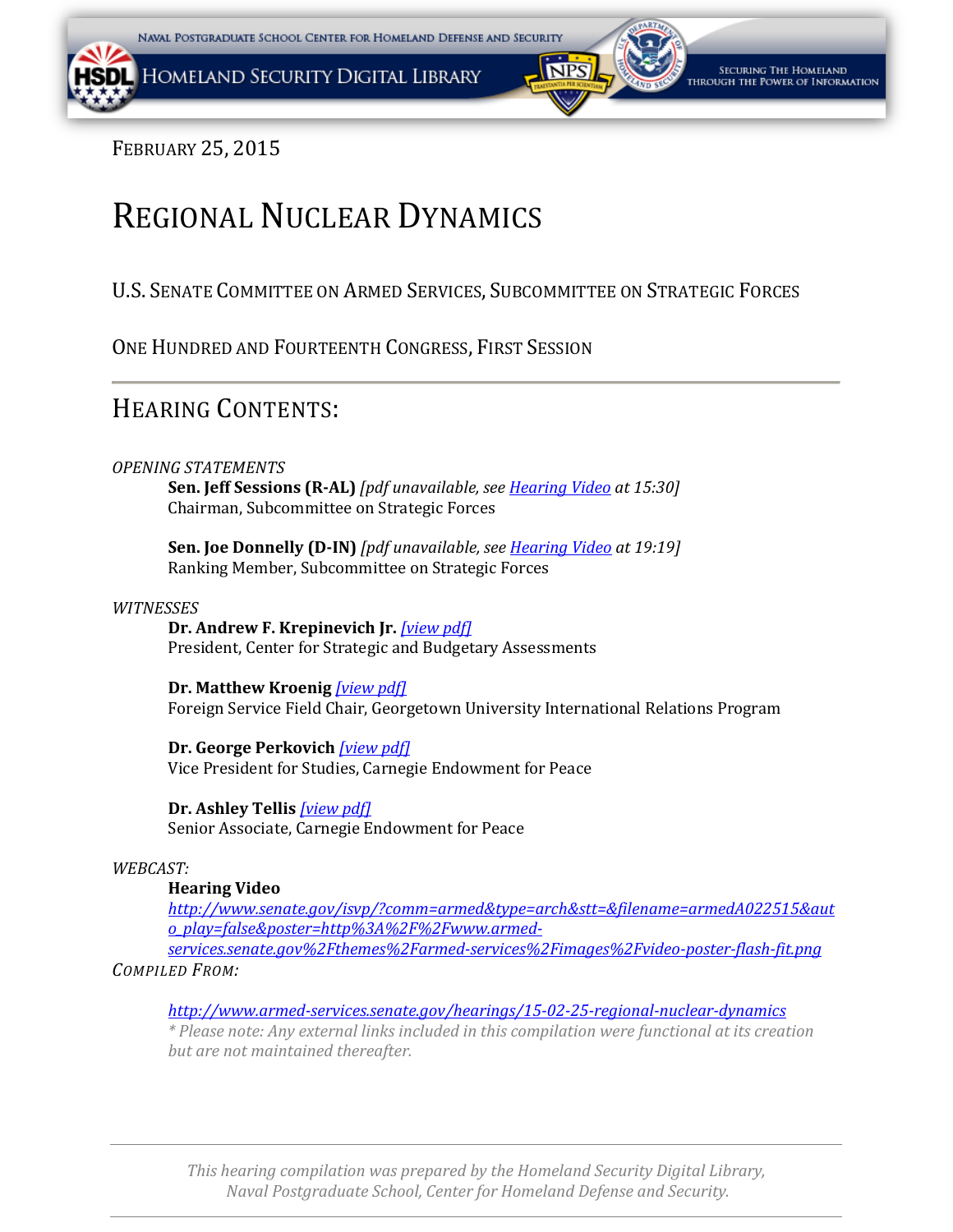<span id="page-1-0"></span>

#### **February 25, 2015**

## **STATEMENT BEFORE THE SENATE ARMED SERVICES SUBCOMMITTEE ON STRATEGIC FORCES ON THE IMPLICATIONS FOR U.S. SECURITY OF GROWING NUCLEAR CAPABILITIES IN THE MIDDLE EAST**

### **By Andrew F. Krepinevich President Center for Strategic and Budgetary Assessments**

Mr. Chairman, Senator Donnelly, Members of the Committee, thank you for inviting me to appear before you today to present my thoughts on the implications of growing regional nuclear capabilities for U.S. security. As requested, I will focus my remarks on the situation in the Middle East over the next decade.<sup>1</sup>

#### **U.S. SECURITY OBJECTIVES IN THE MIDDLE EAST**

The United States arguably has three overriding security objectives in the Middle East. First, we have to eliminate sanctuaries for fanatical cults like ISIS from which they could mount catastrophic attacks against the U.S. homeland in the future. Second, we want to maintain access to the global economy's principal energy source. Third, we want to prevent the spread of nuclear weapons in the region, particularly to Iran, whose hostility to the United States and its partners in the region has persisted over thirty-five years since the Khomeini revolution in 1979.

These objectives cannot be viewed in isolation. For example, should ISIS solidify its gains in the region, it could not only generate an ability to mount larger-scale terrorist attacks beyond the region, but also destabilize local oil and gas producing states.

Armed with nuclear weapons, Iran could prove an even more aggressive supporter of terrorism than it has been to date. Moreover, it could also be emboldened to increase its efforts to subvert the governments of regional U.S. partners. Over time a nuclear-armed Iran could threaten vast devastation to the region's oil and gas economic infrastructure, as well as to U.S. and allied military forces operating in the Middle East. Should Iran

 $1$  I would like to acknowledge the very helpful research support provided by Sean Cate in the preparation of this testimony.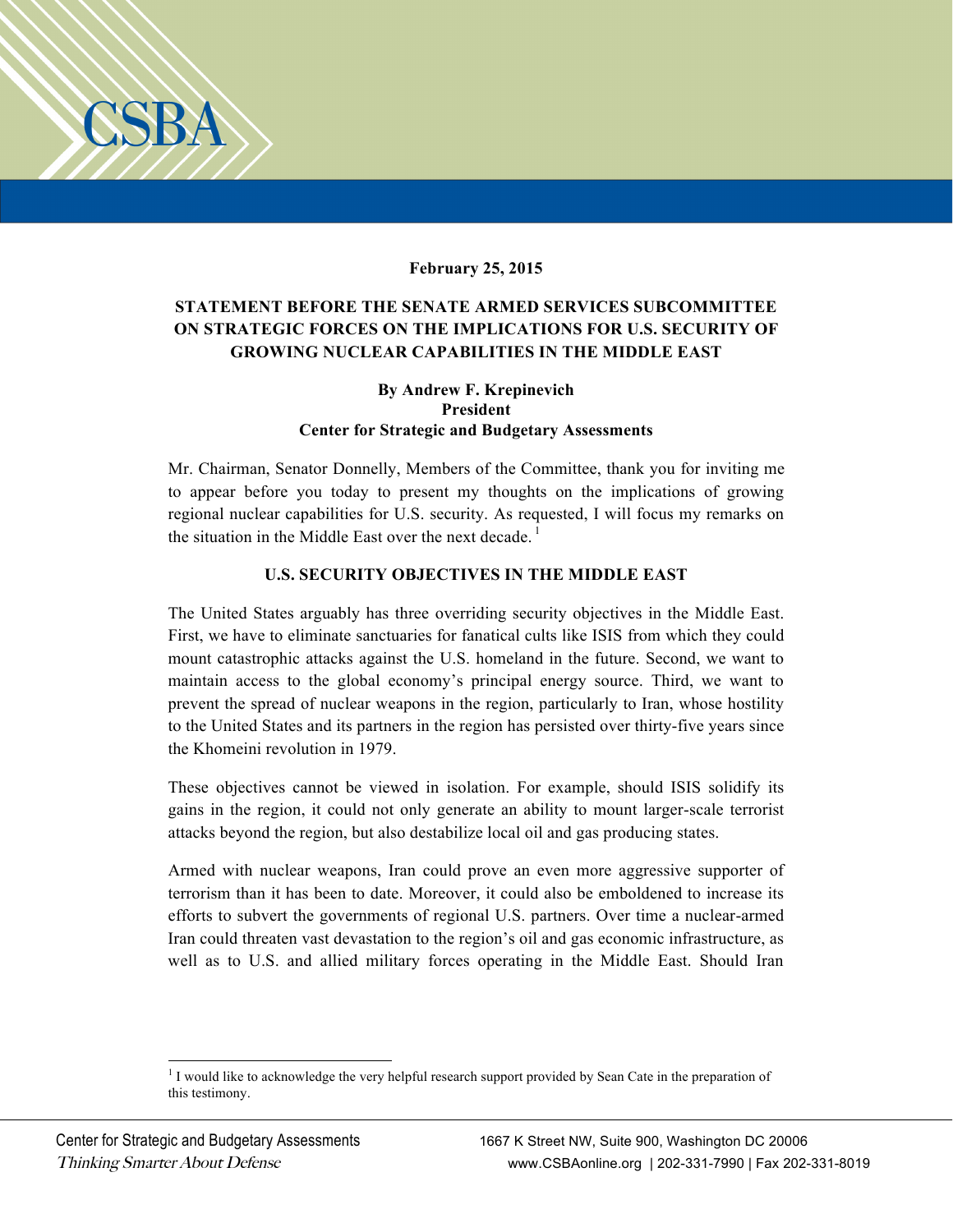develop an intercontinental ballistic missile and reduce the size of its nuclear warhead, it could also pose a direct threat to the U.S. homeland.<sup>2</sup>

As I will elaborate upon presently, a nuclear-armed Iran could create a structurally unstable nuclear balance with the region's only current (albeit undeclared) nuclear power, Israel. The balance would likely become even less stable should other states in the region follow Iran's path. With this in mind, my testimony first provides an overview of current Israeli and Iranian capabilities, both in terms of weaponry and delivery systems. Second, it offers some observations on the nuclear doctrine both Israel and Iran might adopt. This is followed by my assessment of the prospective characteristics of a nuclear competition between Israel and Iran, and those of a prospective "n-player" competition should Iran's acquisition of nuclear weapons lead other states in the region to follow suit. My testimony concludes with some thoughts on what this means for the United States, to include the strategic choices we confront.

# **CURRENT CAPABILITIES AND DOCTRINE<sup>3</sup>**

#### *Israel*

#### *Motivation, Arsenal and Delivery Systems*

Israel began seeking nuclear weapons not long after its formation. As a small country with a small population surrounded by hostile, larger neighbors, Israel's leaders felt they could not count on being able to defeat their enemies in a conventional conflict. Nuclear weapons represented a way to offset a prospective inferiority in conventional forces. The Holocaust also had a substantial impact on the thinking of Israeli leaders of that time (as it still does), and there is a determination that such an abomination should never be allowed to happen again.<sup>4</sup>

Although Israel has been a nuclear power for nearly half a century, it follows a policy of "nuclear opacity." Under this policy, Israel does not admit to having nuclear weapons. As a result, no publically available official statements exist regarding Israel's nuclear doctrine.

Reliable and accurate information about Israel's nuclear arsenal is also difficult to obtain given its highly secretive status. Nevertheless, credible reports generally estimate Israel possesses enough weapons-grade plutonium for one hundred to two hundred nuclear

 $2$  Of course, there would be nothing to stop the Iranians from delivering a nuclear weapon to a major U.S. port in the hold of a cargo ship, a threat that occasionally worried Cold War era planners. While the shock of an attack such as this would be great, the damage caused by detonating a weapon at or below the surface would be far less than optimal.

<sup>&</sup>lt;sup>3</sup> Those familiar with Israeli and Iranian capabilities may wish to proceed to the section titled, "Regional Response: Implications of a Nuclear Armed Iran."

<sup>4</sup> Jeffery Goldberg, "The Point of No Return," *The Atlantic,* September, 2010, available at http://www.theatlantic.com/magazine/print/2010/09/the-point-of-no-return/308186/.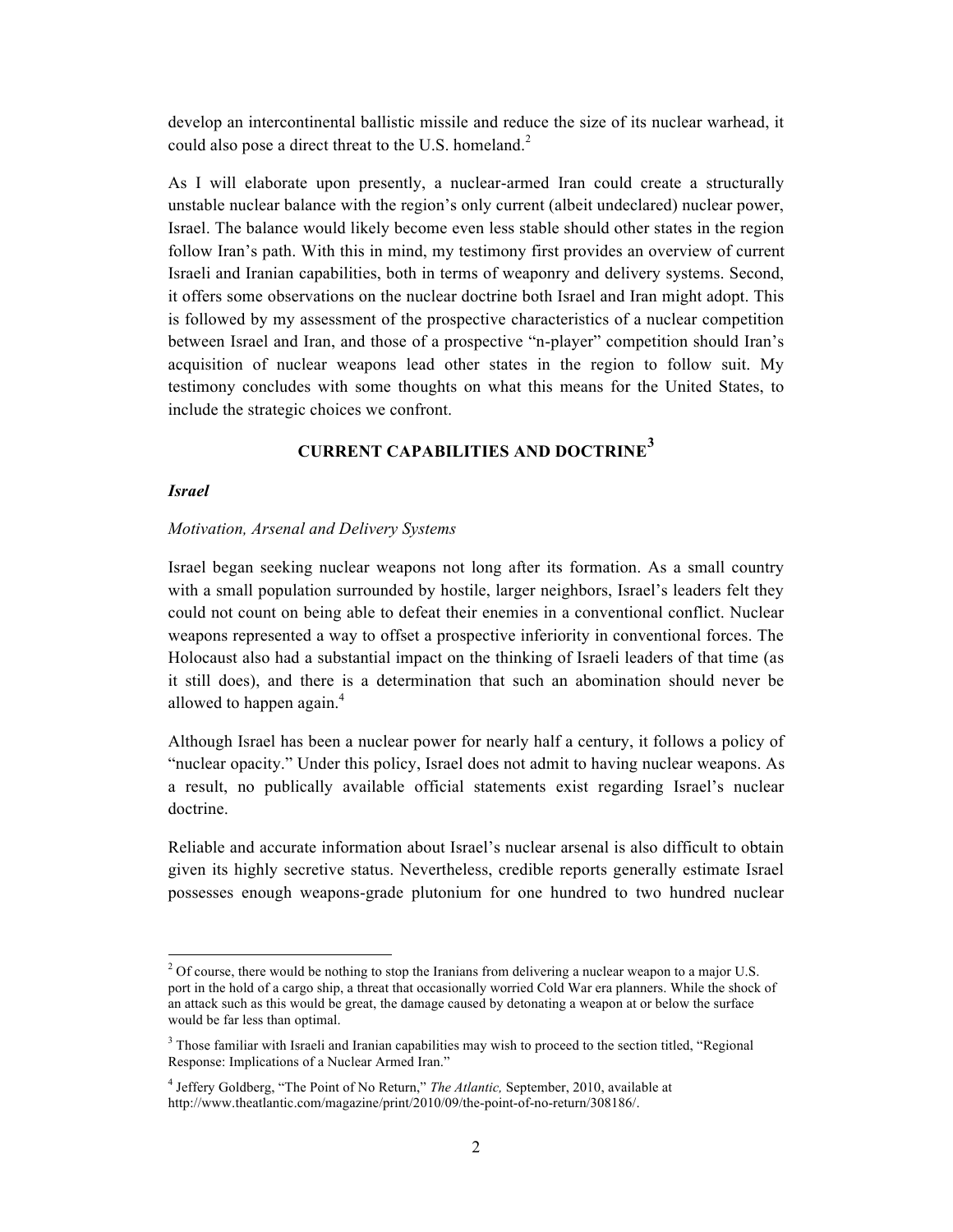warheads. Some estimates place Israel's arsenal as high as three hundred nuclear warheads, composed primarily of two-stage thermonuclear devices.<sup>5</sup>

Most of Israel's nuclear weapons are believed to be in unassembled mode, with "fully functional weapons" capable of being constructed "in a matter of days."<sup>6</sup> Israel is assessed to possess a "triad" of delivery systems that includes nuclear-capable F-16I fighters, road-mobile Jericho ballistic missiles with estimated ranges of 1,800–3,000 miles (depending on the variant),<sup>7</sup> and five German-built diesel-powered Dolphin-class submarines (with one more on order).<sup>8</sup>

#### *Doctrine*

Israeli national security decision-makers since the late 1960s have conceived Israel's nuclear arsenal solely as a deterrent against existential threats, and not as war-fighting instruments or means of coercion.<sup>9</sup> Israel's nuclear doctrine likely remains one of "defensive last resort," with procedural safeguards in place to minimize the risk of accidental or unauthorized use.<sup>10</sup>

That said, due to its lack of strategic depth and small population, Israeli military doctrine has emphasized preemption, preventive action, and fighting on enemy territory. How this would translate to nuclear doctrine against a regional power with nuclear weapons remains to be seen. To date the Israeli Defense Force (IDF) has relied on its conventional superiority to defeat its adversaries, with nuclear weapons assuming the role of "weapons of last resort" to be employed only if the country's very existence were at risk. Should Iran acquire nuclear weapons and Israel judge that such capabilities pose an existential threat, the IDF's nuclear forces could assume a substantially greater role in the country's defense planning.

 <sup>5</sup> International Institute for Strategic Studies (IISS), "Analysts: Israel viewed as world's 6th nuclear power," *AFP*, April 10, 2010, available at: http://www.iiss.org/whats-new/iiss-in-the-press/april-2010/israel-viewedas-worlds-sixth-nuclear-power-analysts/. See also Goldberg, "The Point of No Return."

<sup>6</sup> IISS, "Analysts: Israel viewed as world's 6th nuclear power."

<sup>7</sup> "Jericho 1/2/3 (YA-1/YA-3/YA-4)," in, *Jane's Strategic Weapon Systems* (London: IHS Jane's, 2012); and "Israel Test-Fires Nuclear-Capable Ballistic Missile," *Press TV*, September 8, 2013, available at: http://www.presstv.ir/detail/2013/07/13/313543/israel-test-fires-nuclearcapable-missile/; and "Jericho 1/2/3 (YA-1/YA-3/YA-4)," in, *Jane's Strategic Weapons Systems* (London: IHS Jane's, 2015).

<sup>8</sup> Robert Farley, "Nukes on the High Seas: Israel's Underwater Atomic Arsenal," *The National* Interest, October 9, 2014, p. 1, available at http://nationalinterest.org/feature/nukes-the-high-seas-israels-underwateratomic-arsenal-11434; and Barbara Opall-Rome, "Israel Inaugurates 5th Dolphin-Class Sub," *Defense News*, April 29, 2013, available at: http://www.defensenews.com/article/20130429/DEFREG04/304290008/Isra-el-Inaugurates-5th-Dolphin-Class-Sub.

<sup>9</sup> Avner Cohen, "Nuclear Arms in Crisis under Secrecy: Israel and the Lessons of the 1967 and 1973 Wars," in Peter R. Lavoy, Scott D. Sagan, and James J. Wirtz, eds., *Planning the Unthinkable: How New Powers Will Use Nuclear, Biological, and Chemical Weapons* (Ithaca, NY: Cornell University Press, 2000), pp. 123– 124.

<sup>10</sup> Avner Cohen and Marvin Miller, "Bringing Israel's Bomb out of the Basement," *Foreign Affairs*, September/October 2010, p. 39.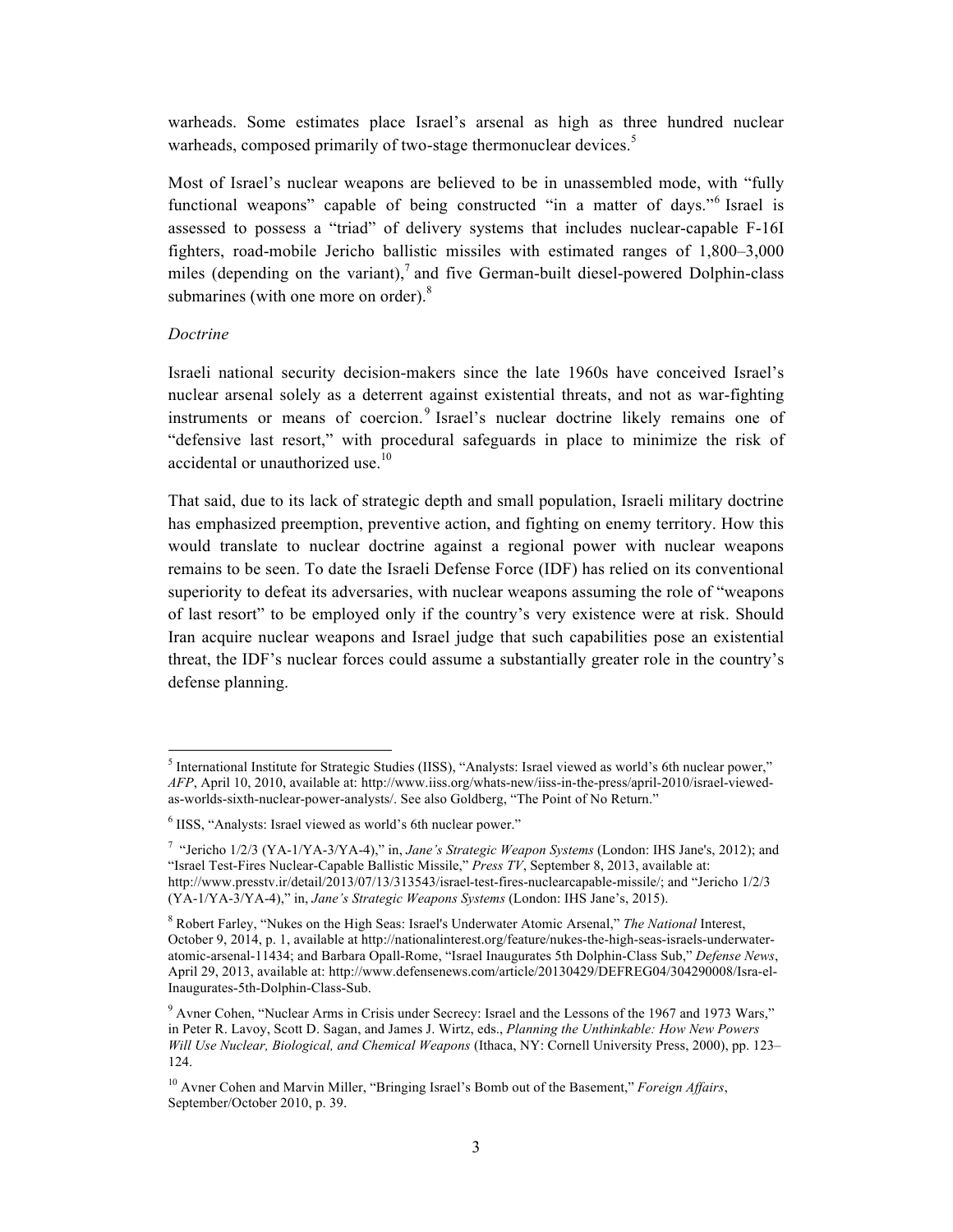#### *Command and Control: Authority*

Command authority for the use of nuclear weapons almost certainly rests with the prime minister. However, specific lines of authority are not known.<sup>11</sup> One report states "Israel" has an elaborate civilian-controlled [command-and-control] C2 system, which requires three layers of approval to be activated.<sup> $12$ </sup> The one instance where there is publically available information on Israeli considerations of nuclear weapons use involves the 1973 Yom Kippur War. The accounts make it clear that the final decision was then Prime Minister Golda Meir's. $^{13}$ 

#### *Command and Control: Early Warning*

Israel has advanced, networked command-and-control systems that are linked by satellite, fiber, and radio communications. Some command-and-control centers, such as the Israeli Air Force's operational command bunker in Tel Aviv, are believed to be hardened to withstand nuclear attack.<sup>14</sup>

Israel has an extensive early warning system that is integrated with its ballistic missile defenses. Its Elta Green Pine early warning and fire control radar for the Arrow antimissile system can track targets out to 500 km. The U.S.-controlled AN/TPY-2 radar deployed to Israel has a detection range of over 4,500 km against ballistic missiles and can detect a launch from Iran within seconds. However, the U.S. controls this facility and shares the information it provides with Israel at its discretion. The Israeli military does operate its own reconnaissance satellites, some of which may be able to provide early warning, and it has modern airborne early warning and control aircraft.<sup>15</sup>

 <sup>11</sup> Bennett Ramberg, "Wrestling With Nuclear Opacity," *Arms Control Today,* The Arms Control Association, November 4, 2010, available at http://www.armscontrol.org/act/2010\_11/BookReview.

<sup>&</sup>lt;sup>12</sup> Shahram Chubin, *Command and Control in a Nuclear-Armed Iran*, Proliferation Papers No. 45 (Paris: Institut Français des Relations Internationale, 2013), available at http://www.ifri.org/sites/default/files/atoms/files/pp45chubin.pdf.

<sup>13</sup> Jeffrey Lewis, "Israel, Nuclear Weapons and the 1973 Yom Kippur War," *Arms Control Wonk,* October 21, 2013, available at http://lewis.armscontrolwonk.com/archive/6909/israel-nuclear-weapons-and-the-1973 yom-kippur-war.

<sup>14</sup> "Israel: Upgraded Air Force command center can withstand nukes," *I24News*, December 14, 2014, available at http://www.i24news.tv/en/news/israel/diplomacy-defense/54399-141214-israel-new-air-forcecommand-center-can-withstand-nukes.

<sup>15</sup> "Arrow 2 Theatre Ballistic Missile Defense System, Israel," *Army-Technology,* accessed February 17, 2015 at http://www.army-technology.com/projects/arrow2/arrow23.html; Karl Vick and Aaron J. Klein, "How a U.S. Radar Station in the Negev Affects a Potential Israel-Iran Clash," *Time,* May 30, 2012, available at http://content.time.com/time/world/article/0,8599,2115955,00.html; "CAEW Conformal Airborne Early Warning Aircraft, Israel," *Airforce-Technology*, accessed February 16, 2015 at http://www.airforcetechnology.com/projects/caew/; "Israel—Air Force" *Jane's World Air Forces*, IHS Jane's; and Brian Berger, "Israeli Rocket Launches Radar Reconnaissance Satellite," *Space News*, April 10,2014, available at http://spacenews.com/40170israeli-rocket-launches-radar-reconnaissance-satellite/.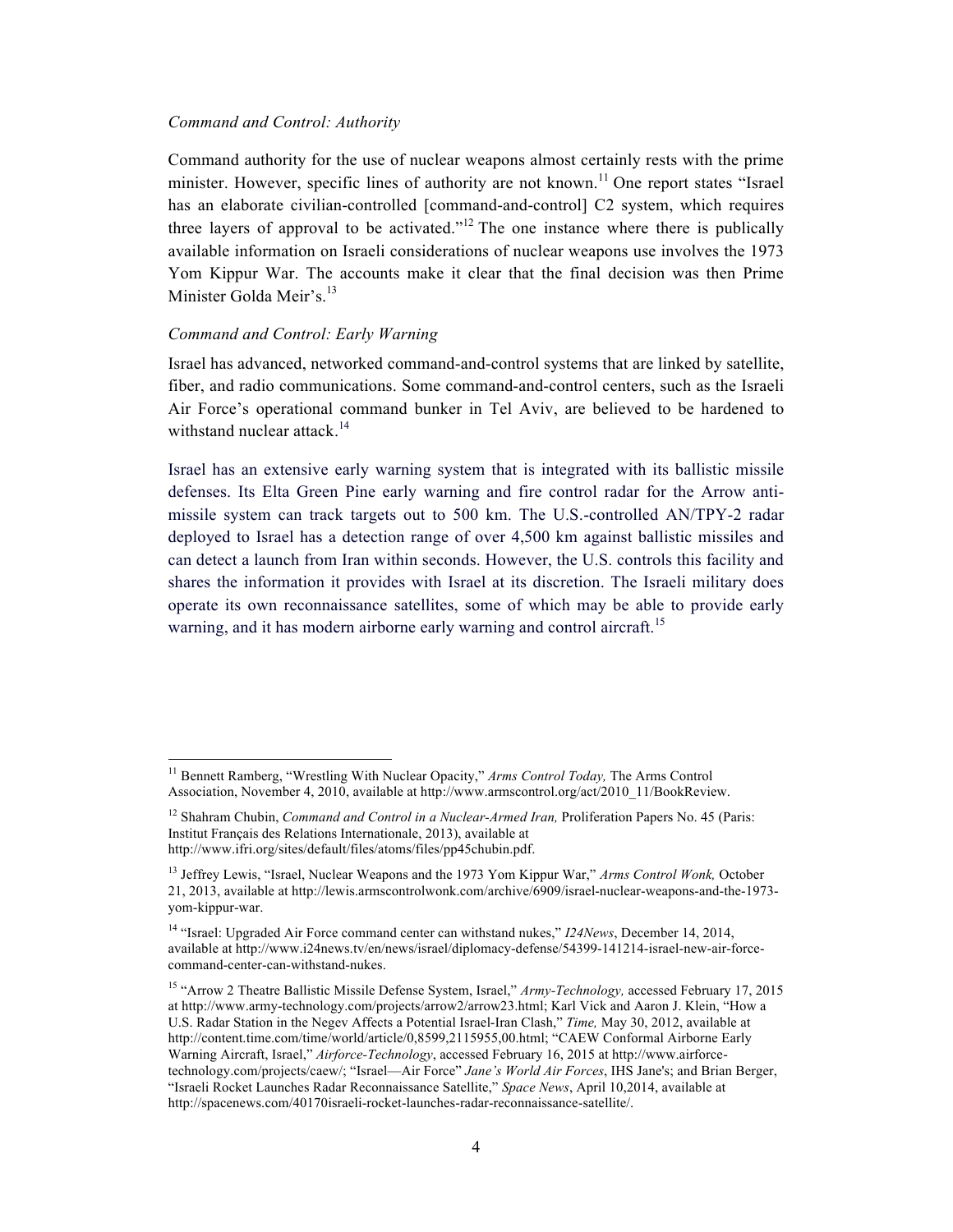#### *Iran*

#### *Motivation and Delivery Systems*

Iran's rationale for seeking nuclear weapons has several possible elements, none of which preclude the others. One is regime preservation in the face of a hostile superpower in the form of the United States, a nuclear-armed enemy in Israel, Sunni Arab rival states, and a neighbor, Turkey, which aspires to expand its influence in the region. Yet Iran could also seek nuclear weapons to support its revisionist goal of reordering the regional geopolitical order with itself at the head, bolstering the regime's sagging domestic legitimacy. Nuclear weapons could enable Tehran to increase its efforts to coerce other states and to expand its support for proxies with less fear of reprisals.

At least initially, Iranian nuclear weapons are likely to rely on a simple design. Such a device would resemble first-generation implosion devices and have a low yield of around 20 kt (slightly more than the Trinity test shot conducted by the United States on July 16, 1945) and a weight of about 1,000 kg (or 2,200 pounds). <sup>16</sup> According to some estimates, Iran probably has enough low-enriched uranium to make seven such weapons upon further enrichment, and it could enrich enough additional material for one bomb every two months. Should Iran's supreme leader give authorization, it could likely convert sufficient low-enriched uranium to high-enriched uranium and assemble a bomb within a year.17

What can be stated with a high degree of confidence is that, in addition to its efforts to produce plutonium and enrich uranium to weapons-grade levels, Iran has also been purchasing or developing and fielding delivery systems that would likely comprise part of an overall nuclear force posture. Principal among these capabilities are its ballistic missiles. It seems unlikely, however, that Iran has the financial means, requisite technology, or sufficient skilled manpower to field, man, and maintain a state-of-the art early warning and command and control network of the kind required to deal effectively with the highly compressed warning times associated with an Israeli ballistic missile nuclear attack.

 <sup>16</sup> "Iran's Nuclear Timetable," *Iran Watch,* December 2, 2014, available at http://www.iranwatch.org/ourpublications/articles-reports/irans-nuclear-timetable; and Abdullah Toukan and Anthony Cordesman, *Iran's Nuclear Missile Delivery Capability* (Washington, DC: Center for Strategic and International Studies, 2014), pp. 5, 10.

 $17$  Based on the calculation that it could produce a 20 kt yield using 16 kg of highly enriched uranium. "Iran's Nuclear Timetable," *Iran Watch;* and Thomas B. Cochran and Christopher E. Paine, *The Amount of Plutonium and Highly-Enriched Uranium Needed for Pure Fission Nuclear Weapons* (Washington, DC: Natural Resources Defense Council Inc., 1995) Table 1, available at

https://www.nrdc.org/nuclear/fissionw/fissionweapons.pdf; "Iran's Nuclear Timetable," *Iran Watch;* and Julie Pace, "Obama says Iran at least a year from getting bomb," *The Boston Globe,* October 7, 2013, available at http://www.bostonglobe.com/news/nation/2013/10/07/obama-says-iran-year-more-from-gettingbomb/MNBOHNW4ffkvONE24hRp1L/story.html. Although the last estimate is somewhat dated, it probably reflects the time for Iran to convert its low enriched uranium to highly enriched uranium and weaponize it, rather than any fixed timeline along which Iran may be proceeding.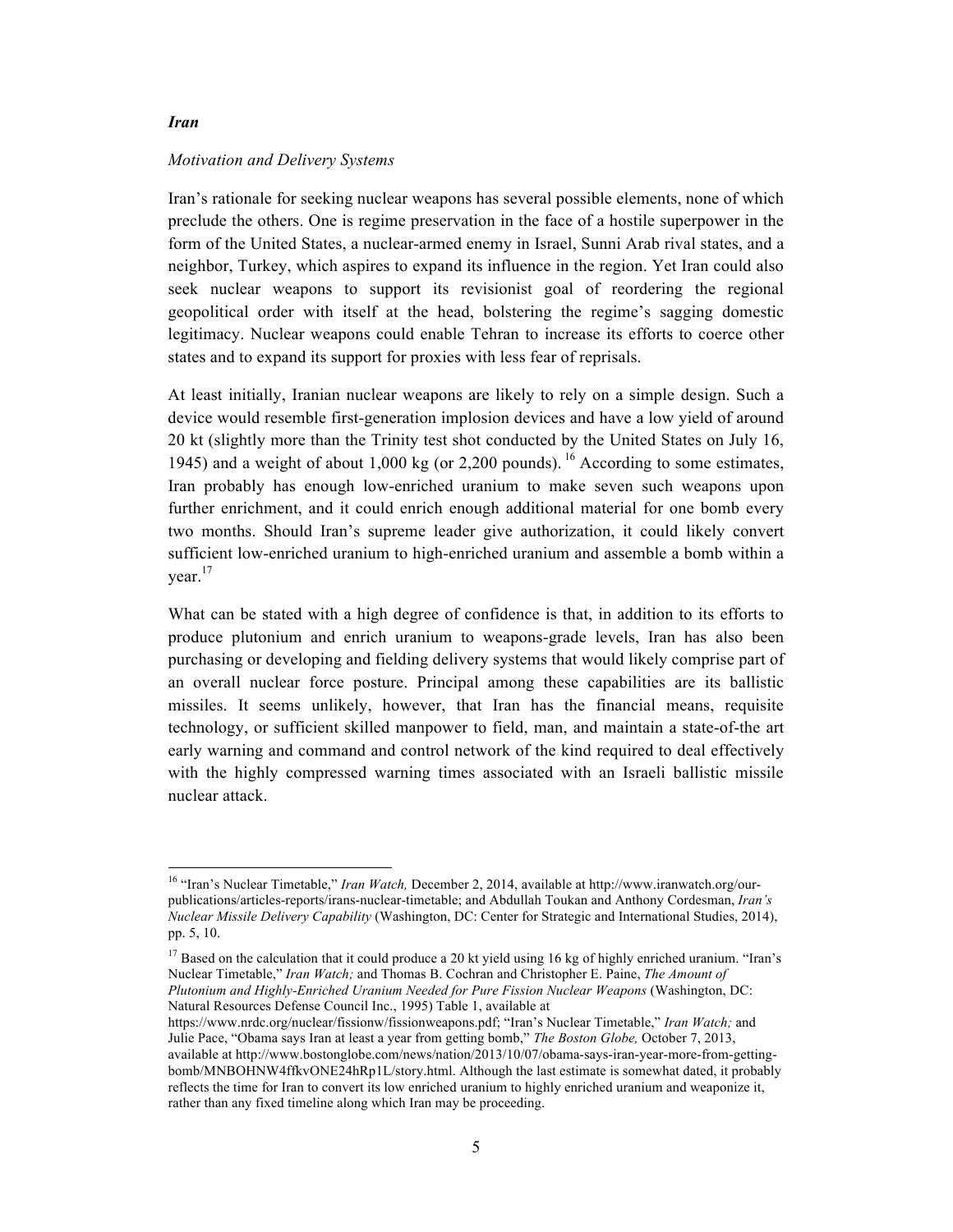Based on Tehran's recent and ongoing military efforts, an initial Iranian nuclear force would probably rely heavily on road-mobile ballistic missiles, such as the Shahab 3, as the principal form of delivering nuclear weapons to targets in Israel.<sup>18</sup> At least some of Iran's ballistic missiles are placed in underground silos. Others are kept on transporter/erector launchers (TELs) concealed in caves and bunkers.<sup>19</sup> It is unlikely that Iran has the ability to produce a warhead small enough to fit on a cruise missile. Since Iran's existing missile forces do not appear accurate enough to destroy hardened or buried targets (e.g., missile silos), $^{20}$  Tehran's initial nuclear weapons would likely be targeted against "soft" counterforce (e.g., unhardened naval and air bases) and especially countervalue (e.g., population and economic infrastructure) targets. It would also appear likely that, at least initially, Israel would be the primary and perhaps exclusive target of Iran's nuclear forces, although targets in Saudi Arabia and other Gulf states, as well as U.S. military bases in the region could also be placed at risk.

#### *Doctrine*

Given Tehran's repeated declarations that it is not developing nuclear weapons, there is nothing in the public domain in the way of an official statement as to what its nuclear doctrine might be.

#### *Command and Control: Authority*

There is little information on Iranian command and control systems, let alone on what a prospective Iranian nuclear command and control system might look like. There are reports of Iran recently fielding indigenously produced tactical command and control systems that can integrate command and control centers and early warning, air defense, and missile strike systems. These could be linked via fiber/wired and wireless connections to multi-layered communications networks that provide short-, medium-, and

 $18$  Iran has fourth generation fighters, such as F-14s and MiG-29s. However, without aerial refueling, they would be unable to reach Israel with a nuclear bomb payload (although they could be sent on a one-way "suicide" mission or attempt to recover in Lebanon or Syria). They would also likely be highly vulnerable to Israel's air defenses.

<sup>&</sup>lt;sup>19</sup> The United States Institute of Peace, "US Intel Assessment," in, *The Iran Primer* (Washington, DC: United States Institute of Peace, 2014), available at http://iranprimer.usip.org/blog/2014/feb/01/us-intel-assessment; and Michael Connell, "Iran's Military Doctrine," in, *The Iran Primer* (Washington, DC: United States Institute of Peace, n.d.), accessed on February 15, 2015 at http://iranprimer.usip.org/resource/irans-militarydoctrine

<sup>&</sup>lt;sup>20</sup> The mainstay of Iran's long-range missile force is currently the Shahab 3, which is inertially guided and believed to have a circular error probable, or CEP, of roughly 8,000 feet (1.5 miles), although some analysts believe it may be as low as 600 feet. This means that Shahab 3 missiles will land within this distance (i.e., between 600-8,000 feet) of their target 50 percent of the time. When delivering nuclear weapons, this degree of accuracy is "good enough" for large, "soft" targets like cities or airbases. Destroying underground bunkers and missile silos, however, requires a much higher degree of accuracy or significantly higher-yield weapons. "Shahab 3," Missile Threat, available at: http://missilethreat.com/missiles/shahab-3/; and "Shahab-3/Zelal-3," Federation of American Scientists, October 1, 2013, available at:

http://www.fas.org/programs/ssp/man/militarysumfolder/shahab-3.html.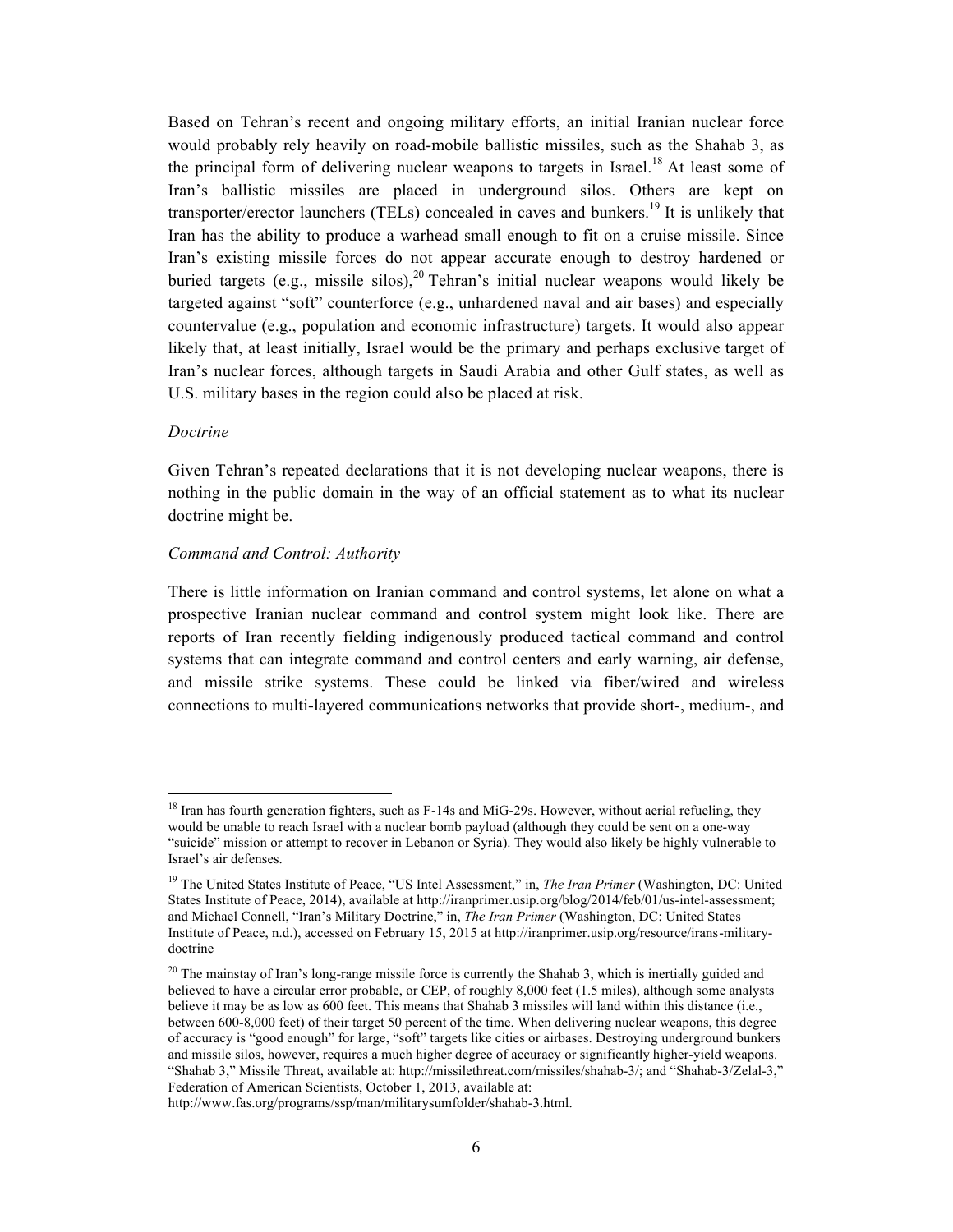long-range encrypted communications. Iran also has a network of underground command and control facilities $^{21}$ 

#### *Command and Control: Early Warning*

Iran's early warning system appears incapable of providing reliable detection of lowobservable aircraft; however, it is assessed to be effective against fourth generation fighters. Most notably, three long-range early warning radars have been constructed in the past few years—two Ghadir radars with 1,000 km ranges and one Sepehr radar with a 3,000 km range. They provide 360-degree coverage of the entire country and significant coverage of the region. Tehran claims these radars can detect and identify aircraft, cruise missiles, ballistic missiles, and low-altitude satellites. There is an additional network of twenty-four shorter-range early warning radars located throughout the country.  $22$ Assuming these capabilities function "as advertised," Iran could have warning of a ballistic missile strike or non-stealthy cruise missile strike.

#### **REGIONAL RESPONSE: IMPLICATIONS OF A NUCLEAR ARMED IRAN**

#### *A Bipolar Nuclear Balance*

Should Iran acquire a nuclear capability, any assumption that mutual deterrence and strategic stability could be established between Iran and Israel along the lines of that which characterized the U.S.-Soviet Cold War competition should be viewed with skepticism. Based on the historical record of the Cold War and the circumstances in which Iran and Israel would find themselves, a nuclear competition between them will not necessarily curb risk-taking. There are several instances during the Cold War where one protagonist greatly miscalculated the other's willingness to take such risks.  $2^3$ Moreover, there is no compelling evidence that Iranian and Israeli leaders have a clear sense of how the other side calculates cost, benefit, and risk—the factors that form the basis of a deterrent posture. Nor does it seem likely at this point that they would engage in confidence-building measures to promote such an understanding if Iran were to field a nuclear weapons capability.

Israel's lack of strategic depth presents it with an enduring and supreme vulnerability, fundamentally different the vast territorial depth enjoyed by both the United States and

 <sup>21</sup> Sara Rajabova, "Iran unveils new command, control systems," *Azernews*, May 26, 2014, available at http://www.azernews.az/region/67421.html; "Iran unveils new air defense command systems," *Trend,* May 26, 2014, available at http://en.trend.az/iran/2278250.html; and William J. Broad, "Iran Shielding Its Nuclear Efforts in a Maze of Tunnels," *The New York Times,* January 5, 2010, available at http://www.nytimes.com/2010/01/06/world/middleeast/06sanctions.html?pagewanted=all&r=0.

<sup>&</sup>lt;sup>22</sup> "Sealing off skies: Iran finalizes 360 degree early warning air defense radar," *RT*, February 15, 2015, available at http://rt.com/news/232515-iran-sepehr-radar-installed/; and Joseph S Bermudez, Jr., "More longrange Iranian early-warning radars revealed," *IHS Jane's 360,* September 4, 2014, available at http://www.janes.com/article/42794/more-long-range-iranian-early-warning-radars-revealed; and Sean O'Connor, "Strategic SAM Deployment in Iran," *Air Power Australia,* April, 2012, available at http://www.ausairpower.net/APA-Iran-SAM-Deployment.html#mozTocId484494.

<sup>&</sup>lt;sup>23</sup> The October 1962 Cuban Missile Crisis is perhaps the best example of risk-taking that brought the two nuclear powers perilously close to nuclear war.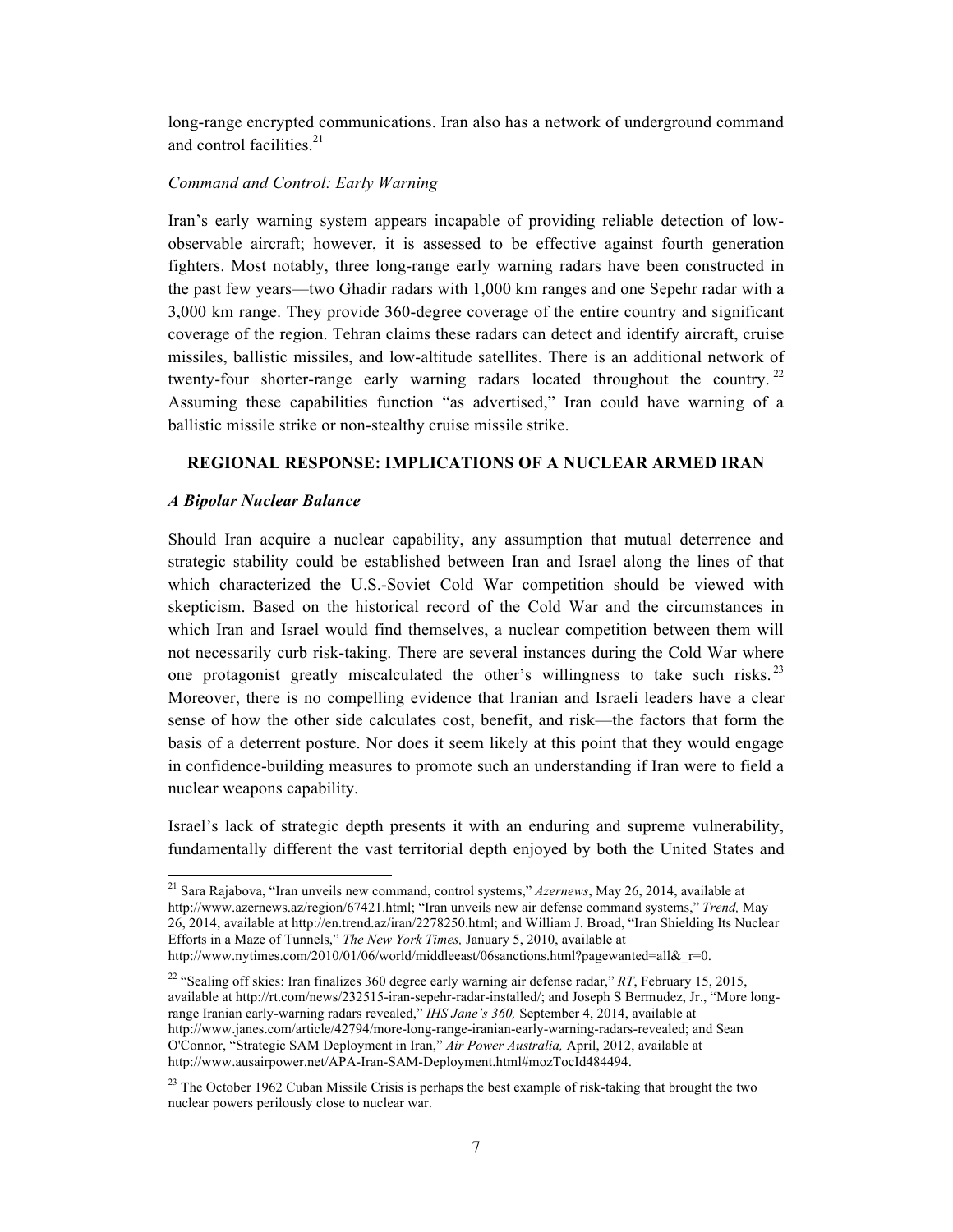Soviet Union during the Cold War. In terms of a nuclear strike, Israel has been described as a "one-bomb" country. While this may be an overstatement, a few nuclear detonations over cities like Tel Aviv and Haifa would represent the end of Israel as a viable state. Of course, in the event of such an attack Iran could count on being subjected to a devastating Israeli nuclear counterstrike. Thus Iran in principle would be deterred from initiating a nuclear conflict. Again, however, it is not clear how Iran's leaders would view nuclear weapons use. For example, former Iranian president Hashemi Rafsanjani argued that, "One nuclear bomb inside Israel will destroy everything, [but Israel's retaliation] . . . will only harm the Islamic world. It is not irrational to contemplate such an eventuality."<sup>24</sup>

Considering its inability to absorb even a limited nuclear attack of a half dozen or so warheads and the limitations of ballistic missile defenses, Israel will likely seek to maintain as long as possible the option of executing a decisive, preemptive nuclear attack against Iran's nuclear arsenal if it believes an attack is imminent. Israeli leaders recognize that a first strike against Iran would likely be met with universal condemnation from the international community. Nevertheless, if the very survival of the state of Israel were at stake, then the costs of failing to execute a first strike would likely be viewed as far exceeding the benefits of exercising restraint. Accordingly, Israeli decision-makers will have strong incentives to pursue a counterforce capability in addition to a countervalue ("assured destruction") capability. Yet Iran's mobile missile launchers would very likely present significant challenges to Israeli efforts at counterforce targeting. The Israelis' problems could be further compounded if the Iranians hide some missiles in underground shelters, or acquire the technology to deploy nuclear-tipped cruise missiles at sea. As Iran's nuclear arsenal becomes more survivable through their growing numbers and/or diversification of delivery systems, the challenges associated with Israel maintaining a preemptive nuclear posture would only worsen.

Even assuming both Israel and a nuclear-armed Iran would seek to avoid nuclear use, geographic realities combined with missile speed may conspire to undermine their efforts. Ballistic missile flight times between the two countries are so short that even advanced early warning and command and control systems are likely to be inadequate to enable their leaders to have confidence that they can confirm the attack, decide upon an appropriate response, and issue the commands for executing the response. The problem may not be acute in the course of day-to-day or steady state activities; however, in the event of a crisis, these factors may create an incentive to strike first.

The short warning times could pressure both sides to adopt a heightened alert status, especially in a crisis. Israel could choose to do so in order to preserve the option of launching a decisive pre-emptive first strike, while Iran would do so to avoid becoming the victim of such an attack. To the extent either side seeks to resolve the problem by placing its forces on a hair-trigger alert or extending nuclear release authority to lower

 <sup>24</sup> Thomas C. Reed and Danny B. Stillman, *The Nuclear Express* (Minneapolis, MN: Zenith Press, 2009), p. 298.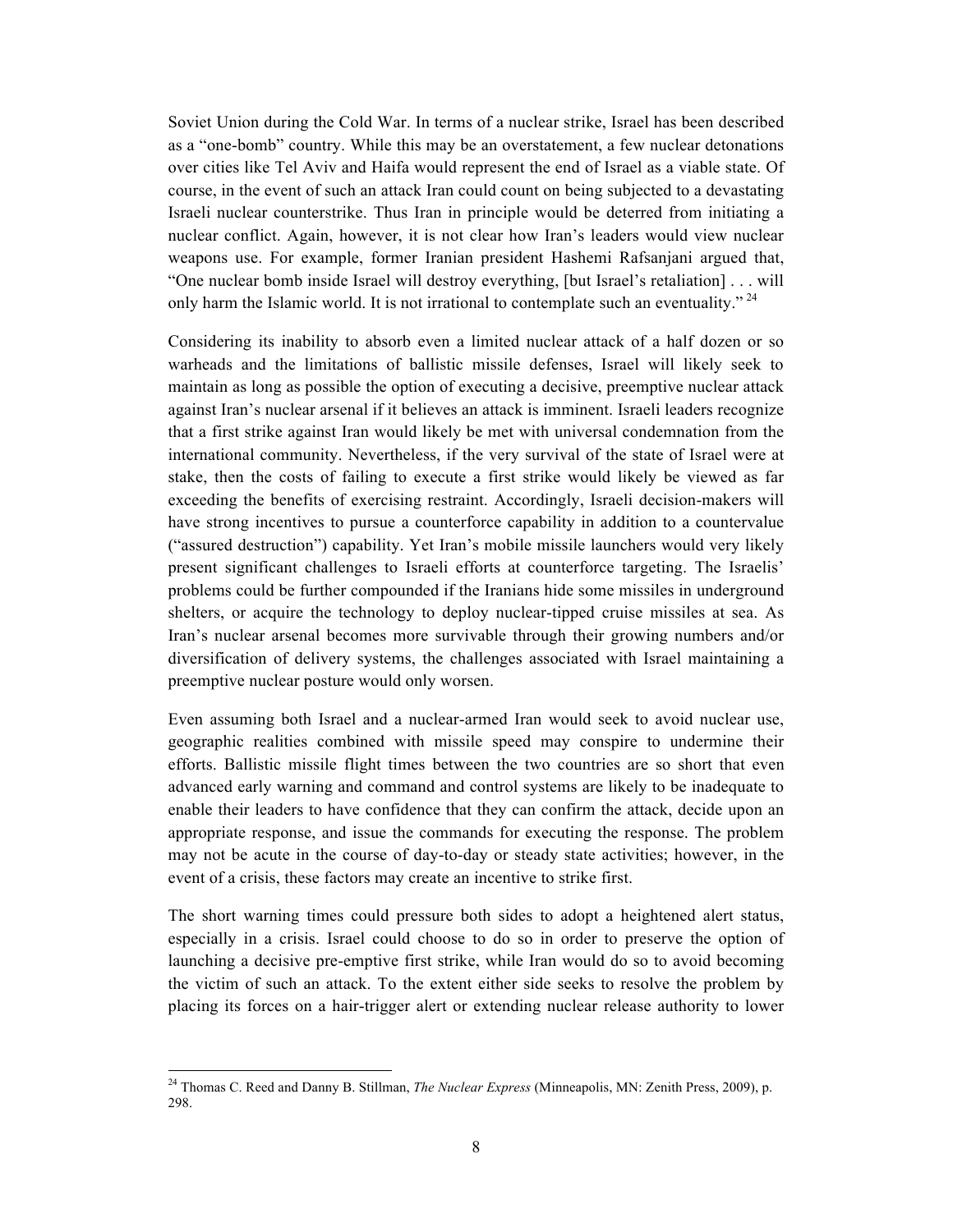commands, the risk of accidental launch or miscalculation would inevitably increase, especially during a crisis.

The prospects for avoiding nuclear use might be enhanced if, over time, both Israel and Iran fielded secure second-strike forces capable of inflicting assured destruction.<sup>25</sup> Yet even after both the United States and the Soviet Union accumulated vast numbers of nuclear weapons during the Cold War, fears continued to persist on both sides regarding their vulnerability to a disarming first strike.

#### *An "N-State" Nuclear Competition?*

It is possible—perhaps even likely—that Iran's acquisition of a nuclear capability would not only produce a nuclear competition with Israel, but also prompt other states in the region to acquire nuclear weapons, creating a multipolar, or "n-state," nuclear competition. While the path toward a nuclear capability has historically been long and arduous, this may not be the case in the wake of Iran's ascension to nuclear power status. Such a shock to the nonproliferation regime could, in fact, precipitate its collapse. Saudi Arabia might exercise what some believe to be a standing option to acquire nuclear weapons from Pakistan or base Pakistani nuclear weapons on its territory with Riyadh exercising de facto control.<sup>26</sup> Or nuclear proliferation might occur on an accelerated schedule, with designs, components, and even fissile material—everything but an assembled warhead itself—being provided on an "installment plan" in a market where the barriers to transfer have all but collapsed.<sup>27</sup>

<sup>&</sup>lt;sup>25</sup> Assured destruction as defined here refers to the ability to inflict casualties and economic damage against a state such that it is annihilated as a functioning entity.

<sup>&</sup>lt;sup>26</sup> Saudi King Abdullah stated, "If Iran developed nuclear weapons . . . everyone in the region would do the same." A similar statement was made by Prince Turki al-Faisal, former head of Saudi Arabia's General Intelligence Directorate. In 2012, a senior Saudi source declared, "There is no intention currently to pursue a unilateral military nuclear program but the dynamics will change immediately if the Iranians develop their own nuclear capability. . . . Politically, it would be completely unacceptable to have Iran with a nuclear capability and not the kingdom." On the persistent but unconfirmed reports of a Saudi-Pakistani nuclear connection, see Naser al-Tami-ni, "Clear or Nuclear: Will Saudi Arabia Get the Bomb?" *Al Arabiya*, May 21, 2013, available at: http://english.alarabiya.net/en/News/middle-east/2013/05/21/Will-Riyadh-get-the-bomb-. html. See also *Chain Reaction: Avoiding a Nuclear Arms Race in the Middle East*, Report to the Committee on Foreign Relations, United States Senate (Washington, DC: Government Printing Office, 2008), pp. ix, 12, 20; and Ibrahim al-Marashi, "Saudi Petro-Nukes? Riyadh's Nuclear Intentions and Regime Survival Strategies," in William C. Potter and Gaukhar Mukhatzhanova, eds., *Forecasting Nuclear Proliferation in the 21st Century, Vol. II: A Comparative Perspective* (Stanford, CA: Stanford University Press, 2010), pp. 77– 78.

 $27$  Take the example of what Pakistan alone has provided and could provide to accelerate the rate of proliferation. It has, via the A.Q. Khan network, seeded parts of the developing world with nuclear weapon designs and key components (e.g., centrifuges). See *Nuclear Black Markets: Pakistan, A.Q. Khan and the Rise of Proliferation Networks: A Net Assessment* (London: International Institute for Strategic Studies, 2007). See also David Albright, *Peddling Peril: How the Secret Nuclear Trade Arms America's Enemies*  (New York: Free Press, 2010). Moreover, Pakistan's projected production of plutonium will far exceed its projected arsenal's requirements. There are reports that Pakistan may have completed a second nuclear plutonium production reactor (Khushab-II) near Khushab, which is the site of the country's first plutonium production reactor (Khushab-I). A third reactor, Khushab III, is under construction. The two reactors are estimated to produce roughly 22 kg of plutonium a year, enough for 10 nuclear weapons. Assuming the third reactor is similar in design to the second (which it appears to be), within a few years Pakistan will be producing enough plutonium for thirty or more nuclear weapons each year. Paul K. Kerr and Mary Beth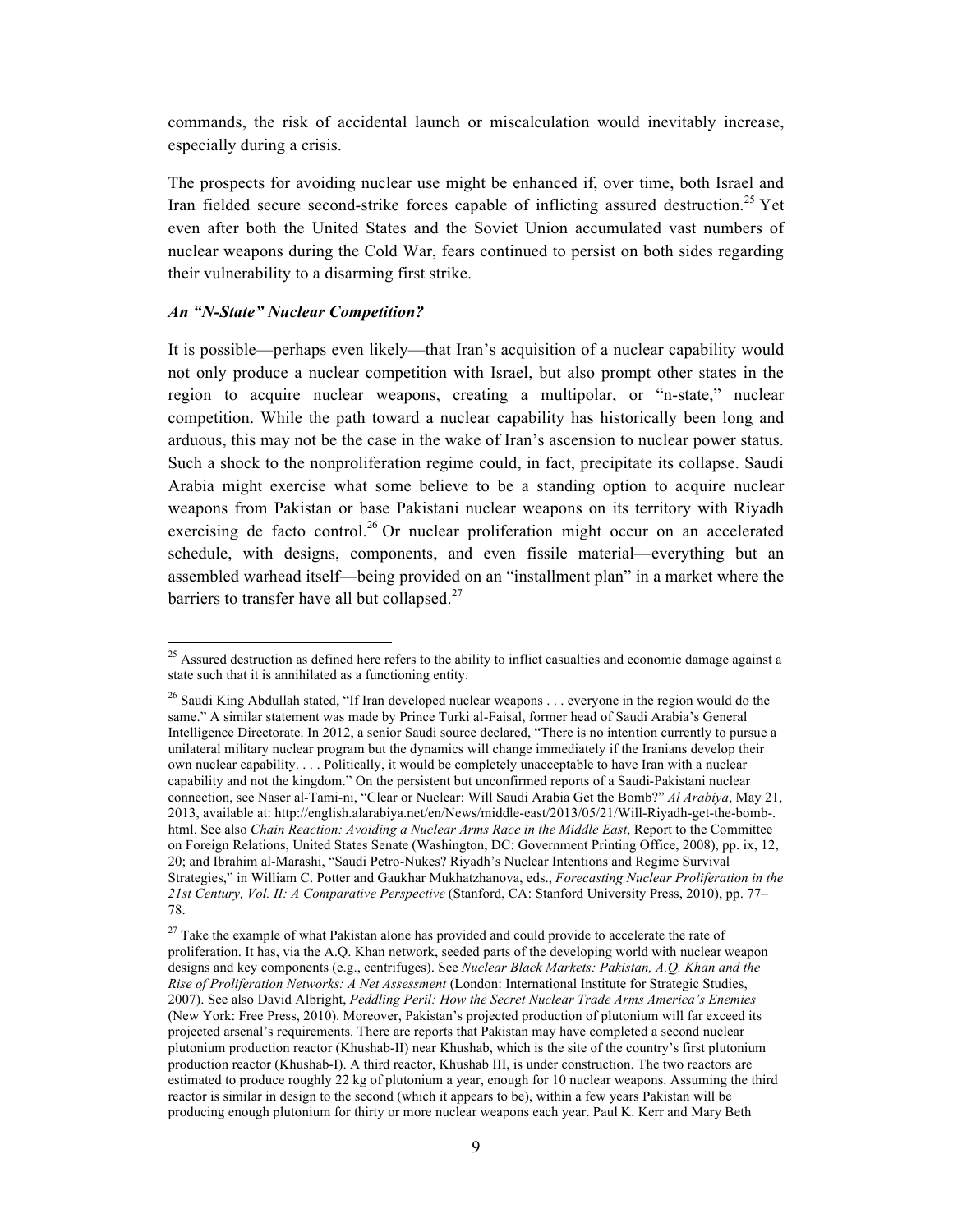Despite the uncertainties regarding which path the region will follow toward a multipolar nuclear competition once Iran achieves nuclear-armed status, several things seem clear. First, even if Saudi Arabia, Turkey, and/or Egypt were to follow Iran into the nuclear club, over the near-term, Israel would likely to maintain a dominant position in which its nuclear arsenal and capabilities far outstrip those of its neighbors. Absent a large-scale transfer of nuclear weapons from an established nuclear power to a regional nuclear aspirant, for perhaps a decade or so Israel's arsenal would likely far exceed the combined arsenals of all other nuclear powers in the region both in terms of the numbers of nuclear weapons and their respective yields. While Israel might lose its formidable advantage over time, early on it will likely maintain a very robust preventive strike capability as well as an assured destruction capability, especially considering that its rivals will also likely lack effective air and missile defenses, early warning, and command and control systems. Yet Tel Aviv would also confront the hard reality that still more countries in the region will have the ability, even with only a handful of nuclear weapons, to inflict devastating damage on the Israeli people and their economy.

#### *A "Nuclear Great Game"*

-

Some declared and undeclared nuclear powers, as well as non-nuclear powers that nevertheless have capable civilian nuclear enterprises outside the Middle East, might have strong incentives to assist states in the region seeking to create or enhance their nuclear posture. The region possesses the world's greatest concentration of oil and natural gas, which are critical to global economic growth. The region is a key geostrategic location, with several maritime trade chokepoints such as the Suez Canal, Strait of Hormuz, and Bab el-Mandeb. Given their dependence on oil and natural gas to fuel their economies, the major powers of the developed and developing world have strong incentives to seek access to and influence in that region. In a proliferated Middle East, this could be achieved in a number of ways, to include assisting local states' efforts to develop a nuclear weapons program, enhancing their existing nuclear forces, and/or providing competing nuclear security guarantees, any of which could further destabilize the region.

This could result in a latter-day "Nuclear Great Game" where states external to the region compete for power and influence within it. In such an environment there could be many potential suppliers of nuclear weapons-related technology. Not all extra-regional suppliers would necessarily have a strong interest in regional stability. Major oil and gas exporters outside the region, Russia in particular, could potentially benefit from the corresponding increase in oil and gas prices that would accompany instability. Thus

Nikitin, *Pakistan's Nuclear Weapons: Proliferation and Security Issues* (Washington, DC: Congressional Research Service, June 2012), pp. 5–6, 26–27. See also Christopher Clary and Mara E. Karlin, "The Pak-Saudi Nuke, and How to Stop It," *American Interest*, July–August 2012, pp. 24–31.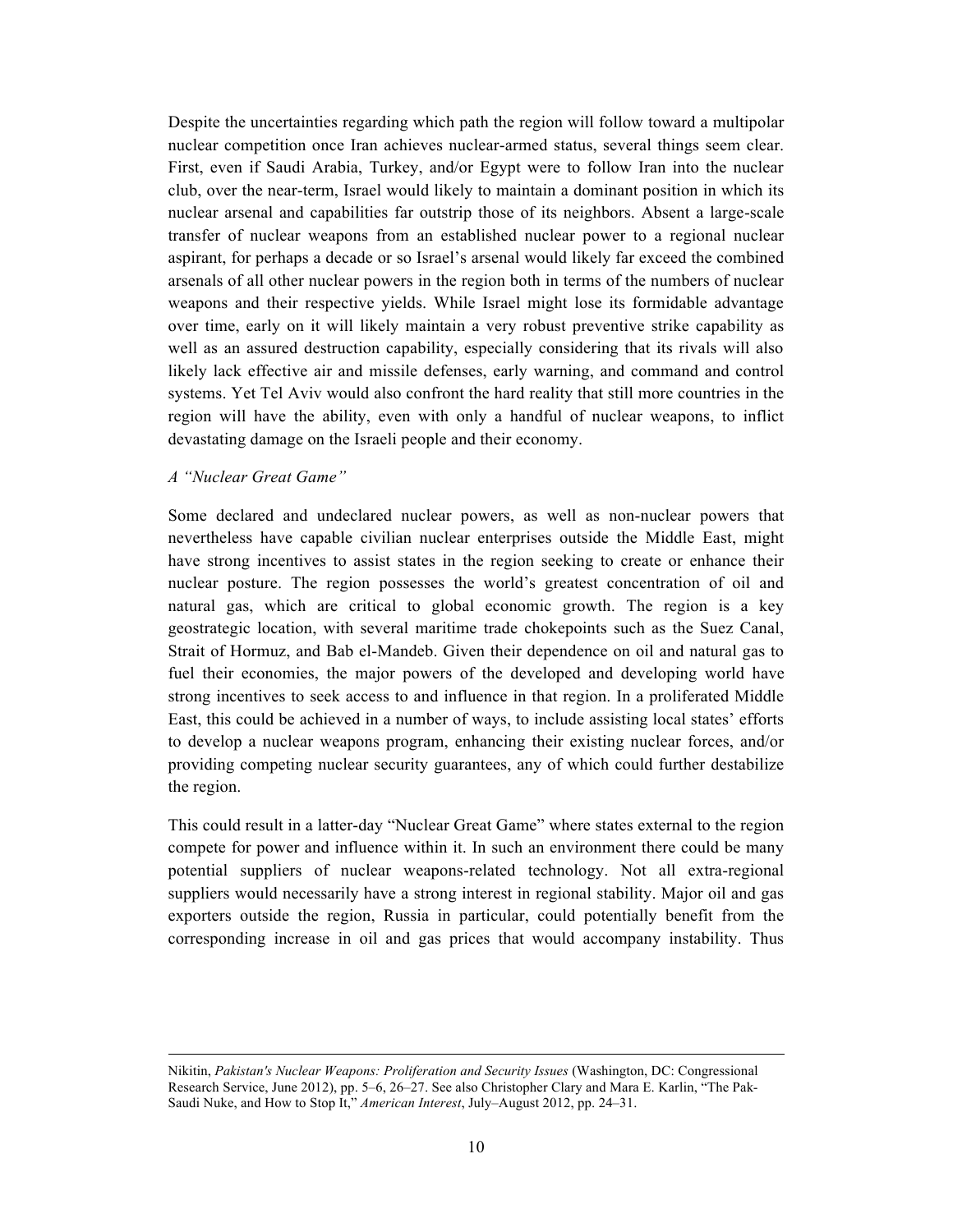Moscow may be far less concerned about the consequences of its actions on regional stability.<sup>28</sup>

Among the technologies and capabilities that are likely to be in highest demand by new nuclear powers in the region are those related to warhead miniaturization and precision guidance, missile defenses, and various forms of intelligence (e.g., early warning; rival force development), while thermonuclear weapons, MIRV technology, depressed trajectory ballistic missiles, and missile-carrying submarines are apt to be accorded lesser priority.

Even those states with an interest in stability may not act in their own best interests. States have been prone to act in ways that value narrow, short-term interests at the expense of more important long-term interests.<sup>29</sup> For example, states like Pakistan or North Korea that are financially strapped may act primarily out of an immediate need for revenue and discount heavily the longer-term consequences of their actions on regional stability and even their own long-term security. Nor can China be counted upon to exercise restraint, given its history of enabling nuclear programs in North Korea and Pakistan.<sup>30</sup>

Perhaps most worrisome from Washington's perspective, the opportunities for other powers to displace its influence could increase dramatically if the United States (and perhaps its allies as well) were to withhold military support for nuclear-armed states in an effort to shore up the NPT regime. Should these efforts fail the United States could end up in the worst of both worlds: failing to achieve its nonproliferation goals while also losing influence with regional nuclear powers to extra-regional rivals.

#### *The "N-State" Competition and Crisis Stability*

In a Middle Eastern "n-player" competition, all nuclear powers would be challenged to establish an "assured destruction" capability against all the other regional nuclear powers—another Cold War desideratum—given their relatively modest economies. An "assured destruction" capability in an "n-state" competition would require that each state have weapons sufficient to survive an initial attack by *all* potential rivals and still be able to devastate the countries of *all* potential attackers. It would also require that the source of the attack be reliably identified. This may prove difficult given likely limitations on these states' ability to field advanced early warning systems. For example, would Saudi Arabia be able to determine with confidence the perpetrator of a ballistic missile

<sup>&</sup>lt;sup>28</sup> This is not to say that Russia would seek to promote a nuclear war, or even a nuclear crisis. Yet, as has been described above, political leaders are not always the masters of events once they are put in motion.

<sup>&</sup>lt;sup>29</sup> For example, in the nuclear competition alone, China's support for Pakistan's nuclear program appears to be a case of pursuing short-term geopolitical gains at the expense of potentially far greater long-term problems, as described in this paper. Arguably, the U.S. pursuit of multiple independently targetable reentry vehicles (MIRV) technology, rather than first attempting to ban it through arms control agreements, proved short sighted, as it ultimately worked to the relative benefit of the Soviet Union, whose far larger ballistic missiles could accommodate more warheads than their U.S. counterparts.

<sup>30</sup> See Reed and Stillman, *The Nuclear Express*, pp. 328–29.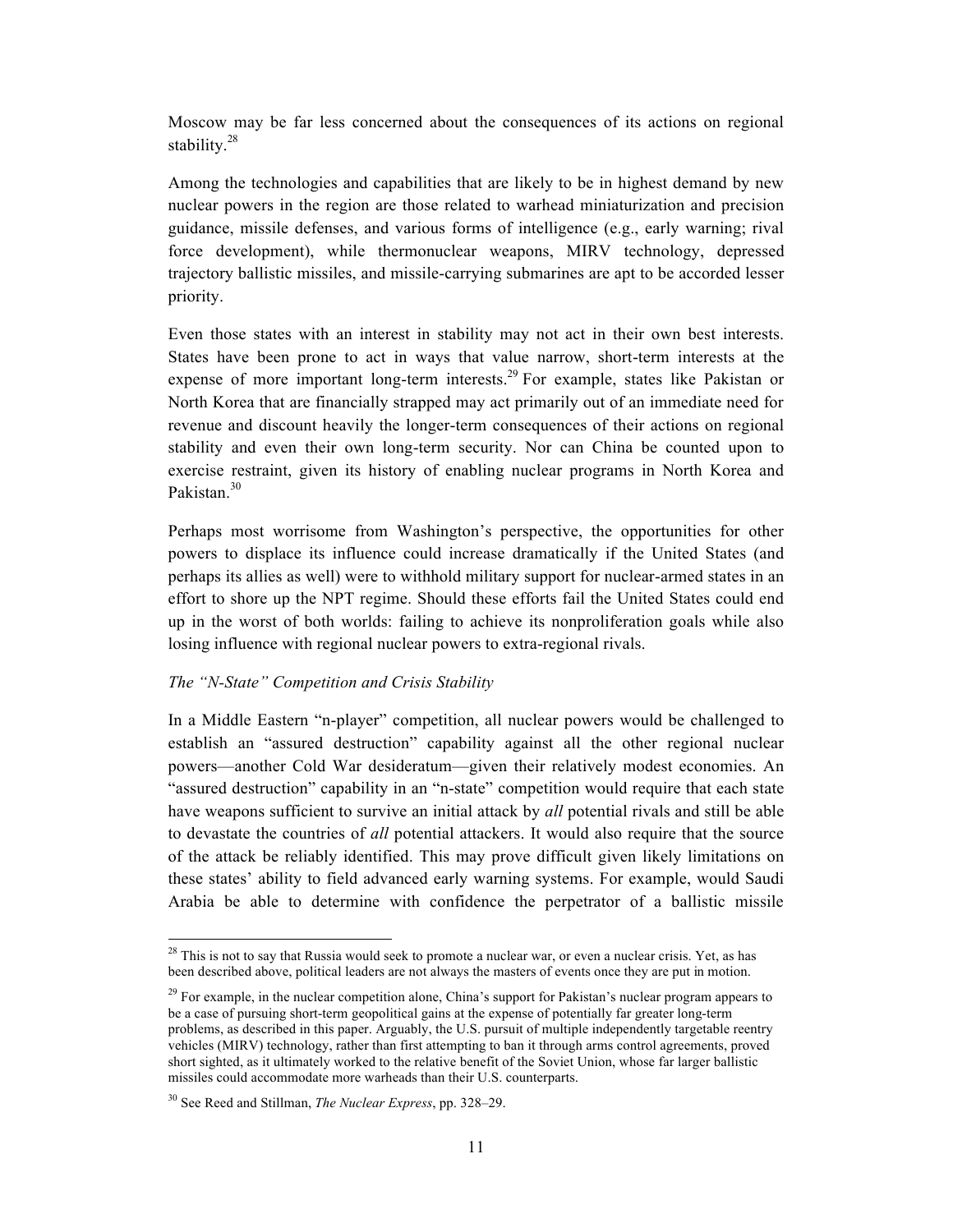launched from a location along the Iranian-Turkish border? The origin of any cruise missile launched from a sea-based platform? Even assuming a state could identify the source (or sources) of an attack, could its command and control systems survive the attack sufficiently intact to execute a retaliatory strike? A decapitation strike could preclude an "assured destruction" retaliatory strike even if sufficient weapons survive to execute one.

This, in turn, raises the possibility of a "catalytic" war—one that is initiated between two states by a third party. Given a proliferated Middle East as described here, the chances that a regime would incorrectly attribute the source of an attack cannot be easily dismissed. To the extent cyber weapons could be employed to introduce false information into a state's decision-making process, the risks of catalytic war only increase.

Further complicating matters, the early warning requirement following a proliferation cascade could be multidirectional, and at some point perhaps 360 degrees, especially if multiple nuclear rivals deploy a portion of their nuclear forces at sea. Early warning requirements would be stressed even further if an adjacent state (e.g., Saudi Arabia in the case of Iran) were to acquire nuclear weapons. In this case warning times would be even more compressed than in an Israeli-Iranian competition. Owing to its proximity to Iran, Saudi Arabia, for example, could have less than five minutes to react to a suspected Iranian ballistic missile attack no matter how advanced its early warning and command and control systems.

As noted earlier, regardless of what assumptions are made with respect to a regional nuclear power's early warning system, given the short ballistic missile flight times, it seems likely that preserving command and control of the state's nuclear forces while under attack will prove challenging. States might be tempted to adopt a launch-onwarning posture, but this requires both early warning and a highly responsive command and control system. Should a state determine that it will not be able to launch-on-warning and instead attempt to "ride-out" a nuclear first strike and retaliate, it would still need its command and control system to function effectively in the wake of the nuclear attack. Absent a highly resilient command and control system, a state's ability to launch a retaliatory nuclear strike may require nuclear release authority to be diffused to lowerlevel commanders. But again, absent an effective early warning system it may not be possible to determine the attack source with confidence in a region with multiple nuclear powers.

Finally, a state could forego a prompt counterstrike in favor of responding days or even weeks following an attack. In theory there is no reason why a nuclear counterstrike would have to be prompt if it were focused solely on punishing the attacker through strikes on counter-value targets. Following this line of reasoning, a regime could hide its nuclear weapons and launchers, recover them in the days following an attack, and launch its retaliatory blow once its surviving nuclear forces had been reconstituted.

While this "buried bomb" posture might be appealing in the abstract, there are significant potential drawbacks that must be addressed. First, the country adopting this posture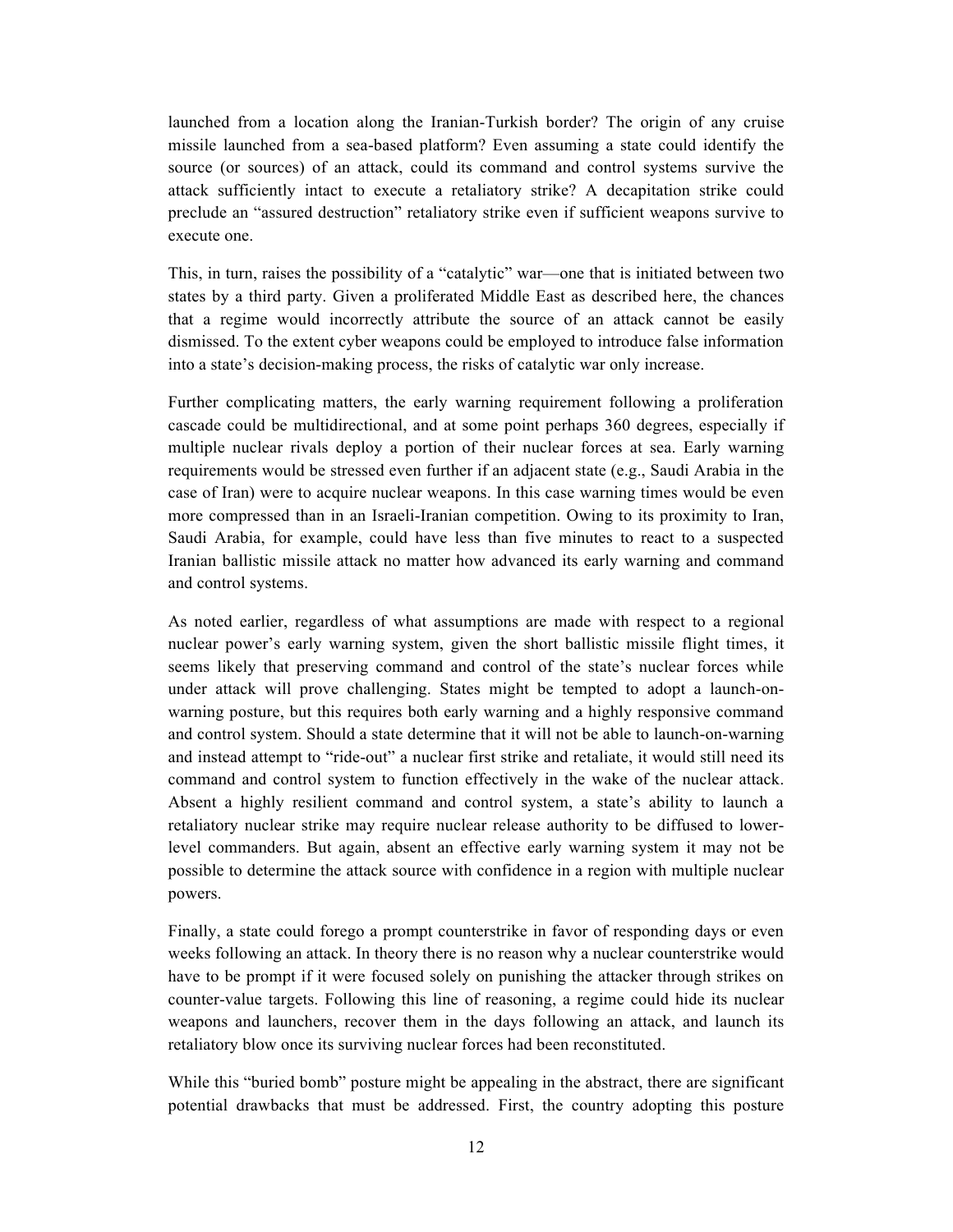would have to be able to identify the source of the attack. Second, depending upon the attacker's nuclear arsenal, a time delay may enable a follow-on strike. Third, there would always be a risk that the buried bombs would be located and destroyed in the initial attack or in the follow-on strike. Fourth, the nuclear weapons might even be physically seized by the attacker's conventional or special operations forces following the first strike during what would almost certainly be a period of widespread disorder in the state that had been attacked. Fifth, a coherent command and control system would need to be maintained, not only during the minutes or hours immediately following an attack, but also for days or weeks. Failing that, the state's leadership would likely have to devolve nuclear release authority to lower commands. While this could enhance the prospects of a successful buried bomb retaliatory strike, it would almost certainly increase the risks of an unauthorized or accidental use of nuclear weapons.

#### **SOME IMPLICATIONS FOR U.S. POLICY AND FORCE POSTURE**

Given the current state of Iran's nuclear program, the immense resources Iran's leaders have invested in it, the great lengths to which they have gone to deceive the international community regarding their nuclear program, and the substantial advantages that would accrue to Tehran from possessing nuclear weapons, it seems unlikely that anything short of the threat or use of force would deflect the current regime from its objective. Even if the United States and Iran concluded an agreement on Iran's nuclear program in the coming days or weeks, it seems unlikely to alter Tehran's ultimate aim.

If so, these circumstances would leave the United States and its security partners with two basic strategic choices: compel the Tehran regime through the threat or the use of force to abandon its nuclear weapons program, or prepare to live with whatever nuclear posture Iran chooses to adopt, which could range from a "short sprint" to a nuclear capability; an opaque nuclear posture similar to Israel's; or a declared nuclear capability such as North Korea's or Pakistan's.

I will focus my remarks here on the challenges associated with a nuclear-armed Iran. First, I offer some suggestions as to the kind of analyses we might want to do to help insure that we make the best of what is likely to be a difficult situation. Second, I present some thoughts as to what the character of a nuclear competition in the Middle East might imply for U.S. security policy and strategic force posture.

Before proceeding, however, I want to make clear that crafting a well-designed U.S. policy, strategy, and associated force posture in the wake of Iran becoming a nucleararmed state would be a formidable task, requiring persistent, focused intellectual effort by skilled strategists, as well as execution by highly skilled diplomats and military leaders.

Determining the appropriate U.S. policy, strategy, and military posture in this regard might be usefully informed by assessments of the following issues:

 Developing as best an understanding as possible regarding how Israel and the region's prospective nuclear powers view nuclear weapons, to include the conditions under which they might be employed and how their decision-makers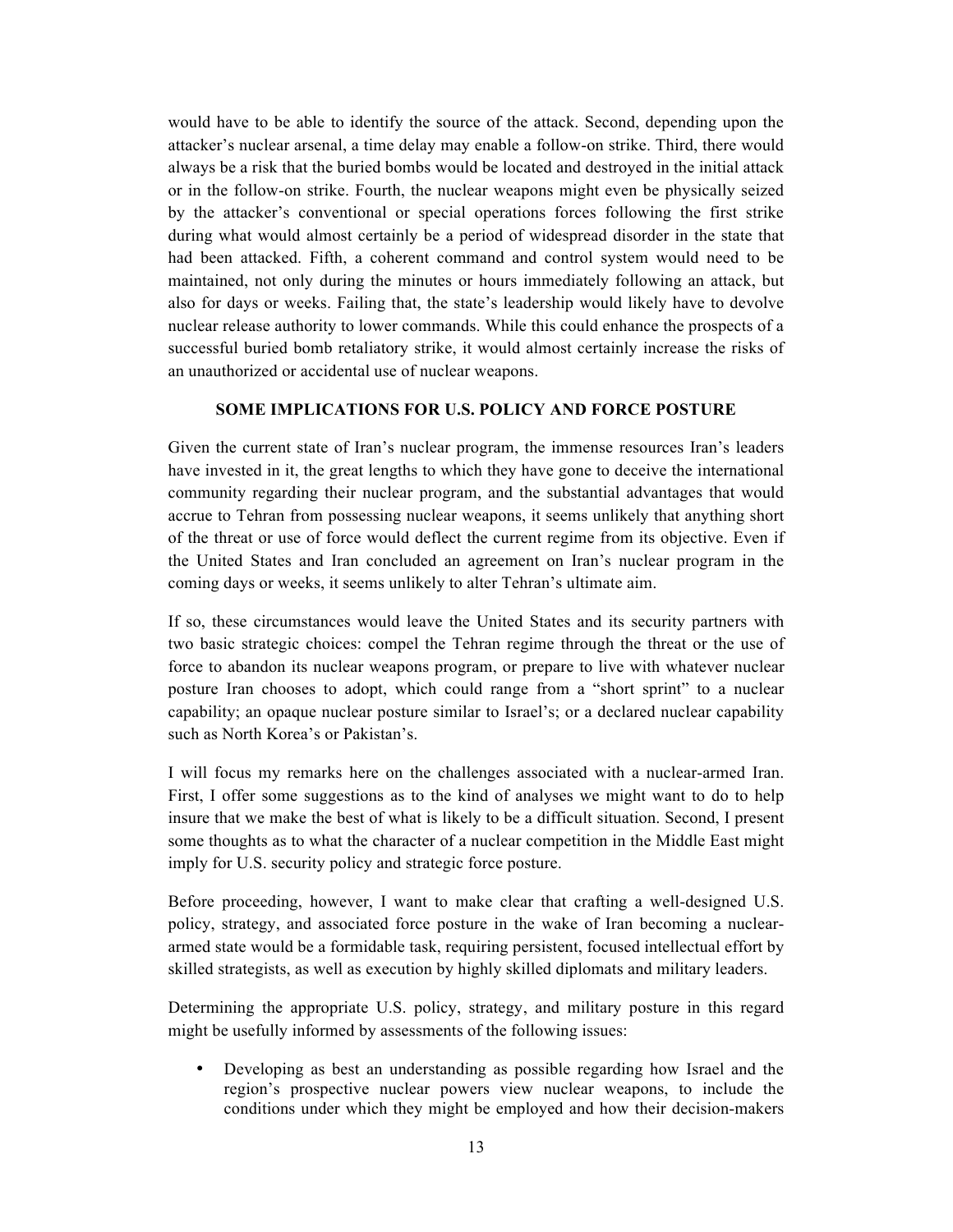tend to view costs, benefits, and risks (e.g., What do they value most, such as regime survival? What do most fear? How risk tolerant/risk averse are they? Do their worldviews match ours? Etc.)

- Identifying and evaluating a set of scenarios that address the prospective immediate and long-term consequences of a U.S./allied use of force to preclude Iran from acquiring nuclear weapons.
- Identifying and evaluating a set of scenarios that address a regional bipolar nuclear competition between Israel and Iran, to include potential crisis situations as well as a steady state, long-term competition to include the second-order effects on the region (such as an expanded use of proxy warfare by Tehran).
- Identifying and evaluating a set of scenarios that address the prospective emergence of an "n-state" nuclear competition in the region, to include potential crisis situations as well as a steady state, long-term competition to include the second-order effects on the region (such as in the event external major powers engage in a "Nuclear Great Game" for influence in the region).
- Undertaking an assessment of the implications of these prospective futures for U.S. security interests in the region, as well as our force posture and associated capabilities.

In structuring the kinds of assessments and planning scenarios described above, consideration should be given to a range of key factors shaping the nuclear competition, to include the dynamics of "n-player" competitions, the progressive blurring of the "firebreak" between nuclear and advanced conventional weaponry, and geography, to name a but a few.

#### **The U.S. Nuclear Arsenal and Extended Deterrence**

Should Iran acquire a nuclear capability, the United States might look to stretch its nuclear umbrella over friendly states in the Middle East in order to enhance their sense of security and reduce their incentive to obtain their own nuclear weapons. This would likely raise familiar issues regarding the size and composition of the U.S. nuclear arsenal, as well as Washington's credibility.

Let's take the last issue first. During the Cold War, America's NATO allies questioned whether Washington would risk a Soviet nuclear attack on Chicago by retaliating for a Soviet nuclear attack on Bonn. In the event of a nuclear-armed Iran, one might suspect Saudi leaders challenging Washington's willingness to order a nuclear response against Tehran should Riyadh be the target of an Iranian nuclear-tipped missile—particularly if Iran had acquired an ability to strike the United States.

The U.S. ability to assure those countries to which it proposes to offer extended deterrence may also depend to a significant extent on the mix of nuclear weapons in its arsenal. While many other nuclear powers—China and Russia in particular—are investing in advanced nuclear designs, to include weapons with very low yields and more focused effects, the United States has chosen to limit its nuclear weapons inventory to weapons designed during the Cold War. By limiting the range of nuclear response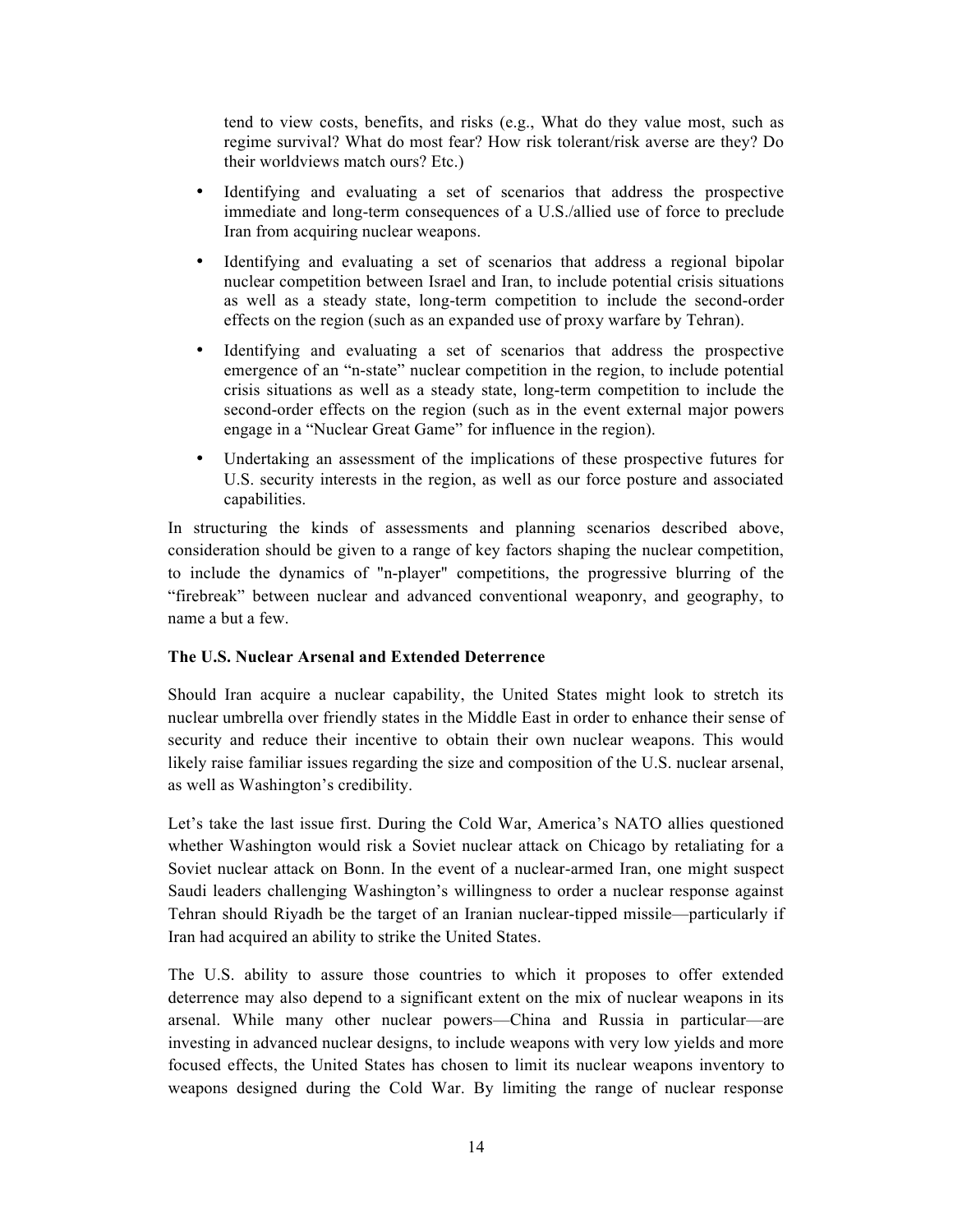options available to the president, this posture may run a significant risk of weakening the U.S. ability to deter its enemies as well as the credibility of U.S. extended deterrence guarantees to allies and partners.

Given the dramatic reductions in the U.S. nuclear arsenal since the Cold War, questions might also arise as to how thinly America's nuclear umbrella is stretched. New START provides the United States parity with Russia in numbers of strategic nuclear weapons. Moscow, however, has not sought to extend nuclear guarantees to other states, while the United States has done so with its European allies, and other allies such as Japan and South Korea—presumably to counter any threat that might be posed by China and/or North Korea. When the United States had thousands of nuclear weapons, one might discount the matter. With the New START commitment to reduce the arsenal size to 1,550, and with the administration floating proposals to reduce the number further to 1,000, one can understand why those offered shelter under the U.S. nuclear umbrella are beginning to wonder if it leaks. Put another way, the United States has nuclear parity with Russia, but it is also committed to defend allies and partners against nuclear threats posed by China, North Korea, and, prospectively, Iran as well.

Thank you again for the opportunity to share my thoughts on these important issues. I will be happy to respond to any questions you might have to the best of my ability during the discussion period.

#### **About the Center for Strategic and Budgetary Assessments**

The Center for Strategic and Budgetary Assessments (CSBA) is an independent, nonpartisan policy research institute established to promote innovative thinking and debate about national security strategy and investment options. CSBA's goal is to enable policymakers to make informed decisions on matters of strategy, security policy and resource allocation. CSBA provides timely, impartial and insightful analyses to senior decision makers in the executive and legislative branches, as well as to the media and the broader national security community. CSBA encourages thoughtful participation in the development of national security strategy and policy, and in the allocation of scarce human and capital resources. CSBA's analysis and outreach focus on key questions related to existing and emerging threats to US national security. Meeting these challenges will require transforming the national security establishment, and we are devoted to helping achieve this end.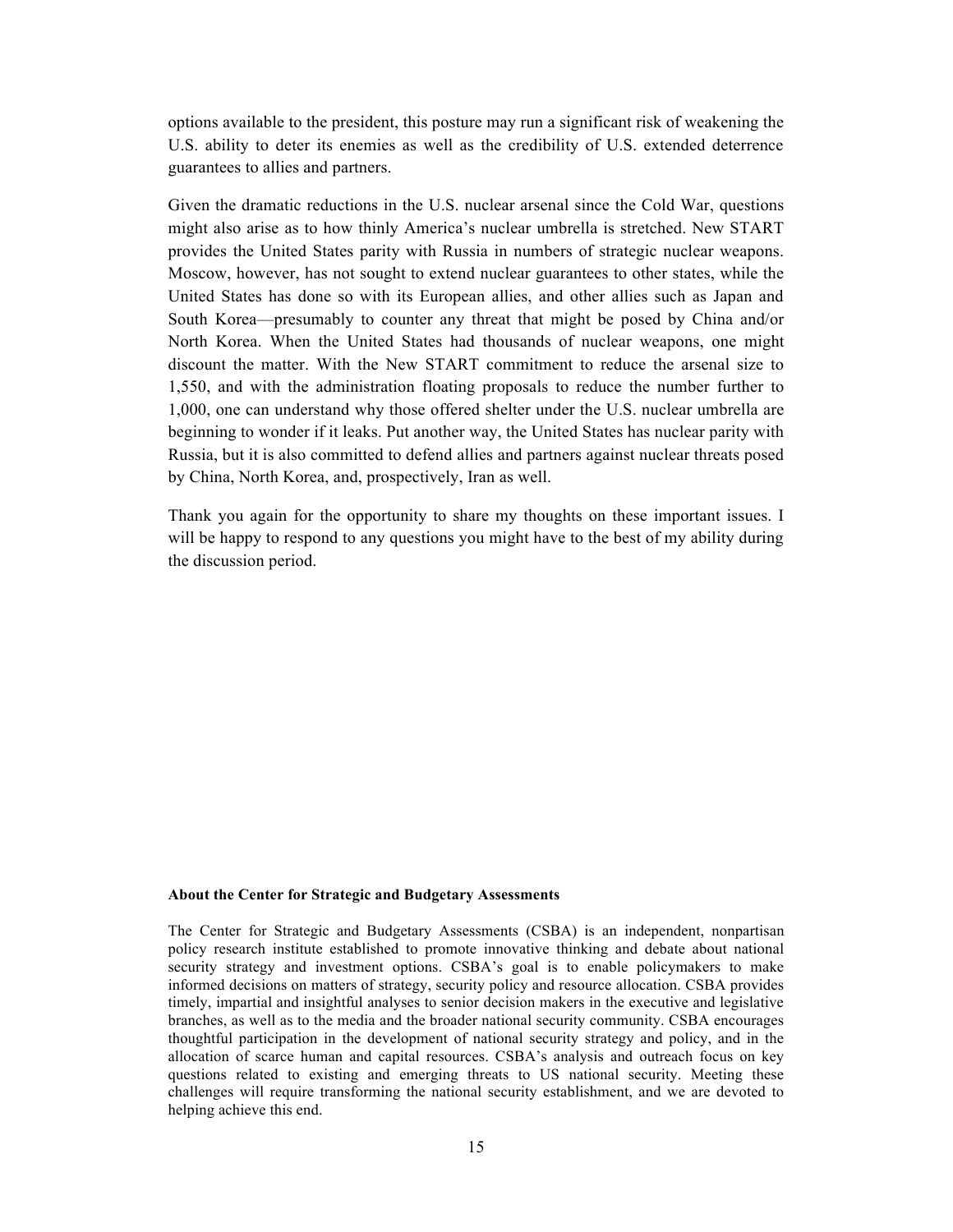#### Statement of Dr. Matthew Kroenig

<span id="page-16-0"></span>Associate Professor of Government and Foreign Service, Georgetown University and Senior Fellow, Brent Scowcroft Center on International Security, Atlantic Council

> Hearing on "Regional Nuclear Dynamics" Senate Armed Services Committee Subcommittee on Strategic Forces Thursday February 25, 2015 2:30 p.m. –222 Russell Senate Office Building

Chairman Sessions, Ranking Member Donnelly, members of the committee, thank you for inviting me to participate in this important hearing. I am pleased to be here alongside my distinguished colleagues Andrew Krepinevich, George Perkovich, and Ashley Tellis.

I would like to commend the committee for initiating this timely discussion of regional nuclear dynamics. I have worked on nuclear issues both in and out of government for over a decade and, as a professor at Georgetown University and a senior fellow at the Atlantic Council, I have focused increasingly on Russian nuclear capabilities and strategy and its implications for the United States and NATO.<sup>1</sup> It is this subject on which I have been invited to speak today.

I will begin with Russia's nuclear capabilities. Along with the United States, Russia is one of the world's foremost nuclear powers. At the strategic level, it possesses a triad of nuclear bombers, intercontinental ballistic missiles (ICBMs), and submarines.<sup>2</sup> Under the New START Treaty, signed in 2010, Russia has committed to deploying no more than 1,550 strategic nuclear warheads by  $2018.<sup>3</sup>$ 

Russia has made the thoroughgoing modernization of its nuclear forces and the development of new nuclear capabilities a national priority even under difficult economic circumstances.<sup>4</sup> Russia is updating its bomber fleet, which will carry a new precision-strike, long-range, nuclear-armed cruise missile. A new generation of nuclear submarines is set to enter service and they are designed to deliver a new, more advanced submarine-launched ballistic missile (SLBM), intended to penetrate enemy missile defenses. Moscow is also developing new silo-based and

<sup>&</sup>lt;sup>1</sup> For my recent work in this area, see Matthew Kroenig and Walter Slocombe, "Why Nuclear Deterrence Still Matters to NATO," The Atlantic Council (August 2014), available at

http://www.atlanticcouncil.org/images/publications/Why\_Nuclear\_Deterrence\_Still\_Matters\_to\_NATO.pdf and Matthew Kroenig, "Facing Reality: Getting NATO Ready for a New Cold War," *Survival: Global Politics and Strategy* (February/March 2015), pp. 49-70. 2

<sup>&</sup>lt;sup>2</sup> For more detail on Russia's nuclear forces, see Hans M. Kristensen and Robert S. Norris, "Russian Nuclear Forces, 2014," *Bulletin of the Atomic Scientists*, Vol. 70, No. 2 (2014), pp. 75-85. 3

<sup>&</sup>lt;sup>3</sup> New Strategic Arms Reduction Treaty (New START), April 8, 2010, available at

http://www.state.gov/t/avc/newstart/c44126.htm 4

<sup>&</sup>lt;sup>4</sup> On Russian nuclear modernization, see also Kristensen and Norris, 2014.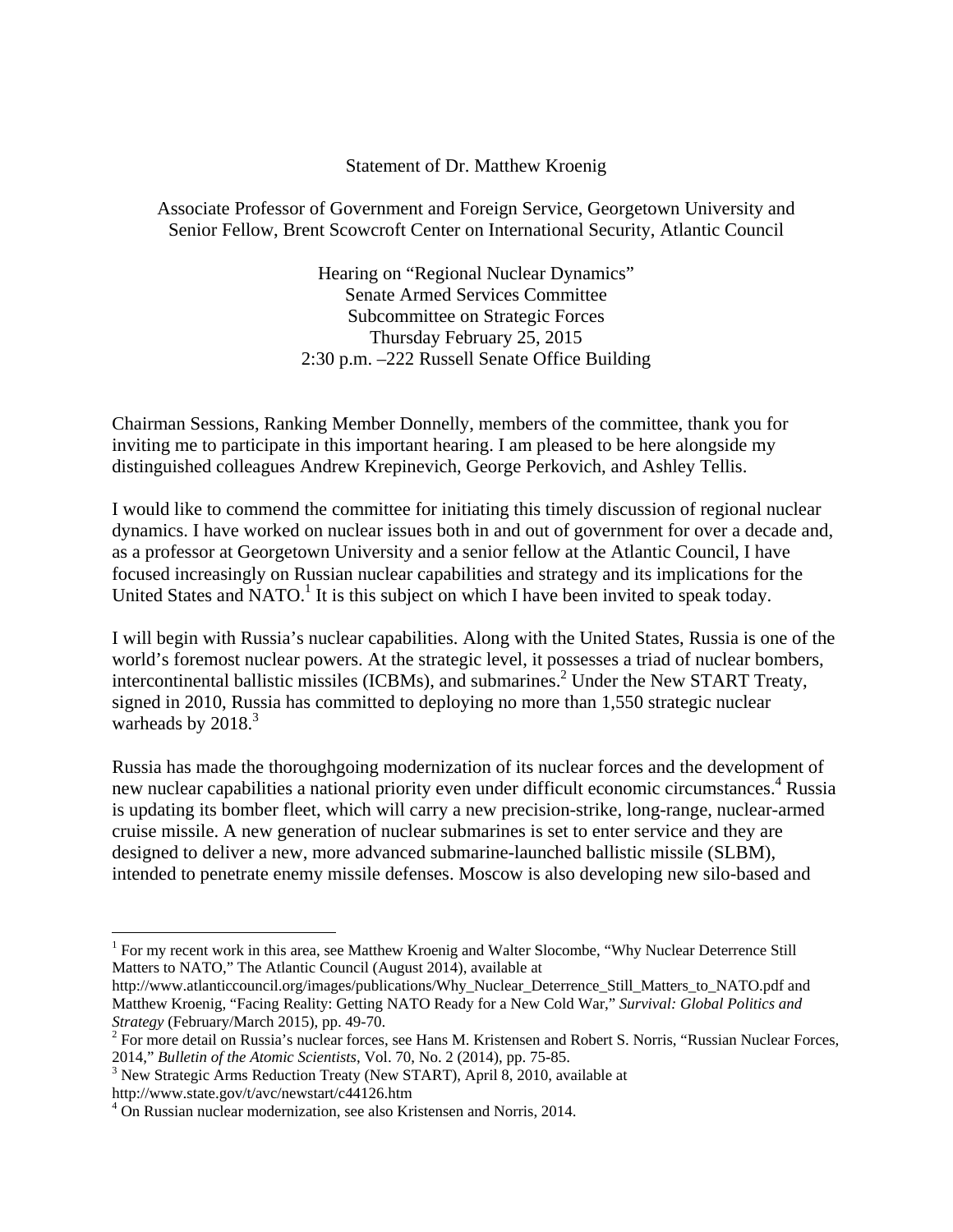road-mobile ICBMs capable of carrying warheads with multiple independently-targetable reentry vehicles (MIRVs), also designed to defeat enemy defenses.

In addition, Russia has tested a new intermediate-range, ground-launched cruise missile (GLCM).<sup>5</sup> This development is of particular concern because it is in violation of Russia's commitments under the 1987 Intermediate Range Nuclear Forces (INF) Treaty, the only arms control treaty ever to eliminate an entire class of nuclear weapons.<sup>6</sup> In addition, Russia's RS-26 ballistic missile, although tested at longer ranges, can be operated at intermediate range, providing a technical circumvention of the INF Treaty.

In addition to its strategic forces, Russia retains an arsenal of around 2,000 tactical nuclear weapons for battlefield use.<sup>7</sup> This arsenal includes nuclear-armed: torpedoes, depth charges, short-range surface-to-surface missiles, air-to-surface missiles and bombs, and surface-to-air missiles for use in air defense. Although Russia has not publicized plans to modernize its tactical nuclear forces, it is possible that Russia is also upgrading some of these systems as it modernizes its strategic forces.

Turning next to Russian strategy and doctrine, it is important to emphasize that, unlike the United States, since the end of the Cold War, Russia has moved nuclear weapons toward the center of its national security strategy and military doctrine. In the past, Moscow maintained a nuclear "no first use" doctrine, but this policy was abandoned in the year 2000. Since the early 2000s, Russian strategists have promoted the idea of "de-escalatory" nuclear strikes.<sup>8</sup> According to this "escalate to de-escalate" concept, Moscow will threaten, or, if necessary, carry out, limited nuclear strikes early in a conventional conflict in order to force an opponent to sue for peace on terms favorable to Moscow.<sup>9</sup> Russia's 2000 military doctrine stated that nuclear strikes might be conducted in any situation "critical to the national security" of the Russian Federation.<sup>10</sup> The more expansive language about nuclear preemption was excluded from Russia's most recent public documents, but the idea remains firmly engrained in Russian thinking and some speculate that the language remains in classified annexes.<sup>11</sup>

At least as telling as public documents, however, are how military forces actually plan and exercise. Nearly all of Russia's major military drills over the past decade have concluded with

http://www.cnas.org/sites/default/files/publications-

<sup>5</sup> Michael R. Gordon, "U.S. Says Russia Tested Cruise Missile, Violating Treaty," *The New York Times,* July 28, 2014.

<sup>&</sup>lt;sup>6</sup> Treaty Between The United States Of America And The Union Of Soviet Socialist Republics On The Elimination Of Their Intermediate-Range And Shorter-Range Missiles (INF Treaty), December 8, 1987, available at http://www.state.gov/t/avc/trty/102360.htm.

<sup>&</sup>lt;sup>7</sup> Krisetenen and Norris, 2014.

<sup>8</sup> Nikolai N. Sokov, "Why Russia Calls a Limited Nuclear Strike 'de-escalation,'" *Bulletin of the Atomic Scientists*, March 13, 2014, available at http://thebulletin.org/why-russia-calls-limited-nuclear-strike-de-escalation.  $<sup>9</sup>$  Ibid.</sup>

<sup>&</sup>lt;sup>10</sup> Military Doctrine of the Russian Federation, 2000, available at http://igcc.ucsd.edu/assets/001/502378.pdf  $^{11}$  Elbridge Colby, "Nuclear Weapons in the Third Offset Strategy: Avoiding a Blind Spot in the Pentagon's

Initiative," Center for a New American Security (February 2015), pp. 6, available at

pdf/Nuclear%20Weapons%20in%20the%203rd%20Offset%20Strategy.pdf.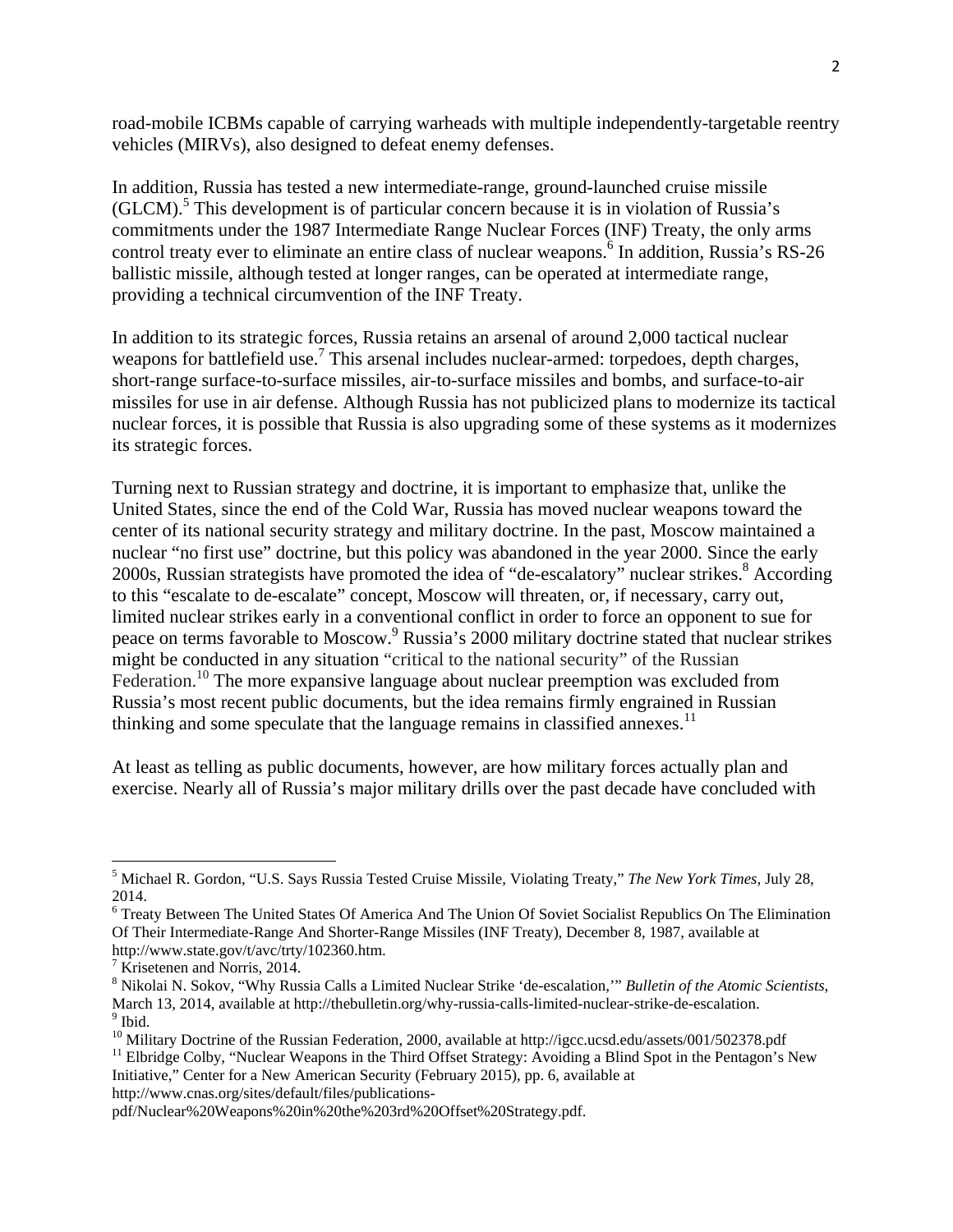simulated nuclear strikes.<sup>12</sup> Moreover, President Putin himself has personally overseen such nuclear exercises.13

In some ways, it is not surprising that Russia, as the conventionally inferior power in relation to the United States and NATO, would consider the use of nuclear weapons early in a conventional war, as this is essentially the reverse of NATO strategy during the Cold War when it faced a conventionally superior Soviet Union. Nevertheless, Russia's nuclear capabilities and strategy pose a serious threat to the United States and should be a cause of concern.

This brings me to my next major subject, the possibility of nuclear escalation. For years, Western analysts assumed that Russia's heavy reliance on nuclear weapons was envisaged in the context of a defensive war, but recent events have shown that these tactics can also be employed as part of an offensive campaign. The ongoing conflict in Ukraine is very much a nuclear crisis.<sup>14</sup> Throughout the crisis, President Putin and other high-ranking officials have repeatedly issued thinly-veiled nuclear threats. Moreover, these threats are backed up by explicit brandishing of Russia's nuclear forces at a level we have not seen since the end of the Cold War. Russia has also reserved the right to deploy nuclear weapons in Crimea and Kaliningrad.<sup>15</sup> The message is clear: the West must not interfere in Russia's invasion of Ukraine lest things escalate to catastrophic levels.

If the conflict in Ukraine were to escalate or President Putin were to rerun his playbook of hybrid warfare from Ukraine against a NATO member, the United States could find itself in direct military confrontation with Russia. In the event of such a conflict, Russia will likely issue nuclear threats in a bid to force NATO capitulation and, if on the losing end of a conventional conflict, Moscow may conduct a limited nuclear strike in an effort to "de-escalate" the conflict.

I will conclude with a discussion of the implications of these developments for U.S. nuclear strategy and posture. So long as nuclear weapons retain such a prominent place in Russian force structure, procurement priorities, doctrine, and political rhetoric, it remains an important deterrence mission for the United States and NATO to retain a policy of, and a serious capability for, nuclear deterrence as a potential instrument for dealing with the remote but calamitous contingency of a military confrontation with Russia.

At a minimum, U.S. nuclear deterrence doctrine needs to be clear and firm that any use of nuclear weapons against the United States or an ally would result in a nuclear counterstrike. In addition, the United States should leave on the table the possibility of a nuclear response to a

<sup>&</sup>lt;sup>12</sup> Sokov, "Why Russia Calls a Limited Nuclear Strike 'De-escalation.""

<sup>&</sup>lt;sup>13</sup> Alexey Nikolsky, "Putin Holds Military Drills to Repel Nuclear Strike," *RT*, May 8, 2014, available at http://rt.com/news/157644-putin-drills-rocket-launch/.

 $14$  For more on this point, see Kroenig, "Facing Reality."

<sup>&</sup>lt;sup>15</sup> On Russia's claims about nuclear weapons in Crimea, see Sergei L. Loiko, "Russia Says it Has a Right to Put Nuclear Weapons in Crimea," *Los Angeles Times*, September 15, 2014, available at

http://www.latimes.com/world/europe/la-fg-russia-nuclear-crimea-20141215-story.html. On Russia's threats to deploy nuclear weapons in Kaliningrad, see Bruno Waterfield, "Russia Threatens NATO with Military Strikes over Missile Defence System," *The Telegraph*, May 3, 2012, available at

http://www.telegraph.co.uk/news/worldnews/europe/russia/9243954/Russia-threatens-Nato-with-military-strikesover-missile-defence-system.html.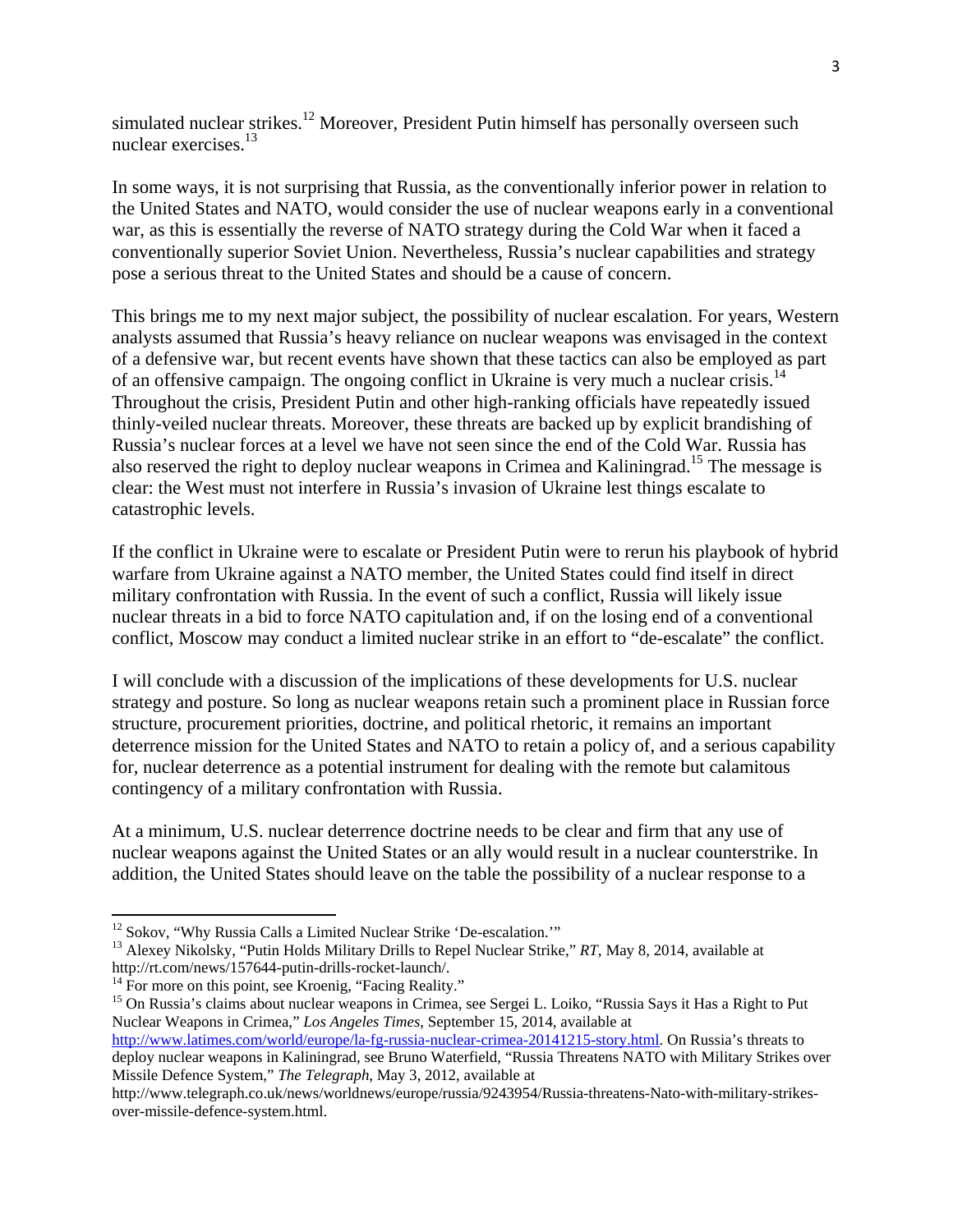strictly conventional Russian assault against a NATO ally. The reason for not foregoing this option is not that an early nuclear response would be necessary or automatic, but rather because there is no reason to assure Russia that this would not happen. Moreover, the possibility of nuclear response to nonnuclear attack has a critical assurance element as NATO's easternmost neighbors would prefer that any potential Russian attack be deterred by the threat of nuclear strike, rather than needing to wait for a costly and lengthy conventional war of liberation.

To make these threats credible, the United States must field a sufficiently large, flexible, and resilient nuclear force, including capable nuclear delivery systems and supporting infrastructure. I, therefore, urge this body to fully fund the much-needed modernization of this country's nuclear forces and infrastructure as planned.

In addition, the United States should upgrade its homeland and theater ballistic and cruise missile defense systems. While missile defenses could not meaningfully blunt a large-scale Russian attack, an upgraded system could better provide a defense against, and thus complicate Russian calculations for, a more limited strike on the United States or its allies.

At the sub-strategic level, the United States must seek to negate Russia's overwhelming battlefield nuclear advantage as this is a major contributing causes to Russia's belief that it can achieve escalation dominance through a limited nuclear strike. Ideally, this would be done through arms control negotiations, but the Russians have refused to discuss the reduction of their tactical nuclear weapons and striking an agreement under current conditions would be extremely challenging.

The United States must make sure, therefore, that it has a credible response to any Russian battlefield use of nuclear weapons and it is not at all clear that it does at present.<sup>16</sup> The yields of strategic warheads may be too large for a credible response to a tactical strike and their use would risk escalation to a catastrophic, strategic nuclear exchange. The B61 gravity bombs in Western Europe are out of range of potential conflict zones in the East without redeployment and/or refueling, and the aircraft on which they are delivered would be highly vulnerable to Russian air defenses. American B-52H bombers and nuclear-armed ALCMs are based in the United States, reducing their utility for deterrence and assurance missions in Europe.

The United States should, therefore, consider additional options to deter Russian nuclear aggression, assure regional allies, and if necessary, respond to a limited Russian nuclear strike. The options could include: placing lower-yield nuclear warheads on SLBMs and ICBMs, training European crews to participate in NATO nuclear strike missions, forward basing B61 gravity bombs in Eastern Europe, rotationally basing B-52 bombers and nuclear air-launched cruise missiles in Europe, and developing a new sea-launched cruise missile, or designating the planned long-range standoff weapon (LRSO) for delivery by both air and sea.

The United States must also convince Russia to return to compliance with the INF Treaty and, if that fails, to prevent Russia from gaining a military advantage from its violation. Washington should, therefore, study the development of new GLCMs and their deployment to Europe. It

<sup>&</sup>lt;sup>16</sup> For information on U.S. nuclear forces and further details on the items in this paragraph, see Hans M. Kristensen and Robert S. Norris, "U.S. Nuclear Forces, 2014," *Bulletin of the Atomic Scientists* vol. 70, no. 1 (2014), pp. 85-93.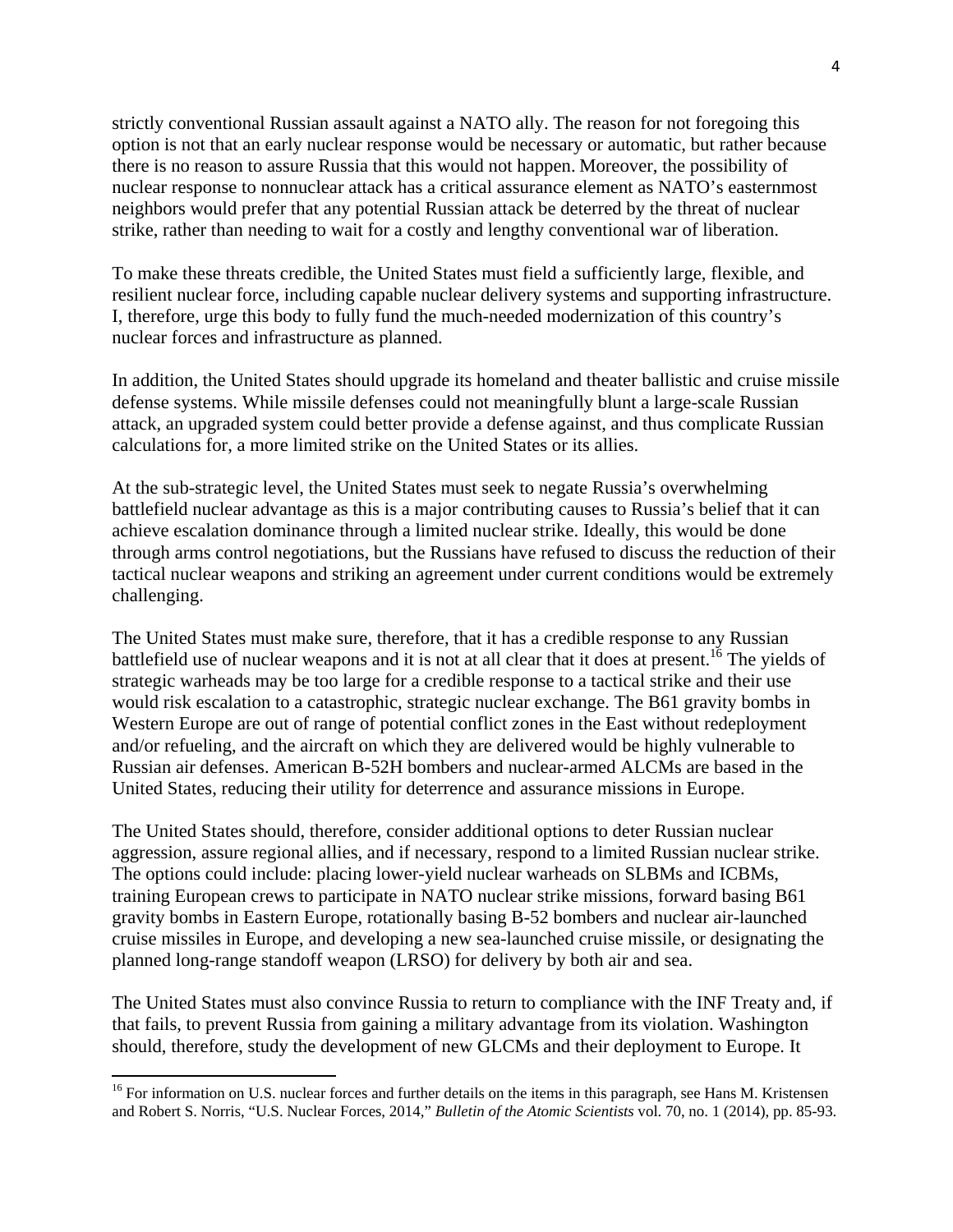should also consider the deployment of cruise missile defenses in Europe to defend against Russian nuclear aggression.

Following through on some of these proposals would reverse longstanding U.S. and NATO policy of reducing reliance on nuclear weapons as an objective in and of itself. This policy was justifiable so long as Russia remained cooperative, but given increased Russian nuclear aggression, we no longer have the luxury of reducing reliance on nuclear weapons for its own sake and arguably never did.

Some of these proposals, if adopted, would also run counter to promises made to Russia in the NATO-Russia Founding Act of 1997, but Putin has already violated key provisions of this act, including the commitment to refrain "from the threat or use of force against … any other state, its sovereignty, territorial integrity or political independence in any manner."17 It would be foolish for the United States to be constrained from taking action necessary for its national security by a document that Russia routinely ignores.

I know this Committee will help ensure the maintenance of the strong American nuclear forces that have undergirded international peace and security for nearly seventy years.

Thank you again for the opportunity to be here today. I look forward to your questions.

<sup>&</sup>lt;sup>17</sup> "Founding Act on Mutual Relations, Cooperation and Security between NATO and the Russian Federation," May 27, 1997, available at http://www.nato.int/cps/en/natolive/official\_texts\_25468.htm.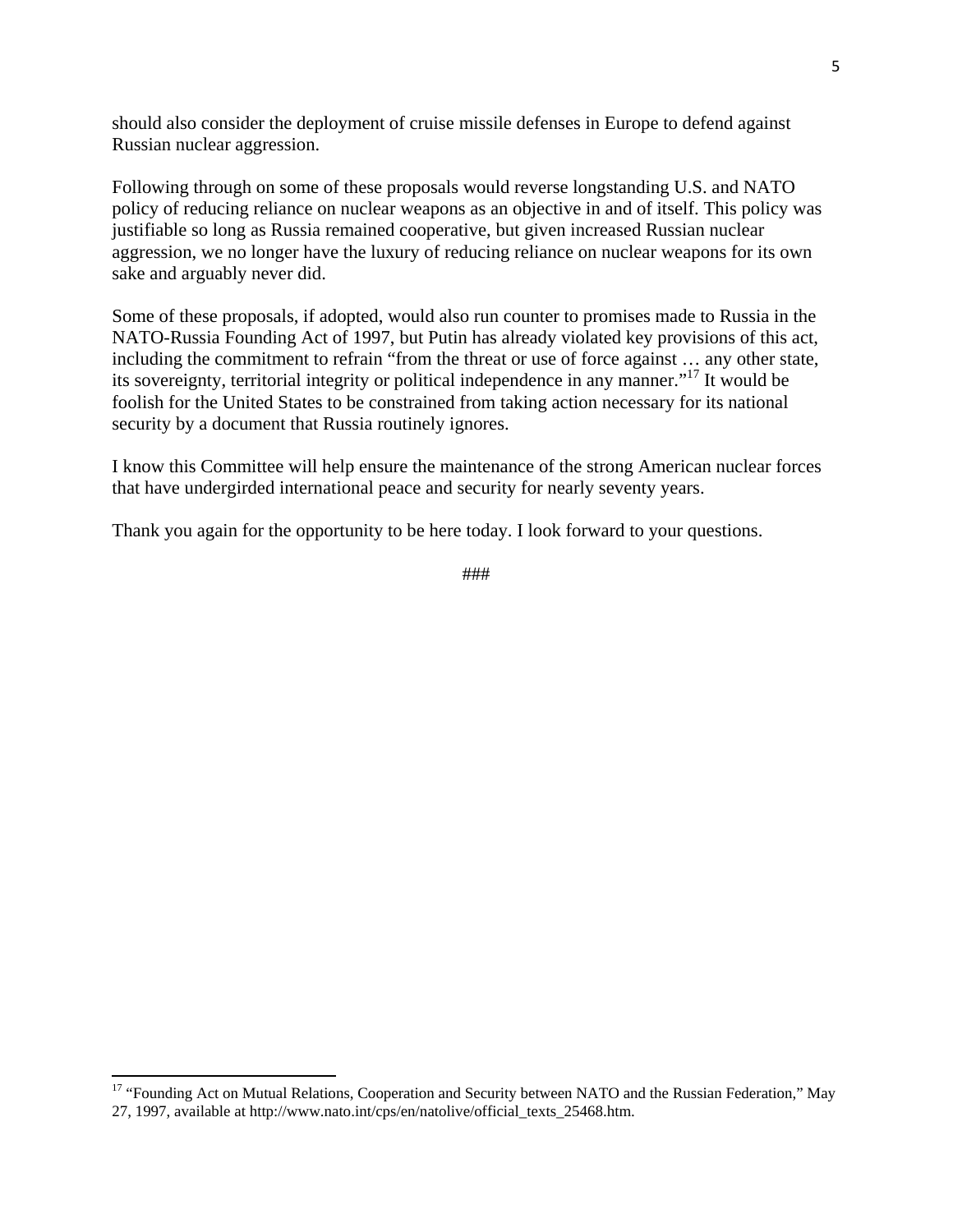#### Testimony by George Perkovich Vice President for Studies Carnegie Endowment for International Peace

Senate Armed Services Committee Subcommittee on Strategic Forces February 25, 2015

<span id="page-21-0"></span>Mr. Chairman, members of the subcommittee, it is an honor to testify before you. I have worked on nuclear-weapons-related issues since 1982, first with a focus on the Soviet Union, then, after 1992, on India, Pakistan and Iran. I have written extensively on each of these countries' nuclear programs and policies. Over the past ten years I also have analyzed nuclear dynamics in Northeast Asia, particularly Chinese and Japanese perspectives on them.

Because time here is short and the range of topics you have asked my colleagues and me to address is extensive, I concentrate my testimony on what I think are some cutting-edge strategic challenges in Northeast Asia and South Asia that need to be more creatively addressed by U.S. policy-makers. These are problems to which no one has tidy, feasible solutions – that is, solutions that would change to our complete satisfaction the military capabilities and behaviors we want other states to change, and thereby significantly reduce risks of conflict that could escalate to the use of nuclear weapons. This is largely because the other states involved have different interests and objectives than the U.S. does and will search for ways to pursue them. Knowing that they cannot compete directly and symmetrically with U.S. conventional and strategic forces, these states will often seek to develop and apply asymmetric capabilities and strategies to balance U.S. power. This is especially true of two of the states under consideration – the DPRK and China – whose governments fear the U.S. seeks ultimately to displace them. The challenge, then, for the U.S. and these states is to achieve tolerable stability, avoid escalatory warfare, and establish ways of getting along through political-diplomatic processes backed by balances of power.

I have divided my testimony into five key points that describe the regional dynamics at play and suggest priority policies the U.S. could pursue to mitigate instabilities and risks of nuclear escalation.

1. Complex causal dynamics drive the threat perceptions and nuclear requirements and policies of states in Northeast Asia and South Asia.

This is an analytic and conceptual point that must be recognized if the U.S. and others are to devise policies and deploy capabilities that will improve security and ameliorate instability in these two inter-related regions. Setting North Korea to the side for a moment, it may help to conceptualize the Northeast Asian and South Asian nuclear "system" in the form of two strategic triangles that are connected by a common node, which is China. The following diagram represents this idea.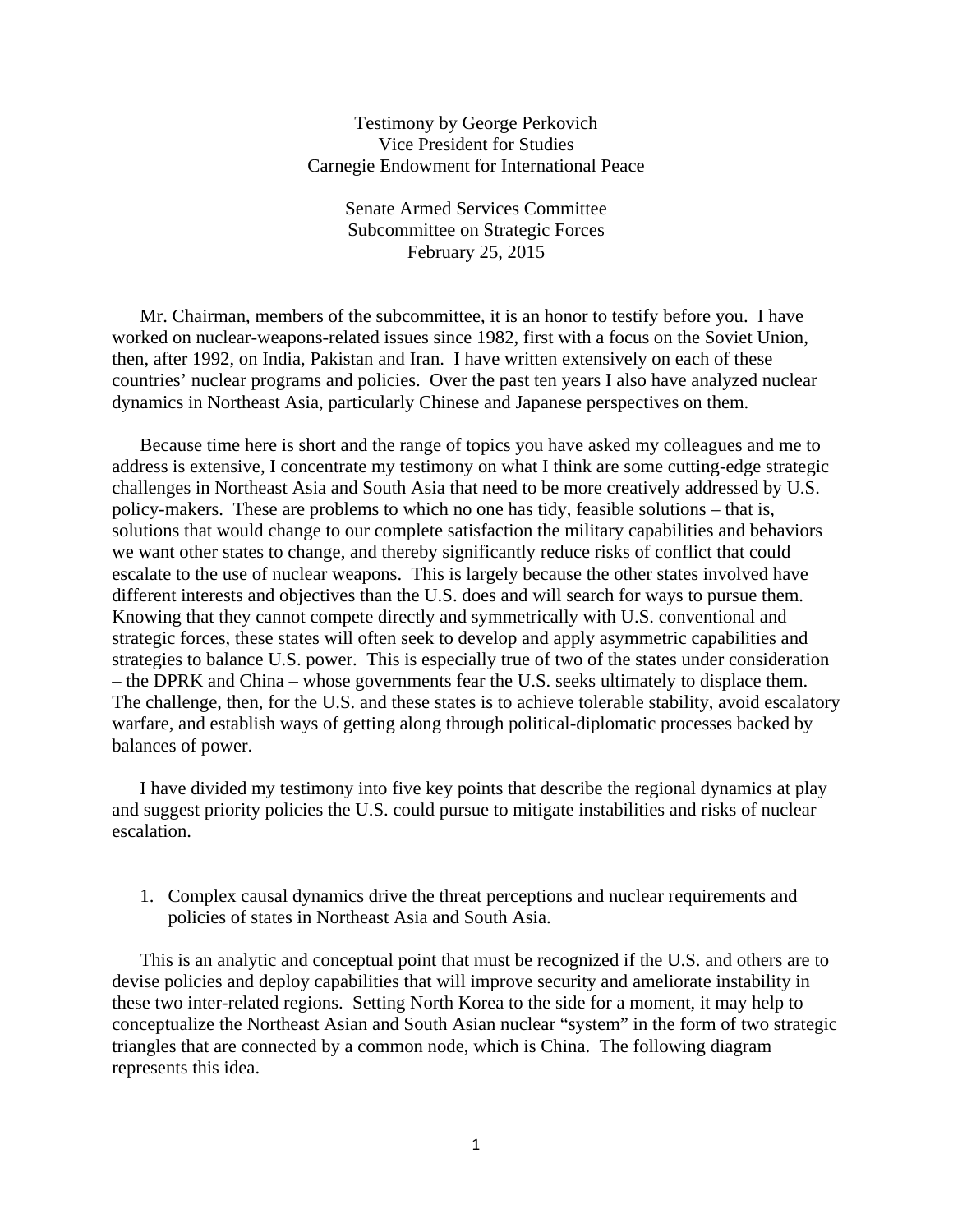

The first triangle includes the U.S., Russia and China. Each of these state's nuclear requirements and policies (as well as non-nuclear instruments of force, deterrence and coercion) affects and is affected by the other two states. For example, the U.S. has long seen Russia as a benchmark for determining U.S. nuclear posture and policy, and recently has factored China more heavily into policy calculations, including regarding strategic conventional weapons, cyberwarfare capabilities, and ballistic missile defenses. China in turn calculates its strategic military requirements and options by reference to current and potential threats that it perceives emanating from the U.S., and to a lesser extent from Russia.

The second triangle includes China, India and Pakistan. India seeks strategic capabilities to deter major aggression from China and from Pakistan today and in the future. Many of the delivery systems and nuclear warhead capabilities India seeks are intended to increase its capacity to deter China, whose current and future capabilities in turn are driven in large part by perceptions of threat from the U.S. Pakistan then seeks nuclear and other capabilities to balance what it perceives India to be acquiring. Many Indian analysts perceive that China is assisting Pakistan's strategic acquisitions, so India seeks not only to balance China, but also to balance the gains Pakistan may achieve in cooperation with China. For its part, Pakistan increasingly perceives the U.S. and India to be cooperating in buttressing Indian military capabilities with which Pakistan must contend.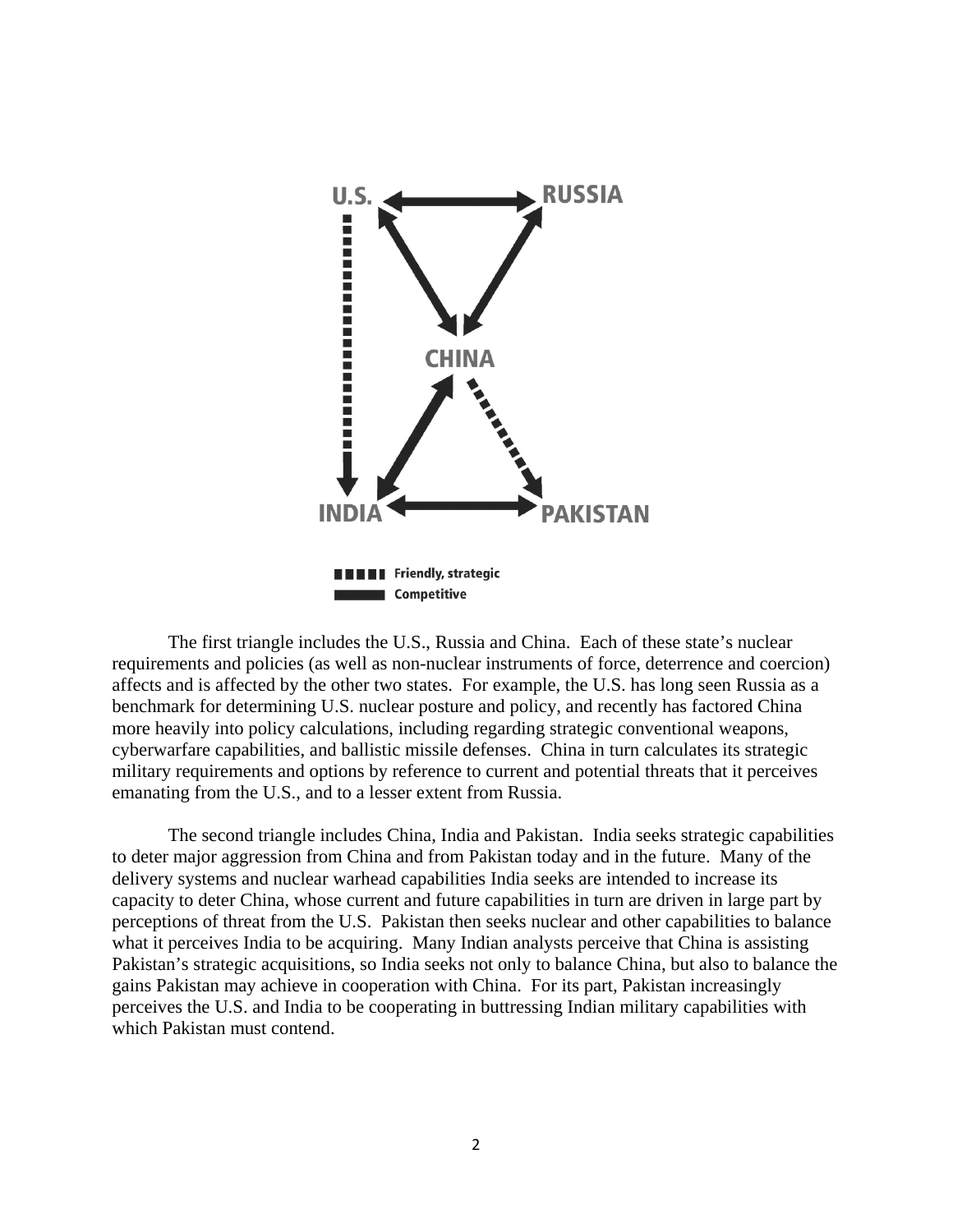From the perspective of the United States, the main takeaway from this depiction of the strategic force dynamics involving these states is that policies, capabilities, and operational plans we develop to affect one of these states may cause others also to react in turn.

For example, a former commander of India's strategic forces recently explained to me that "what the U.S. does to extend deterrence to its allies in East Asia affects China which then acts in ways that challenge India. The Chinese note and build up capability, strategy and philosophy to deal with what the U.S. is doing. The Chinese have deployed large numbers of conventionally armed ballistic missiles and cyber capabilities and anti-satellite weapons to deny U.S. forces access into areas sensitive to them, primarily around Taiwan. Those capabilities could be used against India, too."

Pakistanis constantly assert that the so-called U.S.-India nuclear deal could significantly boost India's stockpile of fissile material that could be used to build up its nuclear forces. Similarly, they say, potential U.S. cooperation with India on ballistic missile defenses could require Pakistan to further increase the numbers and diversity of its missile armory and nuclear warhead inventory.

Of course, much the same could be said about China's cooperation with Pakistan and Russia's cooperation with India. This is not to suggest that the U.S. and these other states should desist from all such policies and activities. Rather, the point is that these policies and activities are inter-related more than is commonly recognized. If strategic instability is going to be redressed in Northeast and South Asia, each state, including the U.S. must be more willing than they heretofore have been to acknowledge and address how their own capabilities and actions affect the others. Among other things, this means that prospective policies must be considered in a regional context, not merely a bilateral one.

2. Regarding China, the most fundamental challenge for U.S. policy is to engage Beijing in tempering several forms of security dilemmas and affirming that neither state will initiate the use of force to change the territorial status quo in Northeast and South Asia.

In John Herz's famous words (at least amongst wonks), the security dilemma is "A structural notion in which the self-help attempts of states to look after their security needs tend, regardless of intention, to lead to rising insecurity for others as each interprets its own measures as defensive and measures of others as potentially threatening."

The U.S. and China confront security dilemmas of their own making in at least three domains.

One pertains to concerns of the U.S. and its protectorates – most acutely Taiwan and Japan – that China may use its growing economic and military power to coerce them in territorial and political disputes. China, for its part, has countervailing concerns that the U.S. and its allies may seek to apply military power to advance their preferred positions vis a vis China, particularly in case of a crisis over the political evolution of Taiwan as it relates to China. (China has a deeper concern that the U.S. seeks to subvert its political order and foster democratization. It is difficult for the U.S. to convince Chinese leaders that while we desire political change in their country we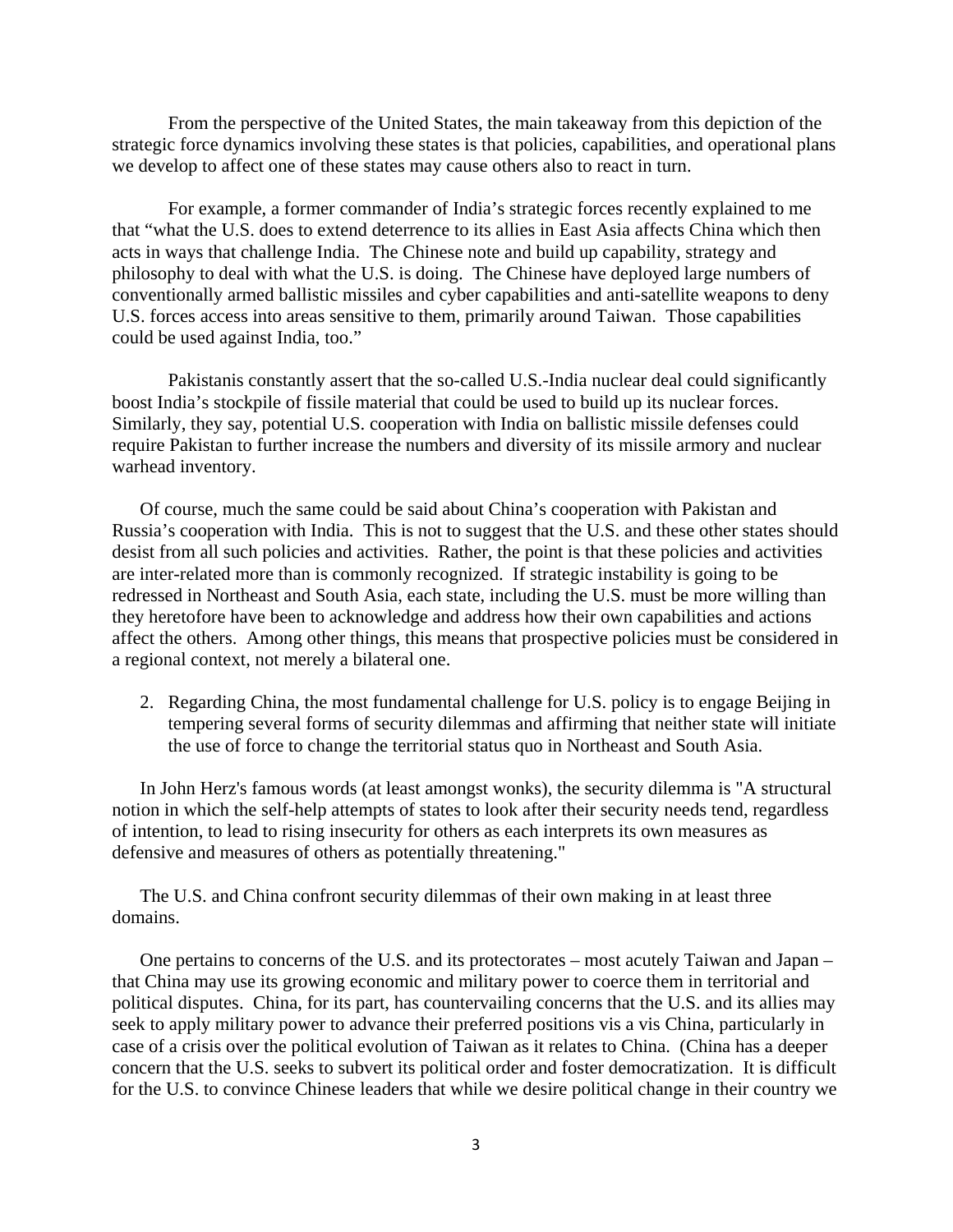do not intend to use our military capabilities and policies to bring this change about). The famous "three communiques" issued by the U.S. and China between 1979 and August  $1982<sup>1</sup>$ created a modus vivendi on these questions related to Taiwan, but both countries remain wary that it could be fragile. Each side in this security dilemma builds military power, and, in the U.S. case occasionally sells arms to Taiwan. Each also sometimes makes political declarations intended to preserve its defensive positions, but which the other side may interpret as expressions of intent to change the status quo.

A second security dilemma arises from each side's build-up of non-nuclear forces – conventionally-armed ballistic missiles, naval and air forces, ballistic missile defenses, and cyberwarfare capabilities – which each justifies as means to defend against the presumed offensive intentions of the other. This dynamic creates arms race instability, whether of a symmetric or asymmetric nature. For example, China for years has steadily augmented its arsenal of conventionally-armed ballistic missiles and anti-satellite weaponry to offset the United States' superior naval power projection capabilities. The United States' ongoing ballistic missile defense program can be seen as an effort to maintain a long-standing asymmetric advantage in the nuclear domain, and as a way to offset China's build-up of conventionally armed ballistic missiles. Both states, led by the U.S., are developing conventional prompt-strike weapons. Additionally, the U.S. and China both are engaged in a cyberweapon arms race, with China trying to catch up to the U.S.

A third security dilemma exists in the domain of nuclear policy. China fears that the U.S. seeks to acquire means to negate its nuclear deterrent, through some combination of offensive nuclear forces, future hypersonic conventionally-armed missiles, ballistic missile defenses, and cyberwarfare capabilities.

China is assessed to possess approximately 250 nuclear warheads. It is assessed to deploy between 50-75 ballistic missiles capable of carrying nuclear weapons to the United States, and another approximately 60 intermediate range ballistic missiles suited for use against India, Japan or Taiwan. By comparison the United States' operationally deploys 2,200 nuclear weapons. China is estimated to possess an additional 16 tonnes of highly-enriched uranium and 1.8 tonnes of non-civilian separated plutonium, compared to the United States' stockpile of 604 tonnes and 87 tonnes, respectively. The U.S. and its proteges fear that China may someday add dramatically to its nuclear forces in ways that would undermine – along with conventional antiaccess area-denial capabilities – the American deterrent extended to Taiwan and Japan. Each side in this competition does not adequately acknowledge how its own actions drive the other to take the actions that it sees as threatening.

 $1$  The third communique, in August 1982, states in part: "The United States Government attached great importance to its relations with China, and reiterates that it has no intention of infringing on Chinese sovereignty and territorial integrity, or interfering in China's internal affairs, or pursuing a policy of ''Two Chinas'' or ''one China, one Taiwan.'' The United States Government understands and appreciates the Chinese policy of striving for a peaceful resolution of the Taiwan question as indicated in China's Message to Compatriots in Taiwan issued on Jan. 1, 1979, and the nine-point proposal put forward by China on Sept. 30, 1981."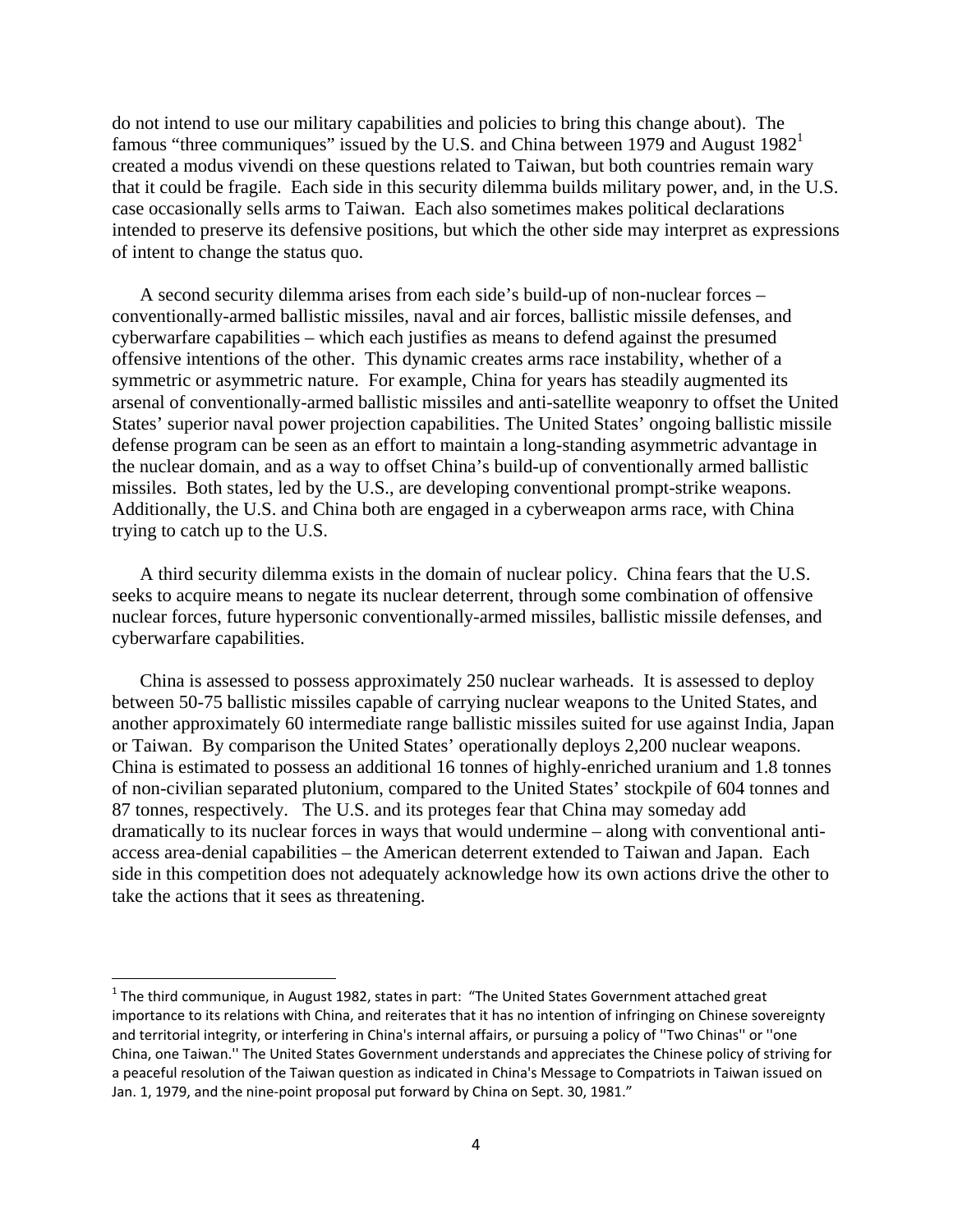To deal with these challenges, the U.S. does not need more or different nuclear forces than it already possesses and plans to possess after implementation of the New Start Treaty with Russia. In terms of capabilities, the greater imperative is to acquire and/or deploy non-nuclear instruments to preserve the United States' capacity to quickly defend its protectorates against and to deter Chinese actions to initiate changes in the territorial status quo in the region. Such potential Chinese actions are very unlikely to involve its nuclear forces, and it is thus in the U.S. interest to counter with strong, symmetrical conventional capabilities.

A more immediately pressing need is to motivate Chinese leaders to join the U.S. and, where appropriate its allies, in articulating and authenticating policies that would reassure all sides in these security dilemmas that they will not initiate the use of force to change the territorial or political status quo or to otherwise coerce each other. To this end, it will be necessary for Chinese officials to understand the concept of the security dilemma and recognize how their words and deeds sometimes exacerbate it.

With regard to nuclear policy, the key dilemma concerns first-use of nuclear weapons. Retaliatory use of nuclear weapons is a comparatively straightforward proposition; the destabilizing factor is the prospect that the U.S. or China would initiate attacks -- by nuclear, conventional, or cyber means -- on the other's nuclear deterrent forces and/or their command and control systems. The U.S. would be wise to overcome its politically motivated reluctance to assure China that it will not seek to negate China's nuclear deterrent. Washington should do this out of recognition that mutual nuclear vulnerability is a fact of  $21<sup>st</sup>$  century life with China, and attempting to negate this fact through a combination of new offensive and defensive systems would not succeed at a cost that the U.S. would find acceptable to itself. The language authored by a 2009 Council on Relations Task Force on U.S. Nuclear Policy chaired by William Perry and Brent Scowcroft could be a model: "mutual vulnerability with China – like mutual vulnerability with Russia – is not a policy choice to be embraced or rejected, but rather a strategic fact to be managed with priority on strategic stability.'"

For its part, China should be motivated to reciprocate constructively by clarifying that as long as U.S. policies and military capabilities reflect this assurance China will not significantly increase its nuclear weapon arsenal and threaten to use force to alter the territorial status quo and/or resolve "the Taiwan question."

Such declarations of fundamental policy would not preclude the U.S., China, or other states from modernizing and bolstering their strategic offensive and defensive capabilities, but they would provide a framework within which each party could explain to the other how its actions are not inconsistent with fundamentally defensive intentions and assurances. This would be constructive on its own terms, and could eventually create conditions for possible negotiation of arms limitations.

3. One of the most complicated challenges facing U.S. policy-makers today is to reassure Japan that the U.S. has the resolve and capabilities to defend it against armed attack from China or any other state.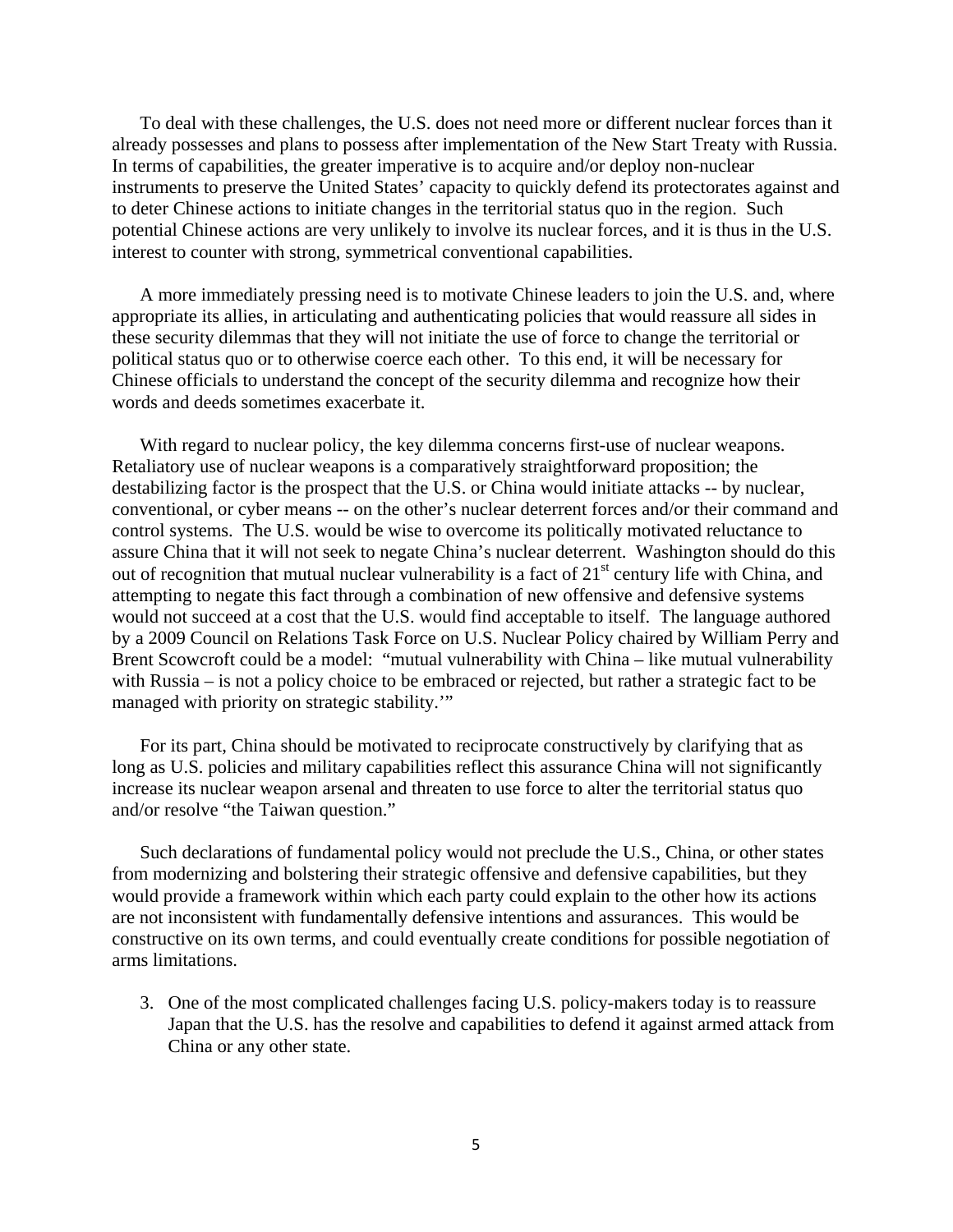Extended deterrence is never easy to provide or depend upon. The protege often will fear that its protector will abandon it. At other times, the protege may fear that the protector will entrap it in a war that the protege would otherwise seek to avoid. The guarantor, on the other hand, must convince the protégé as well as the adversary that the guarantor will put its soldiers and citizens and treasury at risk in order to defend another. This is especially problematic insofar as the protege may itself act in ways that instigate a potential conflict, raising legitimate questions about whether the guarantor should or would invite the costs of coming to its defense in such a situation.

Extended deterrence is often conflated with extended *nuclear* deterrence. While it may be tempting to believe that the potential use of nuclear weapons always strengthens extended deterrence, the issue is problematic. Potential use of nuclear weapons in an escalating conflict can indeed strengthen the potency of the guarantor's deterrent against a potential aggressor. But the very destructiveness that this portends also can weaken the resolve of the guarantor state's population (should we trade Los Angeles for Taipei?) as well as the protege's population (if the U.S. uses nuclear weapons on China, China will respond first by targeting nuclear weapons at Japan). These possible reactions may tempt a potential aggressor into thinking that the mere threat of aggression that could escalate to nuclear use can split an alliance, or demonstrate the guarantor's weak resolve, constituting a bluff that may be called.

On the other hand, if the guarantor's resolve is unquestioned in the face of a countervailing nuclear threat, nuclear moral hazards may be created. Like a finance company whose managers believe that the government will bail them out if they face ruinous losses, the protege may take unwise risks in its policies toward its adversary, feeling that the nuclear threat proffered by the guarantor will deter the adversary from reacting forcefully. The protege also may under-invest in non-nuclear defensive capabilities that would otherwise obviate the need to resort to nuclear threats to deter the adversary, like a bank that does not maintain conservative levels of reserves to cover its commitments.

This sort of hazard has long affected the United States' relations with its NATO allies, most of whom do not meet their commitments to devote two percent of their GDP to defense. Japan, too, has not always carried its full share of the defense burden with the United States. Its defense spending declined between 2002 and the arrival of the new Abe government in 2013. Now Japan is pursuing plans for an increase in procurement of major systems, and the U.S. and Japan have intensified exercises and other cooperative activities to solidify defense in the East China Sea. Still, the national government in Tokyo has not successfully overcome local governments' reluctance to cooperate in relocating U.S. military bases on Okinawa. It is common in Washington to hear complaints that an administration is not doing enough to reassure Japan of the United States' commitment to defend it; it is less common to hear of even private congressional remonstrances to Japanese officials that they should do more to buttress the alliance materially *and* diplomatically (vis a vis Japan's neighbors). A careful complementarity is required to match increases in defense preparedness with political and diplomatic sensitivity to the concerns this can cause in states that experienced Japanese aggression in the 1930s.

These considerations can be applied to the issue that currently poses the greatest risk of potential conflict involving Japan and China, and implicating the U.S. as Japan's protector.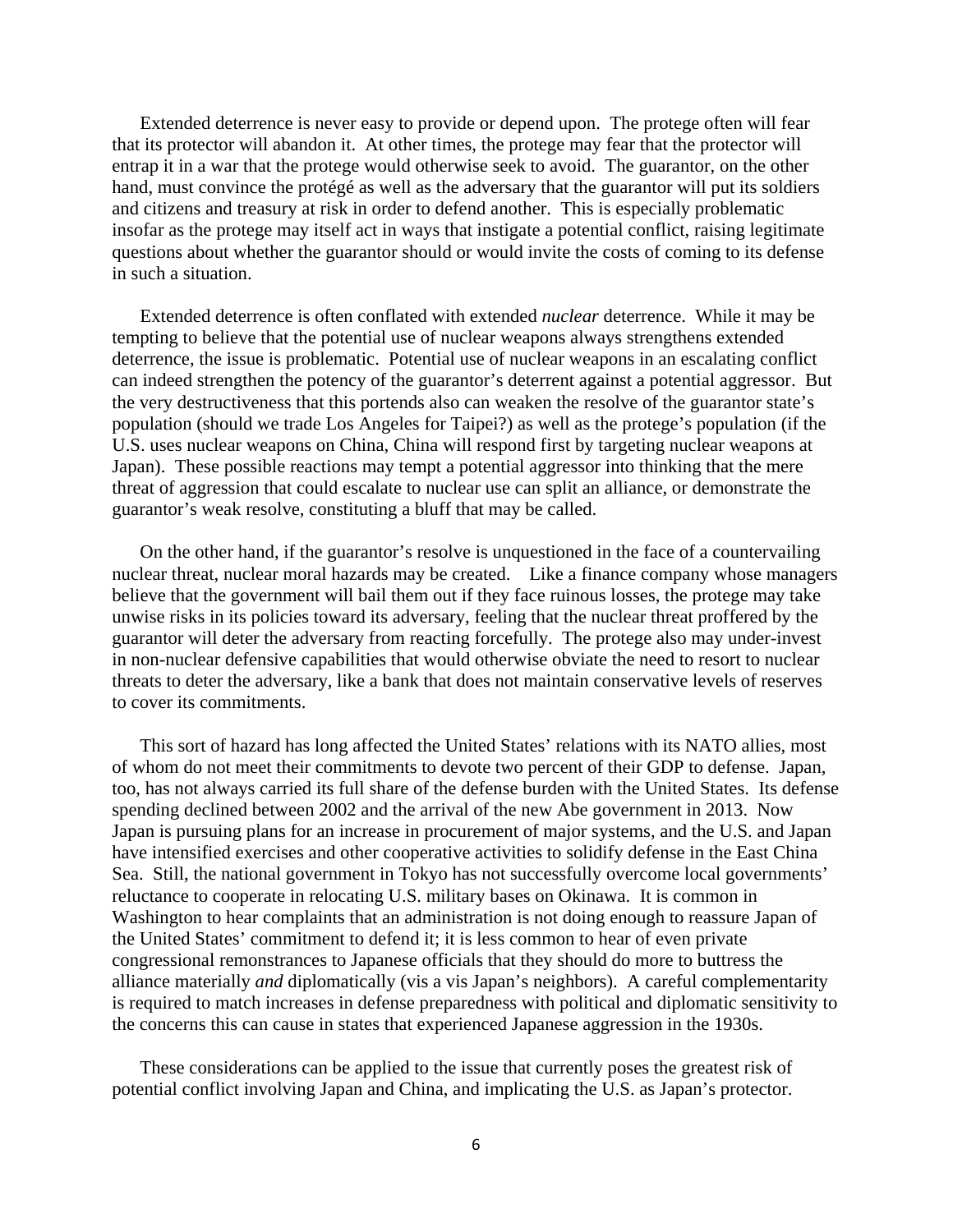There is a cluster of islands and rock outcroppings in the East China Sea that Japan calls the Senkaku Islands and China calls the Diaoyu Islands. Japan incorporated the islands under the administration of Okinawa, in January 1895, during the first Sino-Japanese War. The U.S. took control of these outcroppings as a result of World War II, and returned them to Japanese control in 1972. China disputes Japan's right to sovereignty over these islands. The U.S. does not offer a judgment on the disputed claims to sovereignty, but says that the islands fall within the territory the U.S. is obligated by treaty to help Japan defend. The Japanese government in late 2012 bought the islands from a private owner, explaining that it did so to prevent the nationalist governor of Tokyo from acquiring and developing them. Reflecting the logic of security dilemmas, China intensified its contestation over the issue, and deployed naval vessels and aircraft around and over the islands in order to manifest its claim and pressure Japan to proceed carefully. A non-trivial risk now appears that either state could act physically to change the status quo on or around these islands, and/or that the naval vessels or aircraft could collide, as happened with a Chinese fishing vessel and a Japanese Coast Guard ship in 2010. Such collisions could create a severe crisis that the highly nationalistic Chinese and Japanese governments could find difficult to de-escalate.

Were such a crisis to occur when China and Japan are led by strength-projecting nationalistic figures, the U.S. would face excruciatingly complex challenges. The first priority would be to resolve the crisis diplomatically. But this could be very difficult to do, depending on the circumstances. Japan and China would dispute whose actors and actions were to blame for the precipitating action. If the U.S. did not take its ally Japan's side, whatever the merits of the case, some faction in Washington would decry the abandonment of an ally. And, if Japan were at fault and the U.S. did not acknowledge this for political-diplomatic reasons, China would become even more determined to press its claims on this dispute and others that involve U.S. allies. If evidence held that China was at fault, the political-diplomatic position of the U.S. would be simpler, but then the U.S. and Japan would likely find themselves in a potentially escalating conflict with China.

In either case, to augment diplomacy and strengthen deterrence, and to prevail in case diplomacy fails, the U.S. and Japan would need to have the conventional military means to prevent China from creating new "facts on the ground," for example by physically taking control of the islands. Failure to ensure this initial defense could create a situation where the U.S. and Japan would feel compelled to fight China to reverse its gain. Such a conflict could escalate and expand to a wider naval battle or blockade contest as each leadership would feel its credibility and political survival at stake. Were the U.S. and Japan not prevailing, someone in Washington or Tokyo would at least raise the prospect that the conflict could escalate to the use of nuclear weapons. After all, that's how nuclear deterrence is supposed to work. Yet, would even implying a nuclear threat be advisable and therefore credible? Would and should the United States be willing to risk nuclear war over uninhabited rocks in East Asia that 99 percent of the American people have never heard of and could not find on a map? Recall, the issue here would be first-use of nuclear weapons: if China, despite its commitment and force posture of no-firstuse, took steps signaling that it would break the nuclear taboo, U.S. recourse to retaliatory nuclear weapons reasonably would be on the table. But threatening to *initiate* the use of nuclear weapons in conflict that erupted over these disputed outcroppings – no matter how far it escalated -- would constitute a profound over-reaction.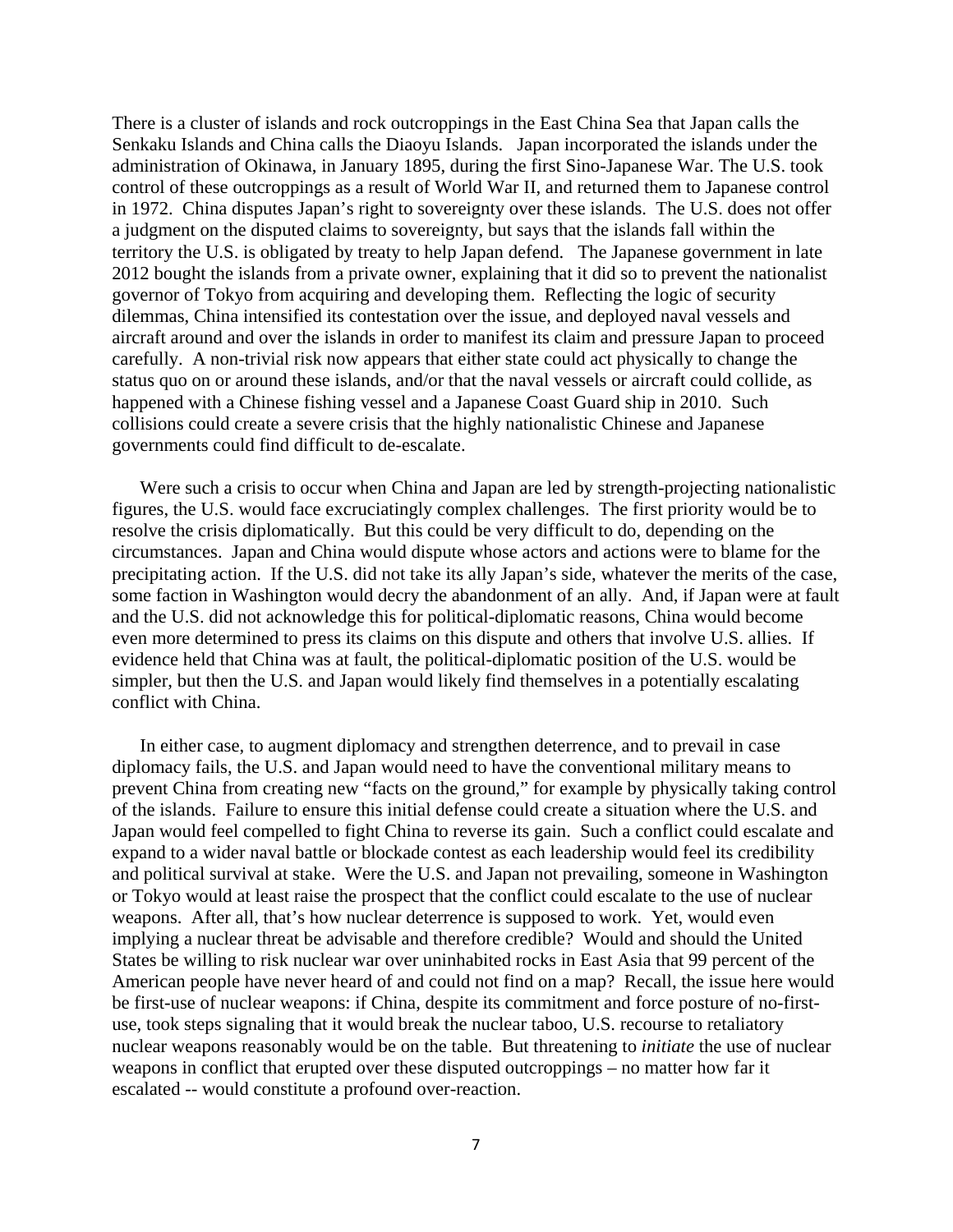Japanese leaders and citizens may not appreciate this analysis. They may prefer to over-rely on the magic of nuclear deterrence. But statesmanship requires realism, dealing with facts and assessing strategic risks. Japan and the United States must recognize the imperative of developing and deploying diplomacy and conventional military power to prevent efforts by anyone to forcibly change the status quo surrounding this territorial dispute. The combination of clear commitments not to upset the status quo and demonstrable non-nuclear means to prevent anyone else from physically changing it constitutes the strongest possible extended deterrent, for it reaffirms a fundamentally defensive posture that augments national and international resolve.

The current and projected nuclear arsenal of the United States is more than sufficient to perform the physical requirements of extending nuclear deterrence to Japan against China. Nor is it evident that "strengthening" U.S. declaratory policy regarding the use of nuclear weapons would enhance (and not otherwise undermine) the feasibility and durability of the extended nuclear deterrent.

4. North Korea will not in the foreseeable future agree to relinquish all of its nuclear weapons and related capabilities. The near-term imperative should be to negotiate constraints on the buildup of DPRK nuclear capabilities and enforceable commitments not to transfer them to others.

Japanese and South Korean leaders are politically and psychologically unprepared to negotiate anything less than complete DPRK disarmament, for complex reasons. This in turn intensifies political pressures on any American administration not to deviate from this stated objective. This motivates North Korea to demand an exorbitant price for cooperation, which its interlocutors doubt the DPRK will fully implement in any case.

A more realistic alternative would be to bargain for incremental steps by the DPRK to stop increasing its nuclear stockpile and to eschew proliferation of nuclear materials and know-how to other actors. These forms of restraint by the DPRK could be more achievable at a lower price than the DPRK seeks for the illusory objective of total nuclear disarmament.

Acknowledging that DPRK will retain some nuclear weapons for the foreseeable future offends our sense of virtue, as does embarking on what amounts to a protection-racket arrangement to pay the DPRK for not damaging the neighborhood. But the perfect may be the enemy of the somewhat tolerable here: by acknowledging that the DPRK would retain a limited nuclear capability to satisfy its regime's need to deter U.S. and other efforts to displace it, the U.S. and other negotiating parties would strengthen their leverage to obtain North Korean cooperation in mitigating its other threatening behaviors. Arguably, this is the best outcome that might be achieved today.

For such an adjustment in negotiating objectives to be sustainable, the U.S., Japan, South Korea, China and Russia would need to devise a formula that would affirm their ultimate goal to be the creation of a regional security environment free of nuclear weapons on the Korean Peninsula. Such a goal is necessary to satisfy the political-psychological needs of South Korea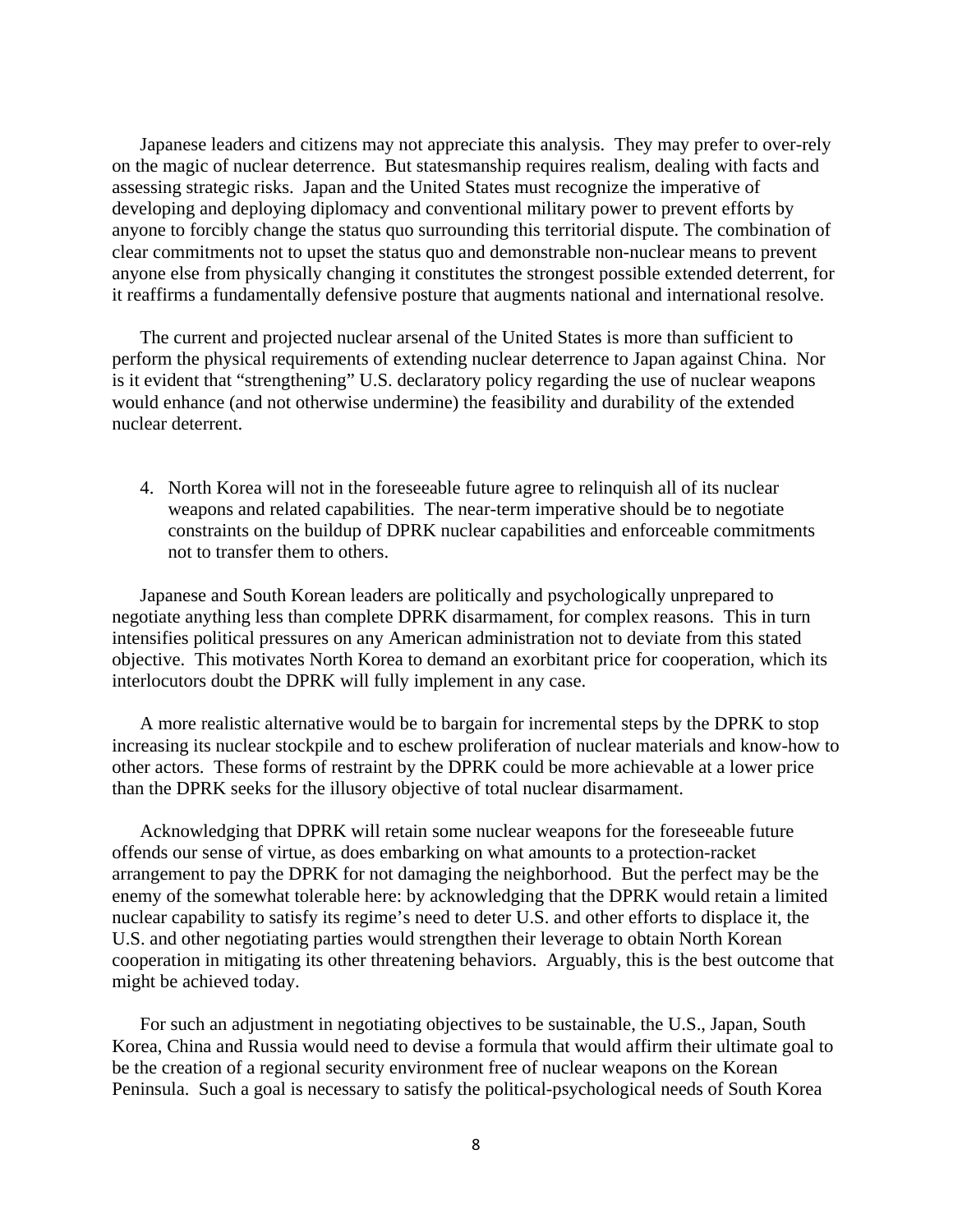and Japan. Yet, the prospect of freeing the Korean Peninsula of all nuclear weapons and (still to be defined) supporting infrastructure would be more realistic after the relevant parties had incrementally built mutual confidence by stopping the expansion of North Korea's nuclear arsenal and infrastructure and authenticating that the DPRK was not transferring weapons, material, and know-how to others.

In terms of U.S. nuclear force requirements and posture, the nuclear threat posed by the DPRK is a lesser-included challenge that can be more than adequately covered by nuclear (and non-nuclear) forces that the U.S. will retain as part of its larger requirement to deter Russia and China.

5. India and Pakistan will continue to augment their nuclear arsenals. The imperatives now are to prevent another major terrorist attack from Pakistan against India and reduce the risks of escalation to nuclear war.

South Asia is the most likely place nuclear weapons could be detonated in the foreseeable future. This risk derives from the unusual dynamic of the India-Pakistan competition. The next major terrorist attack in India, emanating from Pakistan, may trigger an Indian conventional military riposte that could in turn prompt Pakistan to use battlefield nuclear weapons to repel an Indian incursion. India, for its part, has declared that it would inflict massive retaliation in response to any nuclear use against its territory or troops. Obviously, this threatening dynamic – whereby terrorism may prompt conventional conflict which may prompt nuclear war -challenges Indian and Pakistan policy-makers. India and Pakistan both tend to downplay or dismiss the potential for escalation, but our own history of close nuclear calls should make U.S. officials more alert to these dangers. The U.S. is the only outside power that could intervene diplomatically and forcefully to de-escalate a crisis.

India, is believed to possess approximately 90-110 nuclear weapons. It plans to deliver them via aircraft and/or a growing fleet of ballistic and perhaps cruise missiles. Available information suggests it keeps the nuclear bombs and warheads separate from their aircraft and missile delivery systems. With a historically entrenched doctrine of No First Use, and a strict insistence on civilian control over nuclear policy, India plans to mate weapons and delivery systems only when the need for their potential use appears imminent. While India retains significant quantities of plutonium outside of civilian control, which it conceivably could use to dramatically expand its nuclear arsenal, India thus far rejects ideas of nuclear war-fighting and corresponding development of a large nuclear arsenal, much as China does.

Pakistan is estimated to have 100-120 nuclear weapons, with a continually growing capacity to produce plutonium and highly-enriched uranium to expand this arsenal if it chooses to. Pakistan continues to add new missile delivery capabilities to its arsenal. Most noteworthy has been the development of the NASR 60-kilometre range missile, which Pakistan projects as a battlefield weapon to deter Indian ground-force incursions into its territory. Pakistan proffers the threat of initiating nuclear use if and when it would be necessary to defeat what it would perceive as Indian aggression from land, air and/or sea.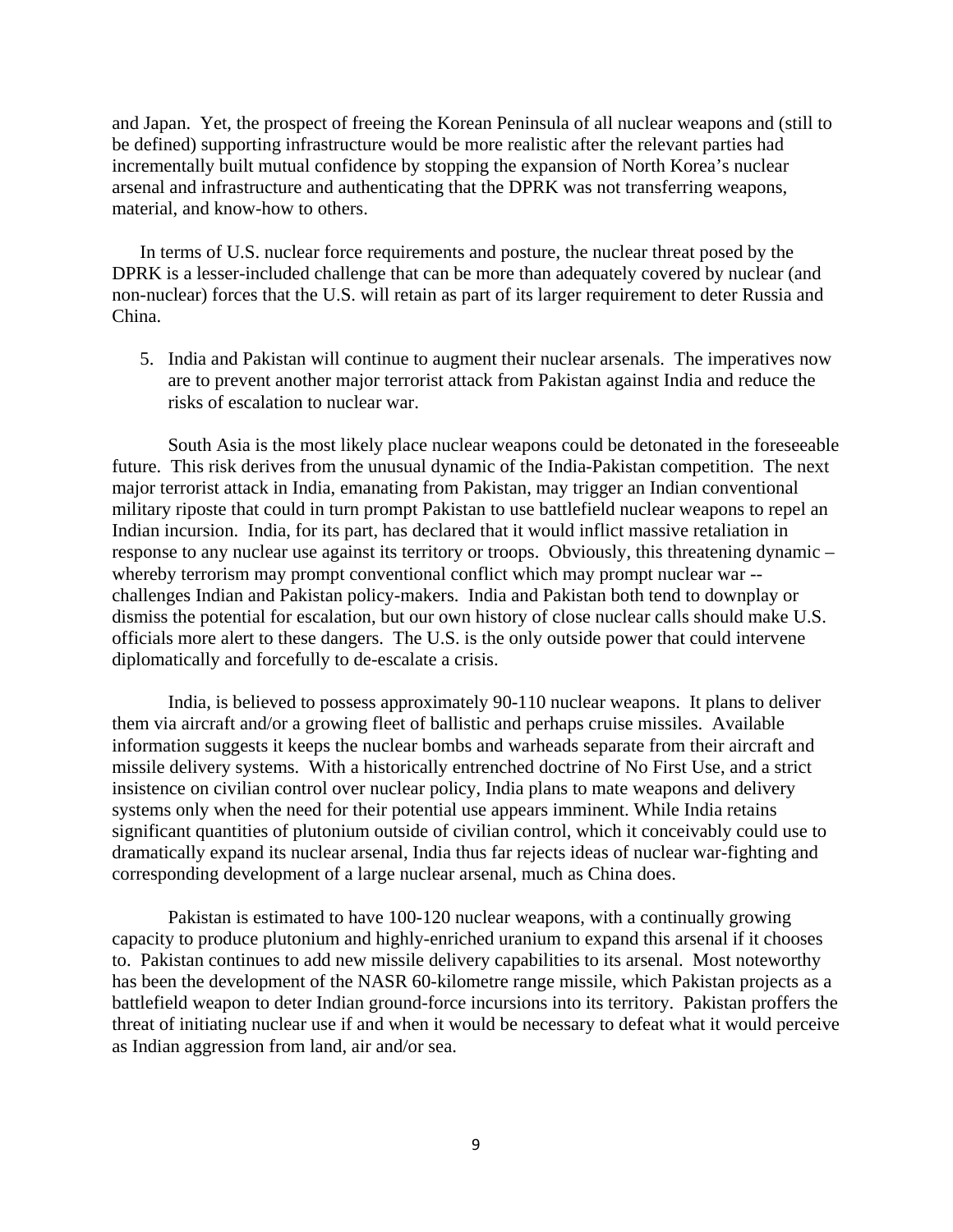India faces two inter-related strategic challenges vis a vis Pakistan: to compel Pakistani authorities to curtail the operations of anti-Indian terrorists; and to deter Pakistan from engaging in escalatory warfare if and when India responds violently to a terrorist attack. The new prime minister of India, Narendra Modi came to power with a reputation for strong action, which he and his supporters juxtapose to the perceived weakness of his predecessors. Indeed, Modi's government recently unleashed the Indian Army to retaliate with disproportionate force against traditional Pakistani artillery shelling across the disputed Line of Control in Kashmir. Senior advisors to the prime minister have said that there should be little doubt he will respond forcefully if India is attacked again by terrorists associated with Pakistan.

The questions are, what strategy (or strategies) and capabilities would be *feasible and effective* to enable India to motivate Pakistan's security establishment to demobilize anti-India terrorist groups? If terrorist attacks cannot be prevented, how can India respond to them in ways that minimize risks of escalation that would be unfavorable to India?

 Since the major Indo-Pak crisis of 2001-2002 following a terrorist attack on India's parliament building, Indians have debated options ranging from Army-centric ground thrusts into Pakistan, precision air strikes, covert operations, and non-kinetic efforts to isolate and sanction Pakistan.

Clearly, some actions that could most probably satisfy one of India's multiple domestic and bilateral objectives would lessen the chances of achieving others. For example, satisfying the desire to punish Pakistan could be achieved by a relatively wide range of military actions and international economic sanctions. But the more destructive of possible military actions could raise the overall scale and costs of the conflict to levels disproportionate to the harm done by the initial attack on India, and invite unwelcome international responses. For example, a successful ground campaign into Pakistan would be most likely to prompt Pakistan to use battlefield nuclear weapons to stop Indian forces and compel them to leave Pakistani territory.

No theories in the existing international literature or in other states' practices offer guidance regarding how India could most effectively proceed here. Studies of strategies and tactics to deter and defeat terrorism have not addressed situations when the major antagonists possess nuclear weapons. Theories and case studies of nuclear deterrence and escalation management in a nuclearized environment have not involved cases where terrorists with unclear relationships to one of the state antagonists are the instigators of aggression and the "unitary rational actor" model may not apply. The Indo-Pak competition features both sets of challenges with the added complication that third states – primarily the U.S. and China – also figure heavily in the calculations of decision-makers.

 All of this has implications for U.S. policy-makers. Historically and today, the U.S. has not planned for its nuclear forces to serve deterring or war-fighting roles against Pakistan and/or India. Thus, South Asian scenarios do not figure in calculating the adequacy of U.S. nuclear forces.

 However, there are possible scenarios in which the U.S. could become directly implicated in nuclear crises with Pakistan and/or between India and Pakistan. Pakistan fears that the U.S. in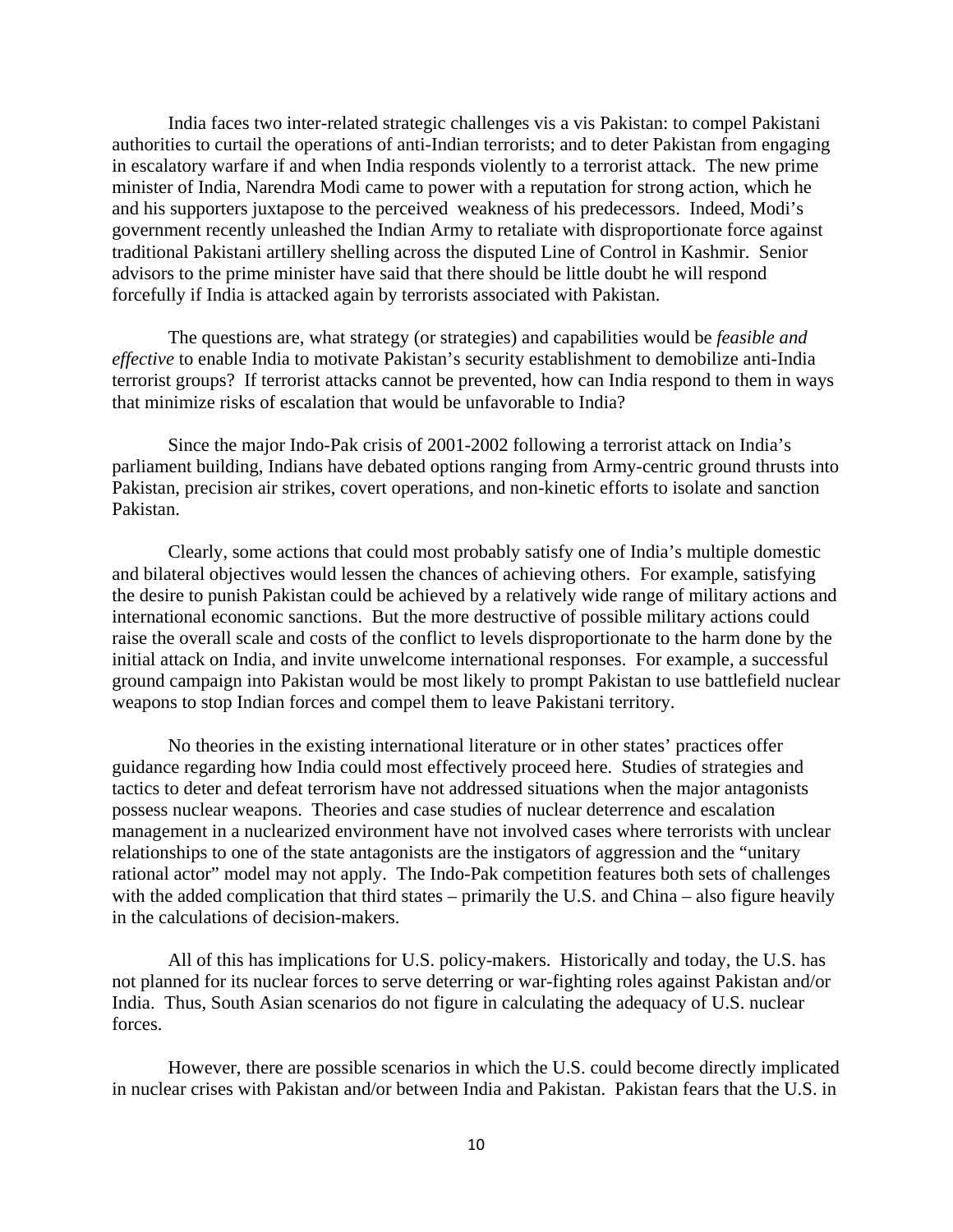certain circumstances might conduct military operations to capture or otherwise neutralize Pakistan's nuclear forces and fissile materials. Indeed, one of the most telling Pakistani reactions to the U.S. raid that killed Osama Bin Laden was to intensify efforts to hide and secure their nuclear assets. Some of these protective steps could be welcome insofar as they also could help secure Pakistan's nuclear assets against possible efforts by militant non-state actors or rebelling military units to capture them. This scenario – radicals in Pakistan acquiring nuclear weapons and/or fissile materials – has alarmed successive U.S. administrations. Given fears of nuclear terrorism, it would be reasonable for relevant U.S. government actors to aspire to have the precise intelligence and capabilities required to, in a crisis, locate Pakistan's nuclear assets and seek to remove or disable them. Whether the U.S. has the requisite capabilities cannot be gleaned from public sources, but the task would be extremely daunting given the number of Pakistan's nuclear weapons, the volume of its fissile material, and their dispersal to well-hidden and defended facilities.

In any case, while some Pakistani authorities might welcome a successful U.S. operation during an internal Pakistani crisis to keep the country's nuclear weapon capabilities from falling into the hands of anti-state groups, the possibility of such an operation would generally be seen as deeply threatening to Pakistan. Few would be confident that the U.S. would only intervene when it might be welcomed; all would worry that the U.S. might intervene in a very different scenario in which Pakistan was embroiled in a conflict with India. Indeed, the worst nightmare for Pakistani strategic planners is a combined U.S.-Indian effort to negate, or at least degrade, their nuclear deterrent.

 This may seem far-fetched today, and I am unaware of scholarly or official analyses of such a possibility. However, I think the following questions suggest that it would behoove the U.S. government to work discreetly on this problem. If India and Pakistan become embroiled in a major military conflict following a major terrorist attack on India attributed to Pakistan, and the U.S. detects Pakistan to be readying nuclear forces for use, should the U.S. intervene to prevent the use of nuclear weapons?

Consider that the U.S. and India are now self-proclaimed strategic partners, and many thousands of Americans live in India or regularly visit it, reflecting ever-increasing U.S. commercial investments and interests in India. Consider also the large and prominent Indian-American community who feel passionately about their native home and participate ever more actively in American politics. If nuclear weapons were being readied for use, with a real prospect of escalation to nuclear war between India and Pakistan, would U.S. leaders feel they should simply stand back and watch? If, God forbid, nuclear weapons were detonated and Americans were among the casualties, would not Congress demand an inquiry to learn "what did the president know and when did he know it, and why did he or she not act to try to prevent it?" Would there not be an expectation that the government had done contingency planning for such an emergency, given how long Pakistan and India have had nuclear weapons and how central the U.S. has been in resolving earlier crises between them?

Members of Congress are much better positioned to answer these questions than I am. But I would wager that there is some prospect that U.S. leaders would at least be expected to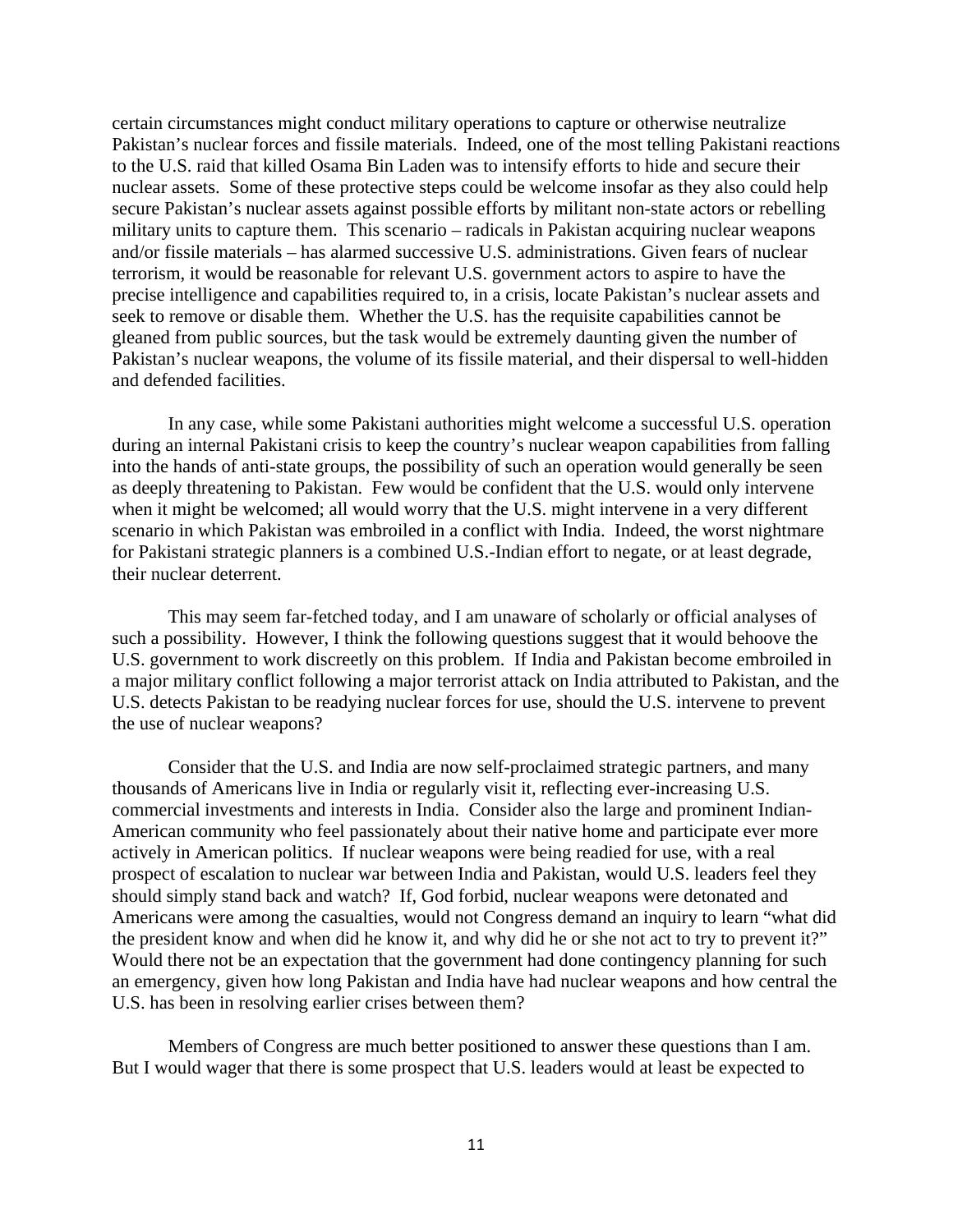have prepared for such a contingency, even if the preparations concluded there was little that could be done physically to prevent it.

Indeed, we should assume that Pakistani military strategists are thinking of scenarios in which the U.S. might alone, or in cooperation with India, intervene in a looming nuclear conflict to stay Pakistan's hand. In this case, Pakistani planners will be considering whether and how they could deter the U.S. from such intervention. Of course, inviting war, possibly nuclear war, with the United States would be a terrible risk. But in a scenario in which Pakistani military leaders were considering nuclear war with India already, and the U.S. was seen to be denying this recourse to a perceived existential necessity, this could be a risk that they could be willing to threaten to run.

I close by suggesting that, as in the earlier discussion concerning Northeast Asia, the nuclear challenges in South Asia will not be redressed by more or newer U.S. nuclear weapons or changes in U.S. nuclear doctrine. There is no evidence to the contrary. The most immediately pressing objective of U.S. policy should be to apply vigorous, creative diplomatic and political energy to prevent another crisis between India and Pakistan, and if one cannot be prevented, to enhance the preparation of Indian, Pakistani and American officials to manage it with minimal escalation.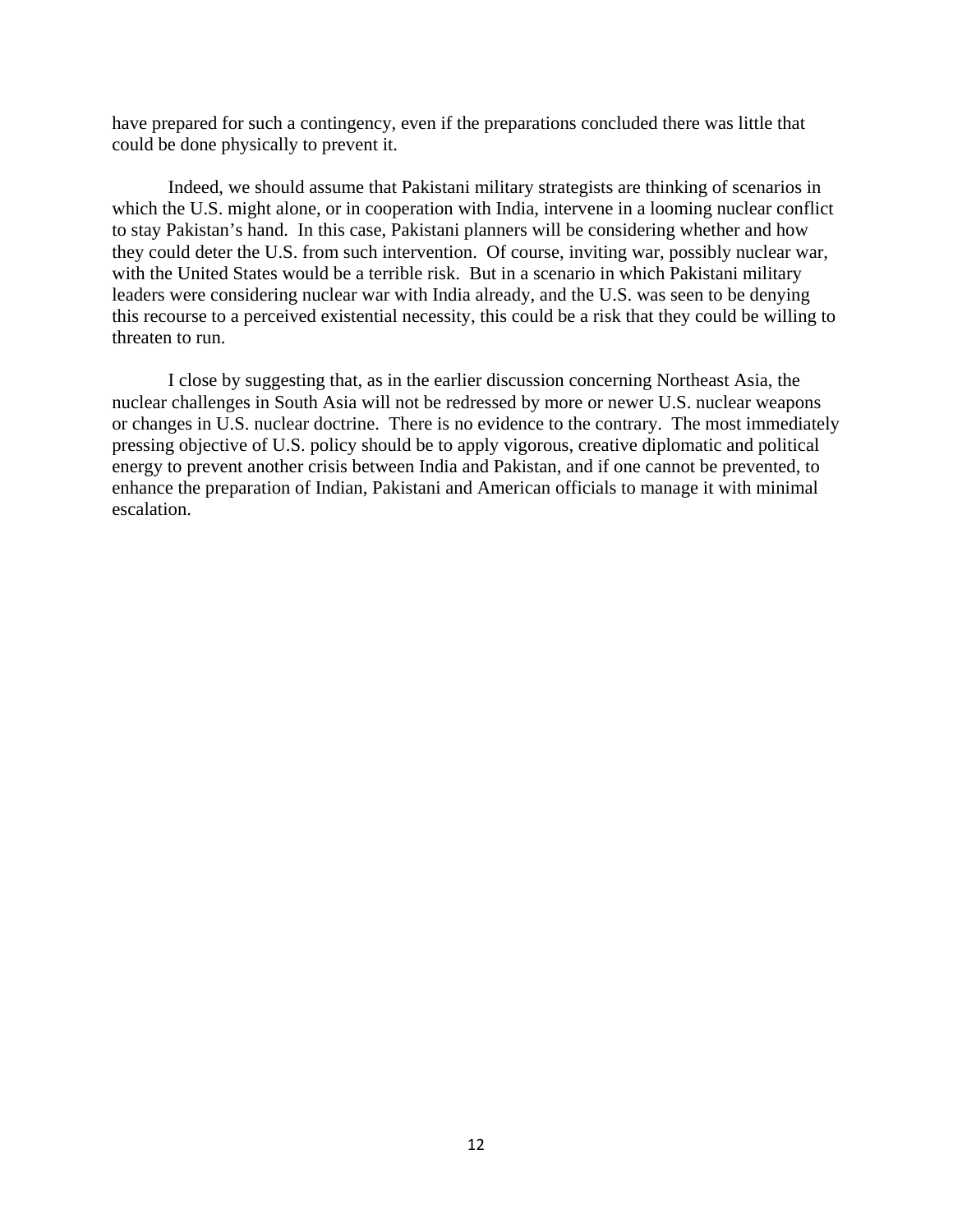<span id="page-33-0"></span>

# **Congressional Testimony**

# **CHINA, INDIA AND PAKISTAN—GROWING NUCLEAR CAPABILITIES WITH NO END IN SIGHT**

Testimony by **Dr. Ashley J. Tellis** Senior Associate, Carnegie Endowment for International Peace

Strategic Forces Subcommittee of the Senate Armed Services Committee February 25, 2015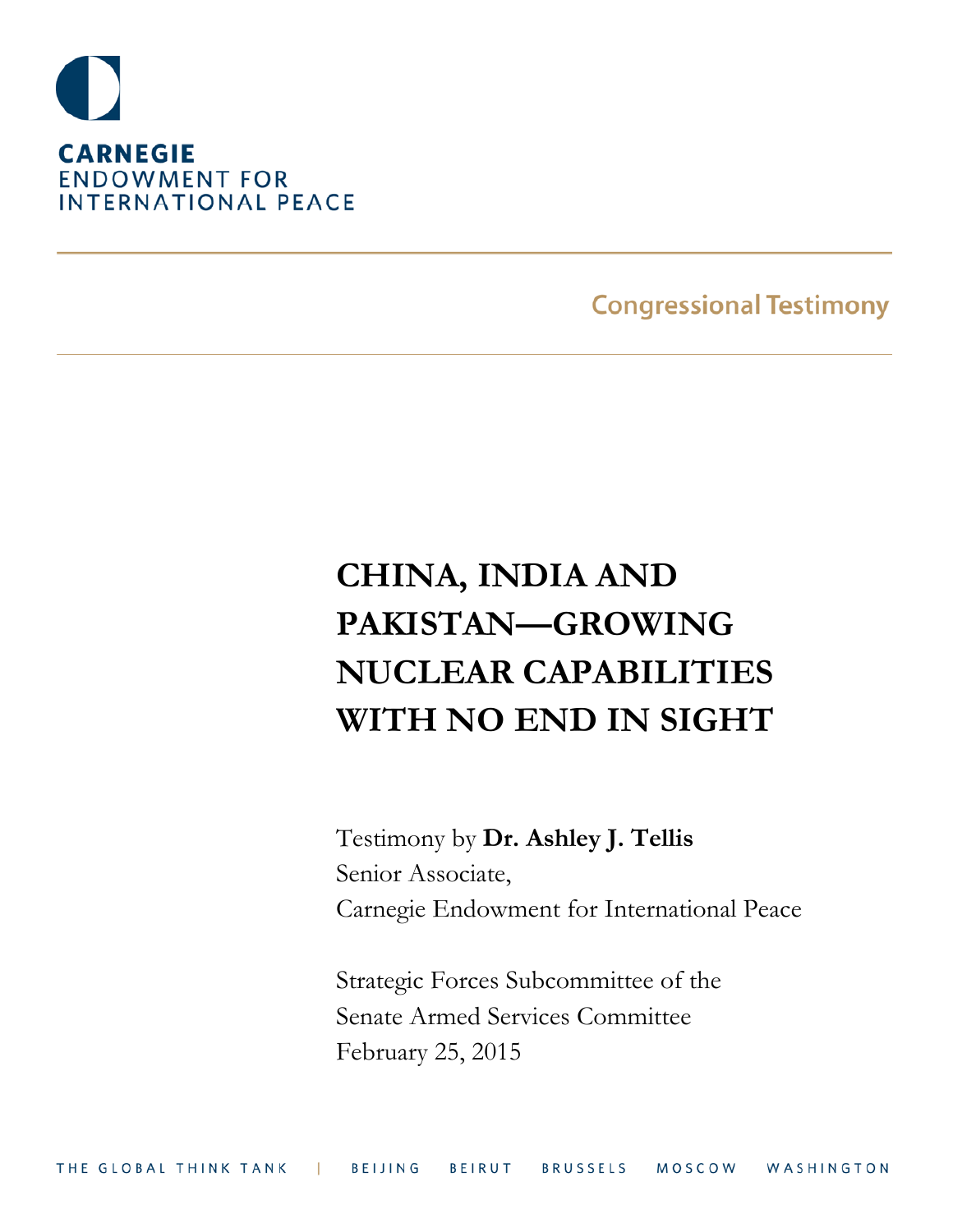Chairman Sessions, Ranking Member Donnelly and Members of the Subcommittee on Strategic Forces, thank you for the invitation to testify on regional nuclear capabilities and their impact on U.S. security. I will focus my attention today on a segment of the Asian nuclear space, namely China, India, and Pakistan, their strategic interactions, and the impact of their nuclear weapons modernization on each other and on the United States. The nuclear weapon programs in these three countries are worthy of attention because they are active, expanding, and diversifying at a time when the overall global trend remains a continuing contraction of nuclear inventories. As requested by you, Mr. Chairman, my testimony will explore why this is the case and what challenges ensue from such expansion.

# **China**

Unlike India and Pakistan, China is formally a nuclear weapon state under the nuclear Non-Proliferation Treaty (NPT). China is also a major nuclear power possessing advanced, repeatedly tested, and diverse nuclear weapons designs, diverse delivery systems, and a centralized command and control network that is intended to ensure that the leadership of the Chinese Communist Party can exercise effective command of the country's nuclear weaponry.

In contrast to the United States and the former Soviet Union, China historically maintained a small nuclear force consisting primarily of land-based missiles whose warheads were stored separately, with the delivery vehicles maintained routinely in un-alerted status in silos or caves. This relatively relaxed posture was viewed as sufficient to protect Chinese security during the Cold War because Beijing believed that the positive externalities of mutual U.S.- Soviet nuclear deterrence bestowed on China sufficient protection. Because even a small number of survivable nuclear weapons capable of reaching an adversary's homeland could wreak unacceptable damage, Chinese leaders sought to maintain relatively modest forces that through a combination of opacity, sheltering, and sometimes limited mobility, could survive the remote contingencies of direct nuclear attack at a time when these dangers were limited principally by the political constraints of strong bipolar competition.

With the ending of the Cold War and with the progressive rise of Chinese power, Beijing whether it publicly admits it or not—has come to view the United States as its principal strategic competitor. Given China's recognition of the sophistication of U.S. nuclear and conventional forces in the face of Beijing's desire to reclaim the strategic primacy it once enjoyed in Asia, Chinese nuclear modernization became inevitable. This modernization, which consists principally of efforts to increase the survivability of its nuclear deterrent in the face of what it perceives to be a formidable U.S. nuclear threat supplemented by other major regional dangers from Russia, India, and other prospective nuclear powers, has taken the following form: the deployment of new land-based solid-fueled ballistic missiles of varying ranges (to include intercontinental-range ballistic missiles); ballistic missile submarines with weapons capable of reaching the continental United States; new highly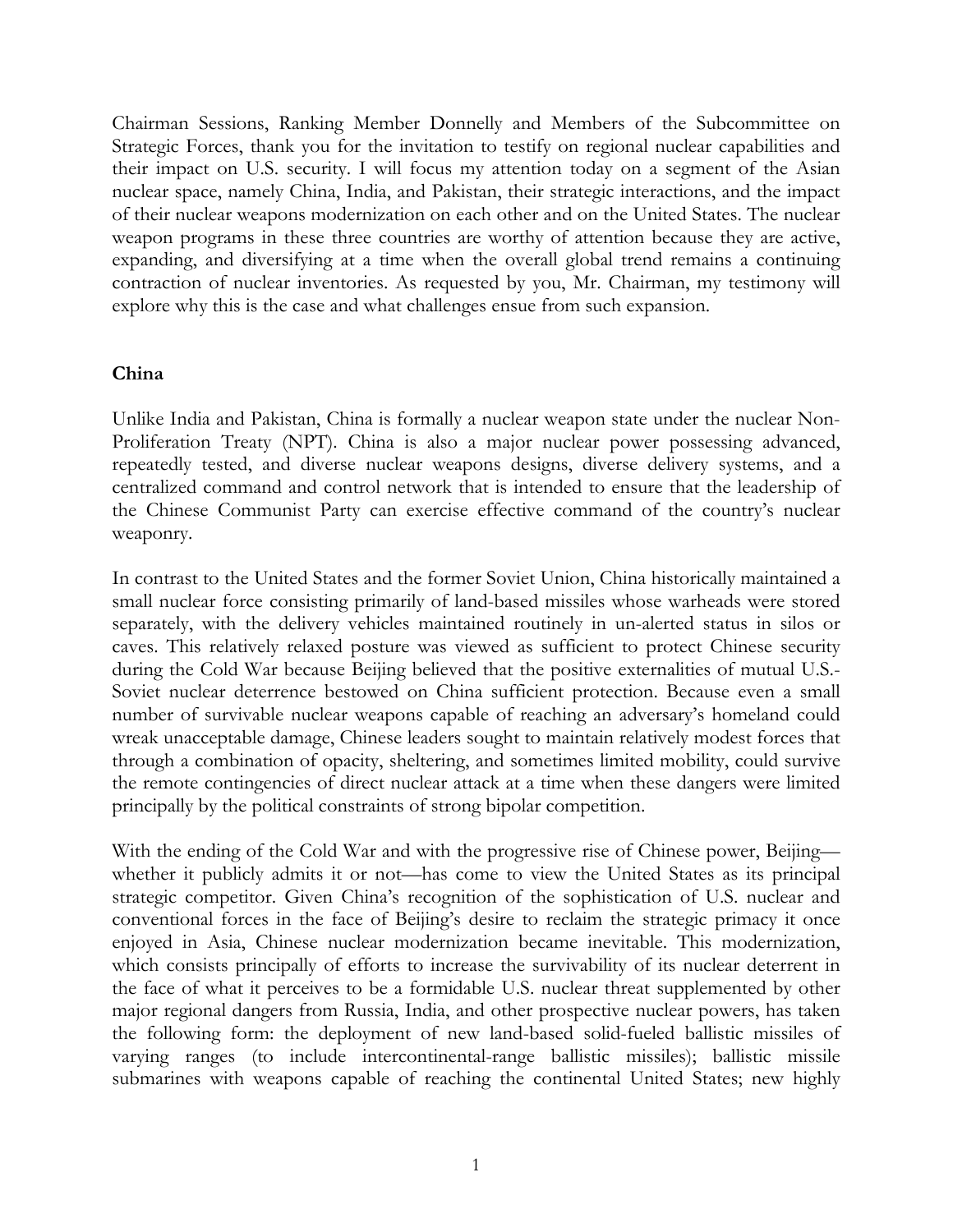survivable nuclear weapon storage sites; and a robust national command and control system that incorporates a resilient, dedicated nuclear command and control segment.

The number of nuclear warheads in the Chinese arsenal has also progressively increased as the nuclear delivery systems have been augmented, but there still significant uncertainties about the existence and the number of nuclear gravity bombs and tactical nuclear weapons in the Chinese arsenal. The total size of the Chinese nuclear weapons inventory today is widely believed to consist of some 250 nuclear warheads, but the accuracy of these or any other numbers is debatable. China has a substantial fissile material stockpile consisting of some 16 metric tons of highly enriched uranium and some 1.8 metric tons of weapon-grade plutonium, so there are no practical constraints on its ability to produce an arsenal of any size it chooses. Given the choices China makes in regard to delivery systems, it could deploy anywhere up to an additional 150 warheads over the next ten years.

At arsenal levels of such size, the Chinese nuclear force will be oriented fundamentally towards deterring nuclear use (or the threat of use) against China by maintaining a survivable retaliatory capacity during conflicts with any nuclear-armed state and by maintaining the capacity for escalation dominance vis-à-vis weaker nuclear adversaries. Toward these ends, China will continue to reiterate its "no first use" nuclear policy, though what that doctrine means precisely is unclear.

China today views the United States as its principal active nuclear and conventional threat, followed by India in the nuclear realm. Russia remains a latent nuclear threat and although it was historically an important driver of Chinese nuclear planning, Russia has receded considerably in Chinese calculations today. North Korea, Taiwan, and Japan remain longerterm sources of strategic uncertainty for Beijing, with nuclear threats remaining a current or prospective challenge in all three cases. The most pressing practical contingencies involving Chinese nuclear use in the prospective future, however, involve employment against U.S. forces to forestall defeat or signal a willingness to risk further escalation in the context of a successful U.S. intervention in a Taiwan crisis or in another crisis of similar magnitude in East Asia (for example, on behalf of Japan), and the use of tactical (or other) nuclear weapons in a conflict with India.

# **India**

The rivalry between China and India since their birth as modern states after the Second World War created the preconditions for a nuclear rivalry between them—a competition that was inflamed when China first tested nuclear weapons in 1964 driven by its antagonism to the United States and its emerging split with the Soviet Union. The first Chinese nuclear test, coming two years after India's defeat in the 1962 Sino-Indian conflict, precipitated the Indian nuclear weapons program, which in turn first demonstrated its capacity in 1974. Despite the supposed Chinese disdain of India, Beijing began to systematically target India with nuclear weapons after the latter's first nuclear test, and sometime in the late-1980s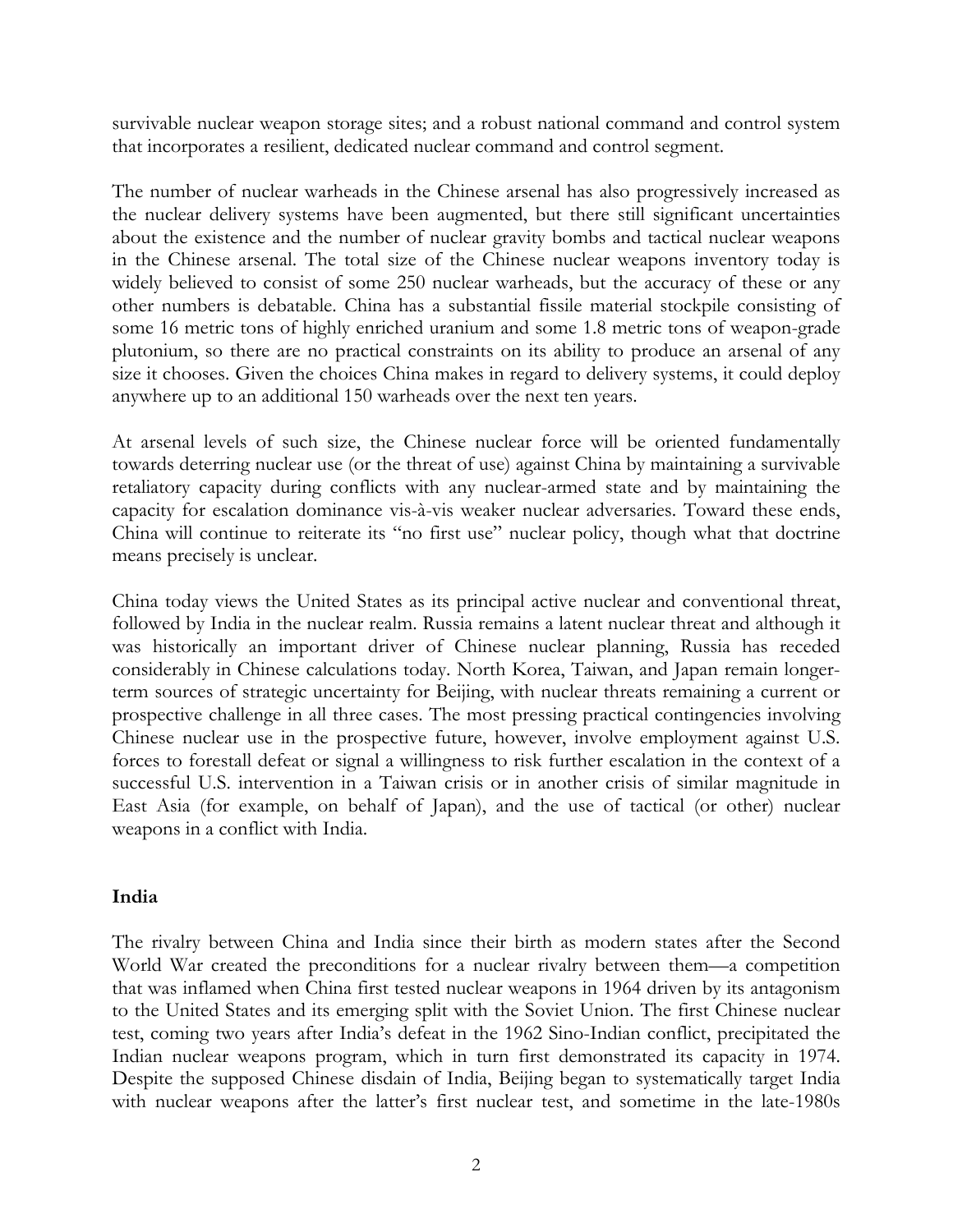transferred a nuclear weapon design and fissile material to Pakistan, at least in part as a strategy of containing India. New Delhi responded to the Chinese challenge with additional nuclear tests in 1998, declared itself to be a nuclear weapon state, and began to overtly develop its nuclear deterrent since—aimed at both China and Pakistan.

India today is believed to possess an arsenal of some 100 nuclear weapons, though this figure is highly uncertain. The country is thought to have produced close to 600 kilograms of weapons-grade plutonium, though it is unclear whether all this material has been machined into warheads. India can produce extremely large quantities of weapons-grade plutonium, should it chose to use its power reactors currently outside of safeguards for this purpose. To date, however, there is no evidence that India has embarked on any crash program to enlarge its nuclear arsenal, despite its having the technical capacity to do so. If India persists in producing about 5-6 nuclear weapons annually (as it is believed to have done since 1998), the India nuclear deterrent would consist of some less than 200 nuclear weapons by 2025 assuming the public assessments of its current inventory are correct. These weapons will be deployed aboard primarily mobile, solid-fueled, ballistic missiles of up to intermediate range, though these will be supplemented by a limited number of legacy gravity weapons and a small but growing number of sea-launched ballistic missiles. All Indian nuclear weapons currently are maintained routinely in de-mated condition, though whether this posture will persist after the four ballistic missile submarines are eventually inducted into its arsenal is unclear.

The heart of India's current nuclear modernization program, which is centered on developing and inducting mobile, sold-fueled intermediate-range ballistic missiles, deploying ballistic missile submarines, developing a ballistic missile defense system, building weapon storage and integration sites, and completing its command and control network, is aimed principally at refurbishing its deterrence capability vis-à-vis China. The threats emerging from Pakistan are significant, but Indian policy makers judge that their current deterrent against Islamabad as generally adequate. The deterrence gap versus China, however, is considerable and it will not be bridged until India acquires the capacity to range the Chinese heartland with missiles of adequate reach.

Even when the effort to reach this goal is completed—an endeavor that will continue well beyond 2025—it is likely that New Delhi will persist with its currently relaxed nuclear posture so long as current trends in Sino-Indian and Indo-Pakistani relations persist. This posture is predicated on the requirement of a "minimum" deterrent (whose numerical size is not publicly known) and a strict "no first use" policy (which is likely to subsist durably because of India's general conventional military superiority over Pakistan and its still substantial, though decaying, operational military superiority over China along their disputed border). As long as these conditions obtain, there is little incentive for India to violate its "no first use" policy, which is oriented fundamentally towards deterring nuclear attack (or threats of attack) emerging from Pakistan and China.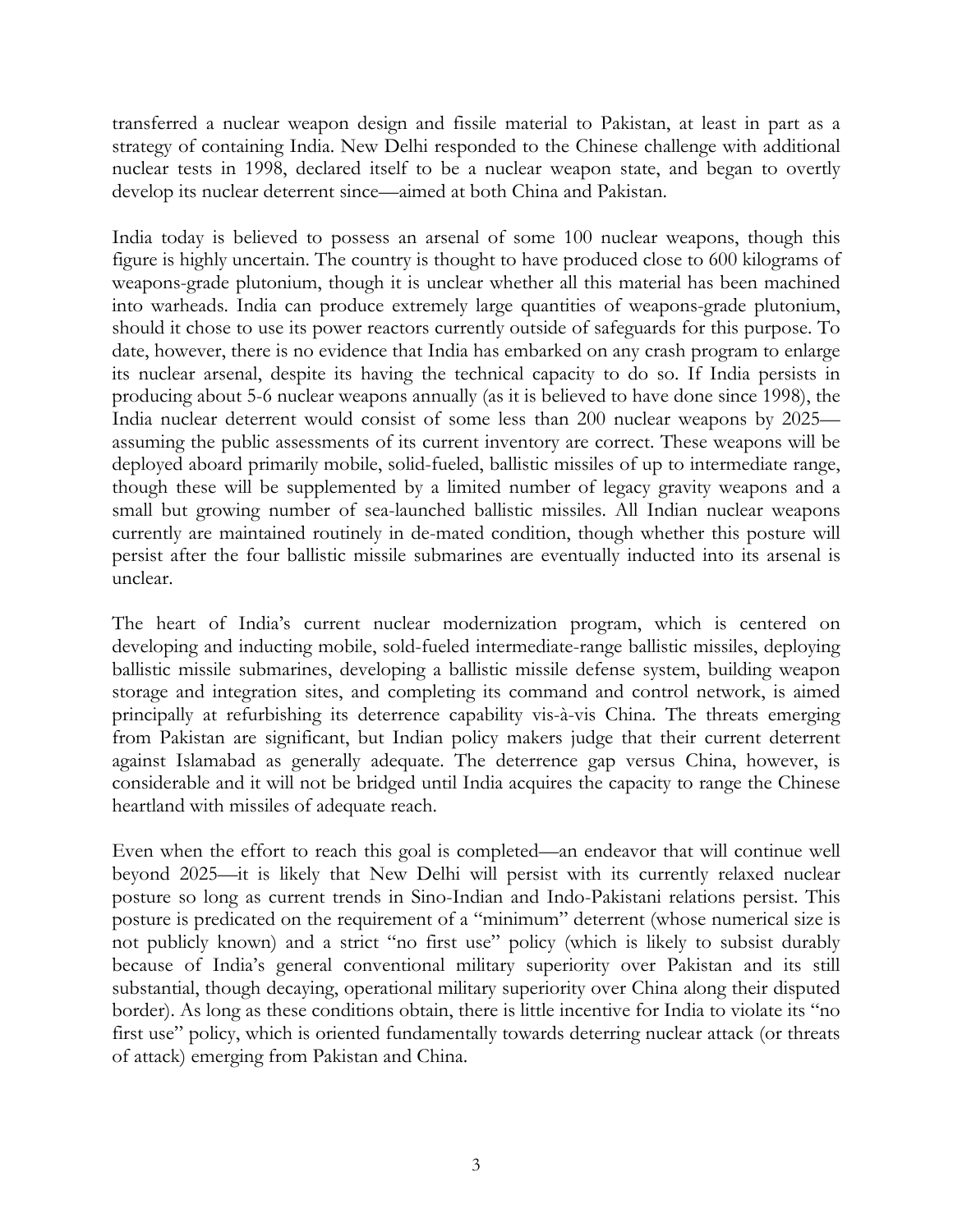# **Pakistan**

The contrast between India and Pakistan on "no first use" could not be greater. Unlike India, which is both stronger than Pakistan and no pushover where China is concerned, Pakistan is a weak state that is unfortunately growing even weaker as a result of its awful strategic choices. Pakistan's security competition with India, which dates back to the creation of the two countries as independent states, is multi-dimensional in nature and involves territorial, religious, and power-political dimensions. These grievances have combined in unhelpful ways to make Pakistan the anti-status quo power in the Indian subcontinent. Having fought four unsuccessful wars with India in an effort to secure its strategic aims, Pakistan switched to a dangerous and provocative strategy in the last decades of the 20<sup>th</sup> century—a strategy of supporting terrorist groups aimed at enervating India through "a thousand cuts," even as Pakistan began to feverishly expand its nuclear arsenal in an effort to prevent New Delhi from retaliating with conventional forces.

The post-2001-02 shift in Indian policy, which holds out the threat of conventional retaliation to Pakistani-supported terrorist attacks (despite the overarching presence of nuclear weapons in the subcontinent), has only deepened Pakistan's dependence on nuclear weapons further, resulting in an acceleration of its weapons program. Today, the Pakistan arsenal includes both gravity weapons and ballistic missiles of up to medium range as well as cruise missiles, glide bombs, and a plethora of new and diverse tactical nuclear weapons. The Pakistani nuclear arsenal is judged by many reputable scholars to consist of some 90-110 weapons, though at the current pace of growth the force could easily expand to over three times that number within a decade.

Pakistan's strategic weaponry is believed to be deployed in de-mated condition routinely in peacetime. Whether that posture will apply to the newer tactical systems is unclear. Pakistan's nuclear doctrine, unlike India or China's, is centered fundamentally on first use, and it is oriented primarily towards defeating India's conventional superiority in the event of conflict. Although Pakistan's nuclear forces are intended, strictly speaking, for deterrence and not war fighting, Islamabad's emerging tactical capabilities could inadvertently push Pakistan towards the latter.

The external dangers of deterrence breakdown, which could precipitate the catastrophe of Pakistani nuclear use against India, are complemented by internal dangers as well. Pakistan's internal fissures, it is often feared, could bleed into its armed forces, resulting in risks to the security of its nuclear weaponry. Although the Pakistani military has made enormous investments in enhancing nuclear security (aided by the United States) in recent years, fears about the loss or compromise of its nuclear weaponry because of domestic dangers still persist—and not unreasonably so.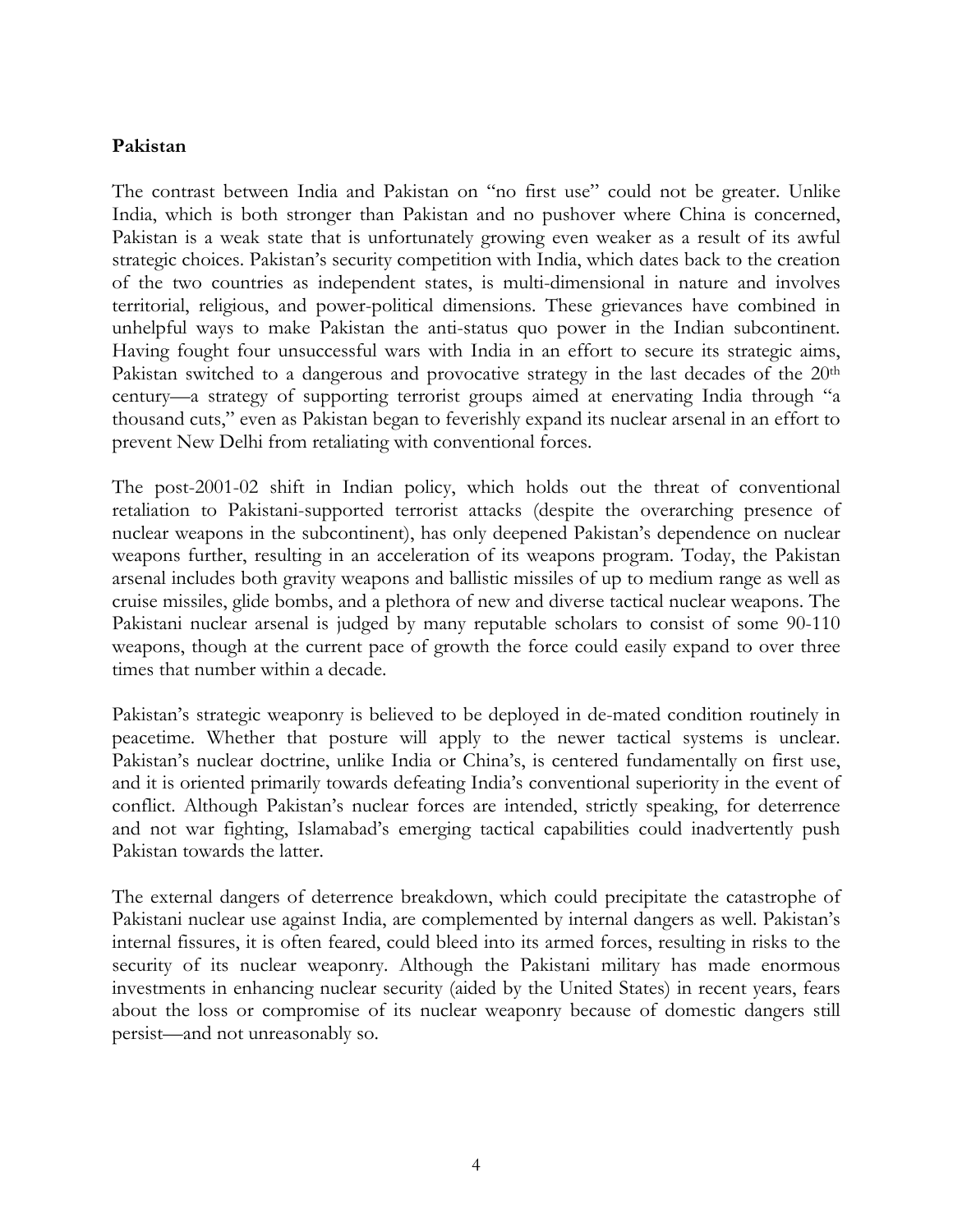# **Taking Stock**

When all three states are synoptically considered, therefore, the following contingencies remain the most pressing from the viewpoint of U.S. strategic interests for the reasons adduced below:

1) Chinese use or threats of use of nuclear weaponry to deter U.S. military intervention on behalf or Taiwan or other American allies in Asia.

Of the three nuclear weapons states that are the subject of this testimony, only China conceives of its nuclear arsenal as having direct utility for deterring U.S. military operations directed against its interests at various locations along the Asian rimland. Any contingency that brings U.S. forces in confrontation with China would represent a dangerous predicament and would require both local conventional and overall nuclear superiority for political and military success. Any failure on this score could not only precipitate immediate operational reverses that would frustrate the realization of U.S. political aims, but it could lead over time to the erosion of the U.S. alliance system in East Asia, the future acquisition of nuclear weapons by current American allies, and the eventual loss of American primacy in the Indo-Pacific. For all these reasons, preparing seriously to ensure success in this contingency should remain at the top of American strategic priorities. The recent innovations centered around the "AirSea Battle" concept indicate that the Pentagon has taken the emerging Chinese threats to the U.S. ability to aid its East Asian allies seriously, though it is unclear whether force planning for nuclear escalation vis-à-vis China has been adequately integrated into the current war plans. If this lacuna is real, it could prove costly in the context of a conflict—and could undermine the confidence of the allies in the viability of the U.S. nuclear umbrella.

2) Pakistani "use" of nuclear weapons as cover to support continued terrorist attacks against India.

Although this contingency derives from Pakistan's ability to exploit the deterrence capability inherent in its nuclear reserves for revisionist ends—and represents the dominant threat levied by the Pakistani military against India now for some three decades—it embodies the most likely route to nuclear deterrence breakdown in South Asia. Neither Indian nor U.S. nuclear capabilities are directly useful in defeating this threat, but U.S. and international political pressure on Pakistan, which has been employed episodically, might offer a means of mitigating its worst dangers. The most likely antidote that could alter such Pakistani behavior, however, would be the rising costs of terrorist blowback within Pakistan—which is, unfortunately, an expensive way of getting Pakistan to change course.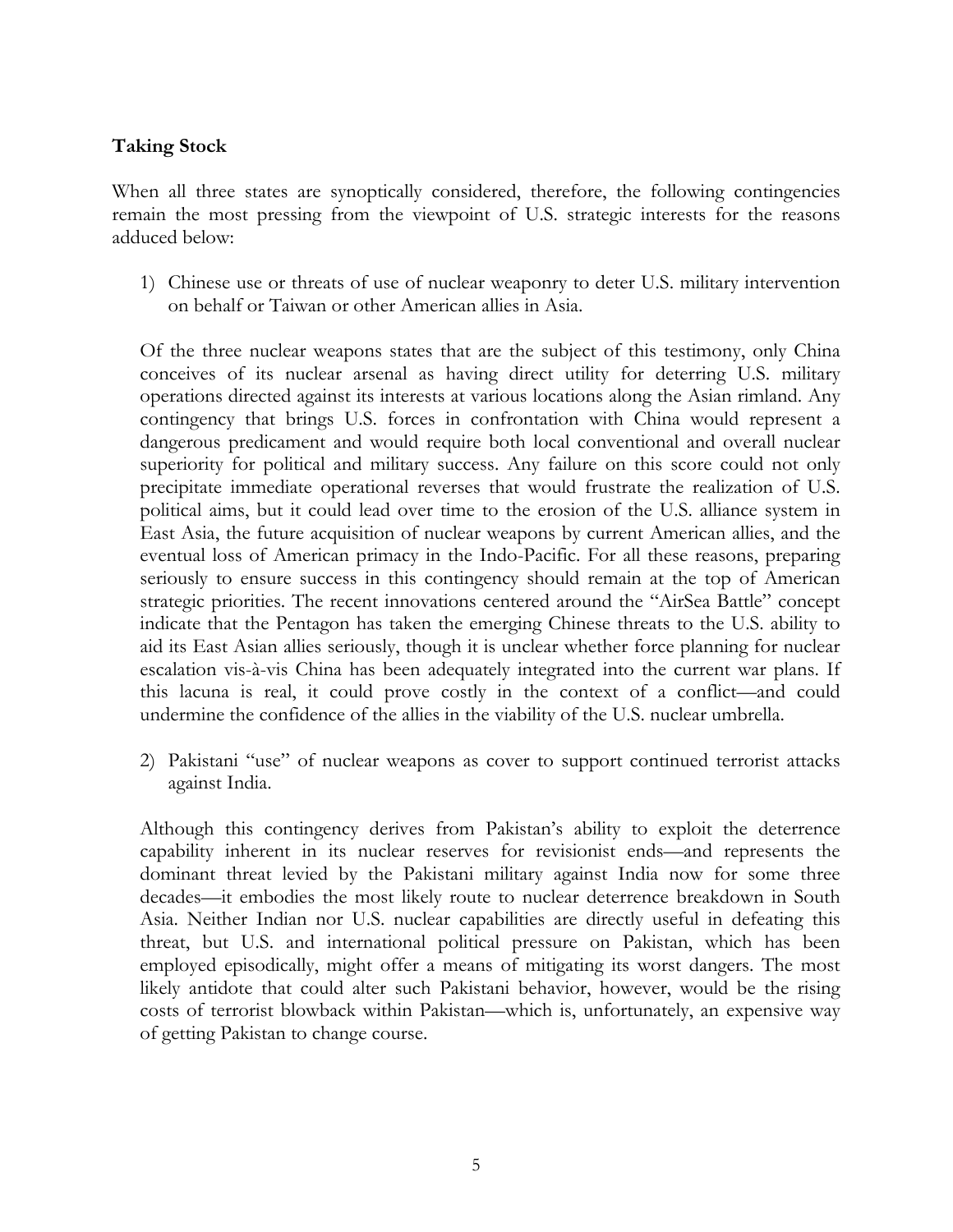3) Pakistani nuclear use against India or against Indian military forces in the context of Indian retaliation against Pakistani-supported terrorist attacks against India.

This contingency arises if India decides to retaliate against Pakistan through the large scale use of military force for punitive purposes. Any significant employment of Indian military force obviously carries the risk of a Pakistani nuclear response, which is why Indian leaders have shied away from exercising major conventional war options that require especially the large scale use of land forces. Should India contemplate major military operations, however, it is likely that the United States would intervene, but mainly through energetic diplomacy as it did in 2001-02 and again in 2008. It is unlikely that the United States would choose to intervene militarily to prevent either conflict escalation or nuclear weapons employment for a host of operational reasons, though some kinds of trans- or post-conflict assistance might be feasible: in such circumstances, the most important U.S. capabilities that would be relevant would be intelligence, surveillance and reconnaissance (ISR) assets, capabilities required for noncombatant evacuation operations, and Nuclear Emergency and Support Teams (NEST) and other assets essential for post-detonation assistance and recovery (if nuclear use has occurred). Because of the large numbers of U.S. citizens normally resident or traveling in India, and the complexity of evacuation operations in a nuclear environment, this scenario can be more stressing than is commonly realized. The most useful U.S. contribution towards preventing a Pakistani use of nuclear weapons in such a scenario—and the Indian nuclear retribution that would result thereafter—would be to press Pakistan to exit the terrorism business or risk being left alone (or, even worse, the object of international sanction) if a major Indian military response ensues in the aftermath of any pernicious terrorist attack. Other than this, there is little that the United States can do to preserve deterrence stability between two asymmetrically-sized states where the gap in power promises to become even wider tomorrow than it is today.

4) Pakistani loss of control over nuclear assets in the context of conventional military operations against India OR a compromise of nuclear security in peacetime in Pakistan.

This scenario, which has been discussed considerably in recent years both in India and in the United States, would also be highly complex in the demands it places on the U.S. military, depending on the details of the contingency. U.S. ISR elements, special operations forces, and other quick reaction capabilities would be highly relevant in such a contingency—as would close coordination with the government of Pakistan and its armed forces. The United States has already aided Pakistan significantly in regards to nuclear weapons protection, but there are obvious limits to further assistance beyond a point, not least because of the deep-rooted Pakistani fears about the United States seeking access and information about the location of Pakistan's nuclear weaponry.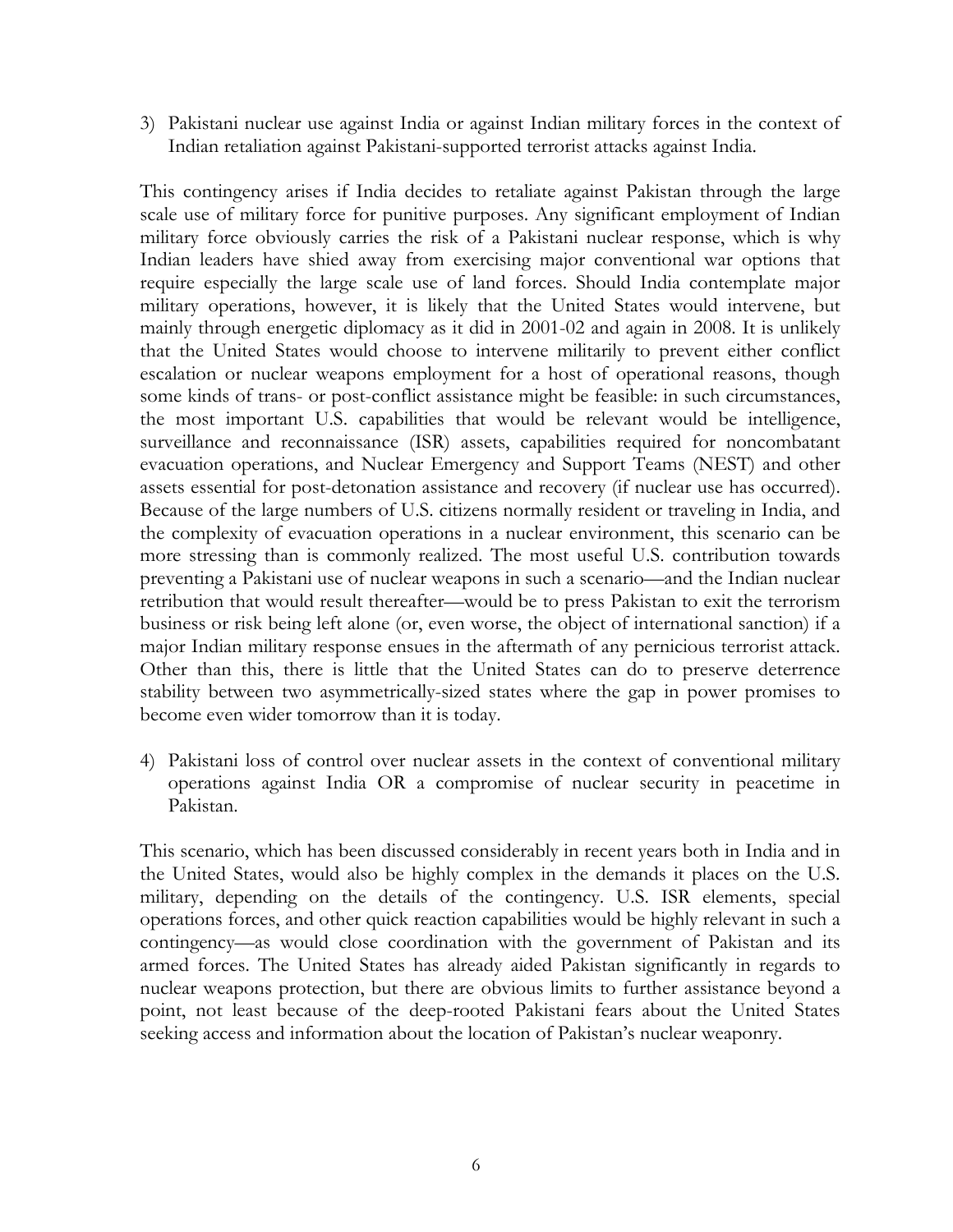5) Chinese or Indian nuclear coercion against the other in the context of a border crisis OR in the limiting case, the actual use of nuclear weapons to stave off battlefield defeat.

This last contingency, admittedly remote today, would put a high premium on U.S. ISR assets as well as, obviously, active U.S. diplomacy. At the present, it is unlikely that the United States would find itself involved in such a conflict except as a concerned bystander, but if this situation were to change as U.S.-Indian ties grow deeper over time, U.S. conventional and nuclear forces might acquire new roles for extended deterrence and reassurance with respect to India. Until then, however, U.S. ISR capabilities and diplomacy would represent the instruments most relevant to coping with such a scenario.

# **Implications for the United States**

The broad range of nuclear challenges arising from a consideration of the problems involving China, India and Pakistan suggest several important conclusions as far as U.S. strategic forces are concerned.

First, U.S. nuclear forces will continue to remain the ultimate backstop where American national security is concerned. The notion that these forces will become irrelevant any time soon, or that their abolition can be contemplated, is a dangerous fantasy. Eliminating nuclear weapons globally must instead take a backseat to protecting U.S. nuclear dominance and maintaining the effectiveness of the U.S. nuclear deterrent over the long term.

Second, the progressive growth of Chinese, Indian, and Pakistani nuclear forces over the next ten years—and the likelihood of further proliferation elsewhere in years to come- implies that any further reduction of U.S. nuclear forces beyond the New Start treaty ought to be eschewed. Given the complexity of the emerging nuclear environment—a world that is best described as asymmetric nuclear multipolarity—the United States must seek to maintain the requisite superiority of the total force that permits it to achieve conventional success in regional contingencies while preserving the advantages currently enjoyed by U.S. nuclear forces. Given the onerous U.S. extended deterrence commitments in Europe and Asia, American nuclear parity with Russia must not diminish to a point where parity with China slinks into reach.

Third, the United States must think seriously about the threat of nuclear deterrence breakdown in Asia as a time when the continent will host many nuclear powers whose arsenals vary in capacity, architecture and doctrine. The desire to reduce the salience of nuclear weaponry in global politics is estimable. That means that U.S. nuclear weapons ought not to be brandished unnecessarily. However, it does not imply forgetting that U.S. nuclear weapons are still essential for deterring not only nuclear attacks (or the threats thereof) on the United States and its allies but also major conventional attacks as well, while still remaining useful as tactical warfighting instruments in certain specific, admittedly limited,